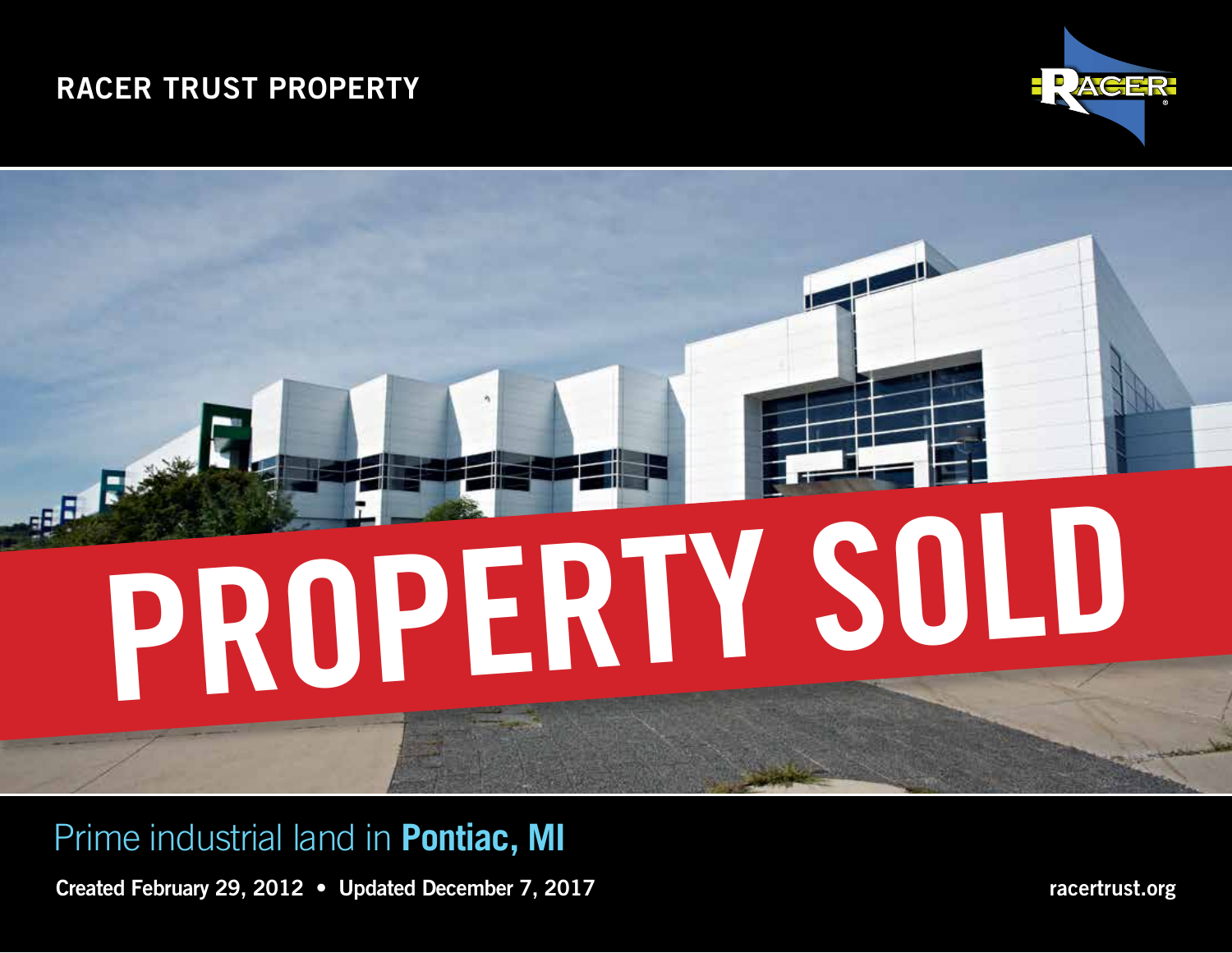#### **Table of Contents**

- 3 Property Summary
- 4 Property Location
- 5 Property Assets
- 7 Property Details
- 11 Property Ownership and Recent History
- 12 Environmental Conditions
- 13 Collateral Information, including:
	- \* Transportation Assets
	- $\star$  Access/Linkage
	- $\star$  Airports
	- $\star$  Port Facilities
	- \* Regional Bus Service
	- \* Utilities and Natural Gas
	- \* Zoning and Business Assistance
	-
- \* Small Business Centers<br>22 Directory of Financial Programs Directory of Financial Programs and Incentives Available in Michigan
- 30 Regional Overview, including:
	- \* Community Snapshot
	- \* Workforce
	- $\star$  Education
	- \* Largest Employers
	- \* Medical Facilities and Emergency Services
- $\star$  Links to Helpful Resources<br>45 Demographic Information
- Demographic Information
- 47 RACER Summary
- 48 Conditions
- 49 Transaction Guidelines/Offer Instructions
- 50 Links for Buyers

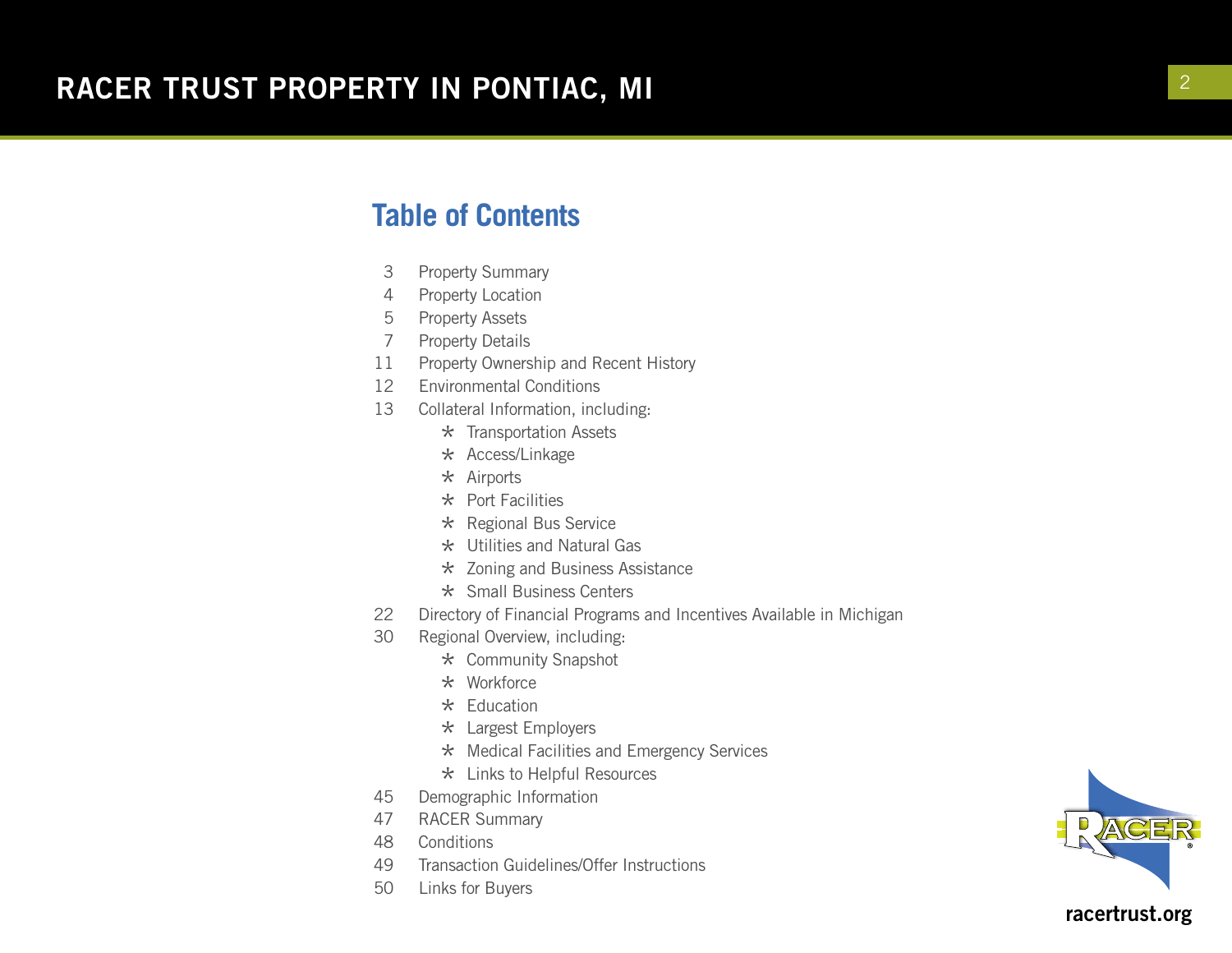## **Property Summary**

Pontiac Centerpoint Campus Central 2000 Centerpoint Parkway Pontiac, MI 48341

Totaling approximately 74 acres, this property includes a 1.2 million-square-foot former engineering building and paved parking lot, and is located just west of Interstate 75. Located in an industrial zone, the property was at one time part of the larger Pontiac Central Manufacturing and Assembly Plant campus.

| County:                     | Oakland                                                                          |
|-----------------------------|----------------------------------------------------------------------------------|
| <b>Land Area:</b>           | Approximately 74 acres                                                           |
| <b>General Description:</b> | 1.2 million-square-foot former<br>engineering building with paved<br>parking lot |
| Zoning:                     | Zoning details can be found in the<br>Property Details pages.                    |
| <b>Tax Parcel Number:</b>   | 63-64-19-03-126-008                                                              |
| <b>RACER Site Number:</b>   | 13050                                                                            |





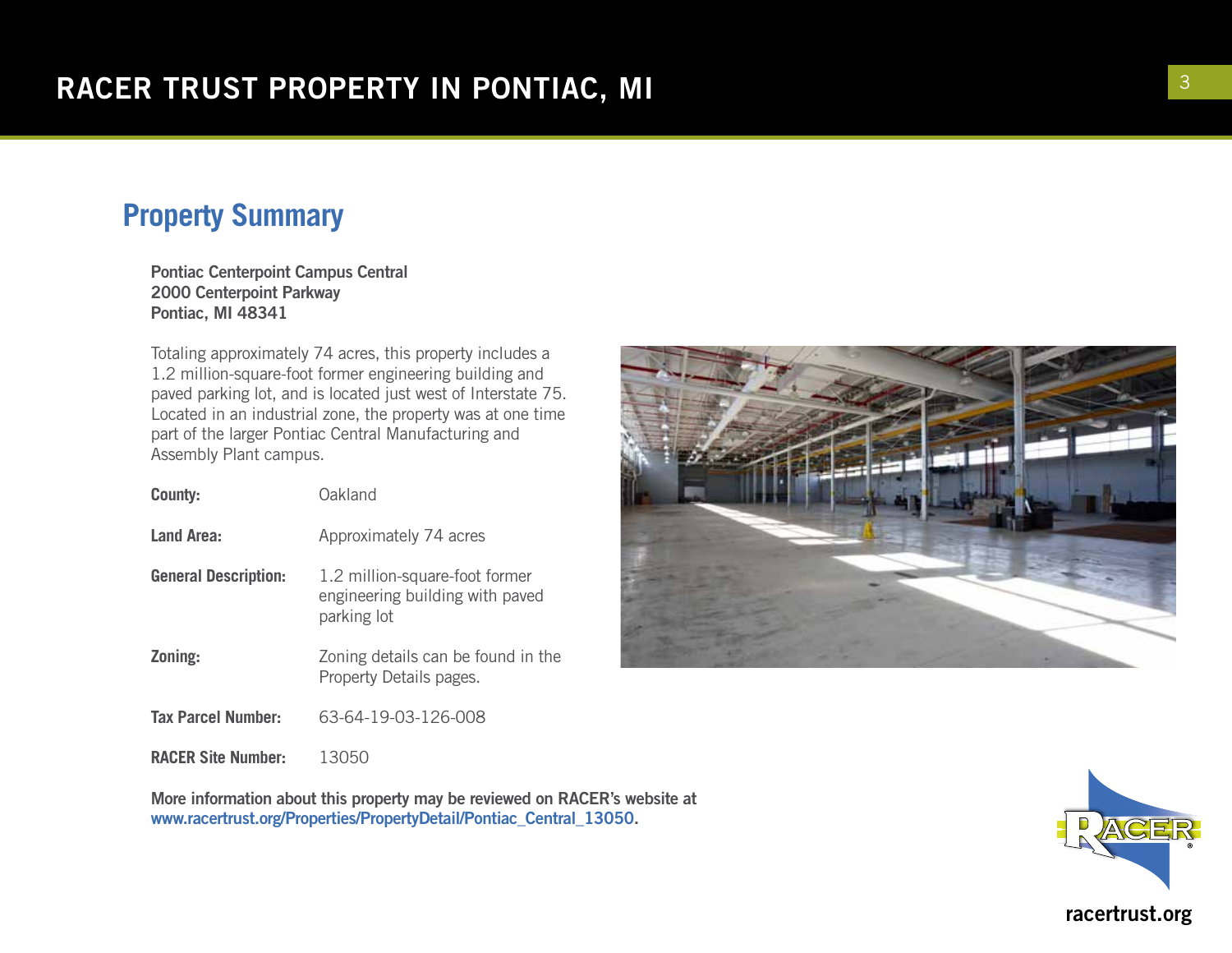#### **Property Location**

Pontiac Centerpoint Campus Central A) 2000 Centerpoint Parkway Pontiac, MI 48341





©2017 Google



*\*Disclaimer: Property boundaries presented on this map are for informational purposes only and have not been prepared for legal, engineering, or surveying purposes. RACER makes no representations as to the accuracy of the maps, aerial photographs, or boundary depictions contained herein.*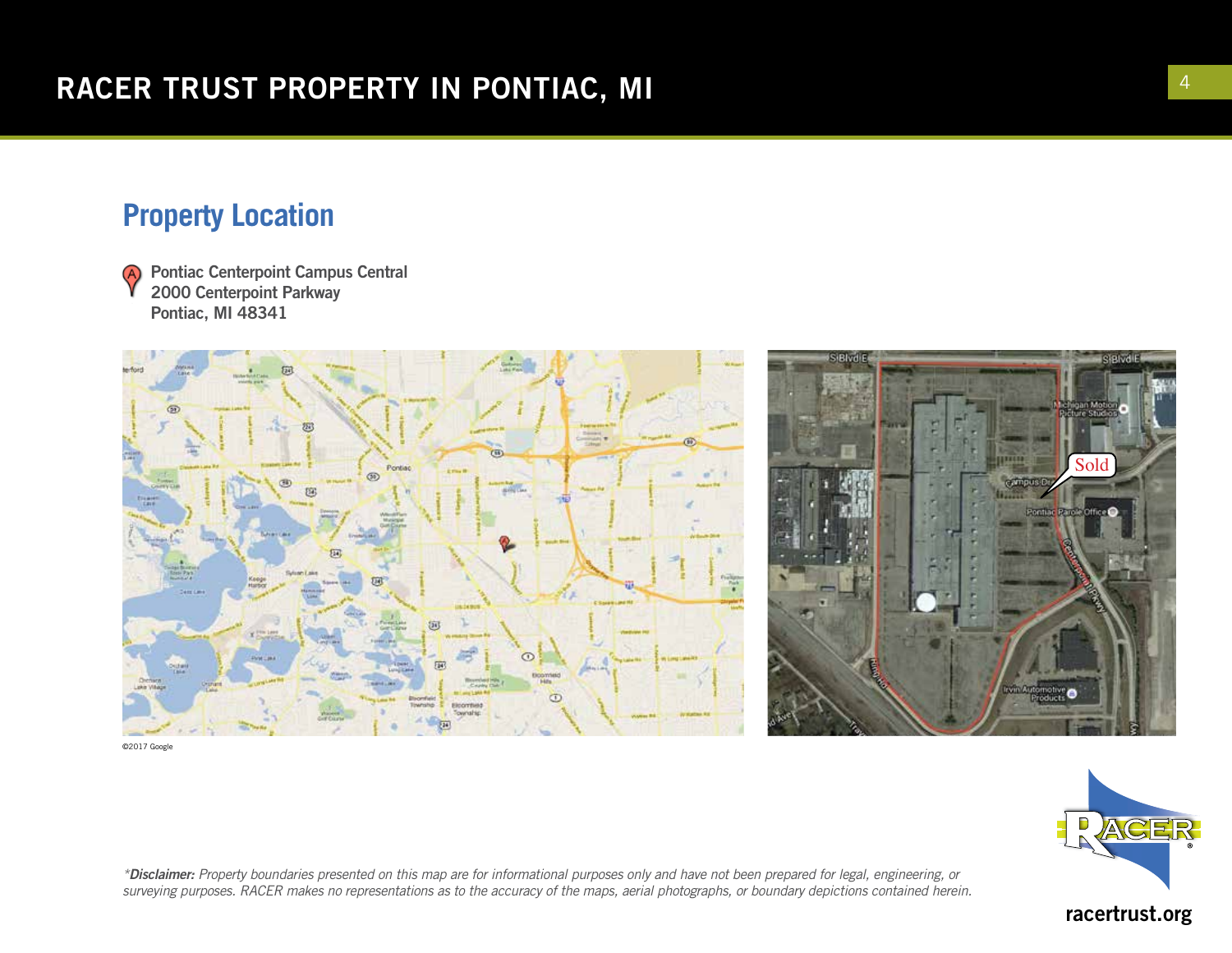# **Property Assets**

- 1.2 million-square-foot former engineering facility
- Paved parking lot
- Buildings in good condition
- City of Pontiac is supportive of development

For a comprehensive listing and description of Pontiac-area RACER properties, please visit http://bit.ly/OKqM8A.



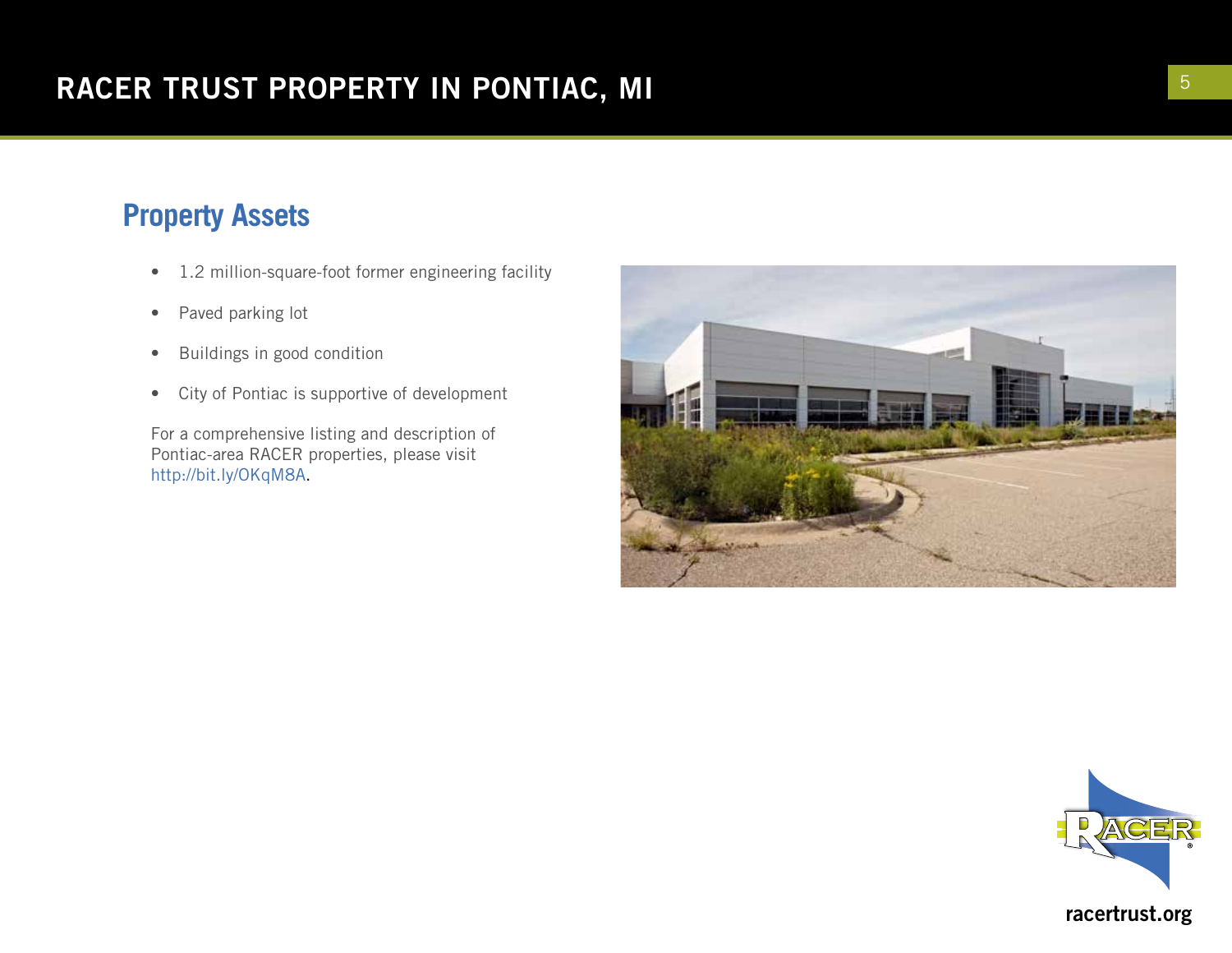# **Property Assets (continued)**



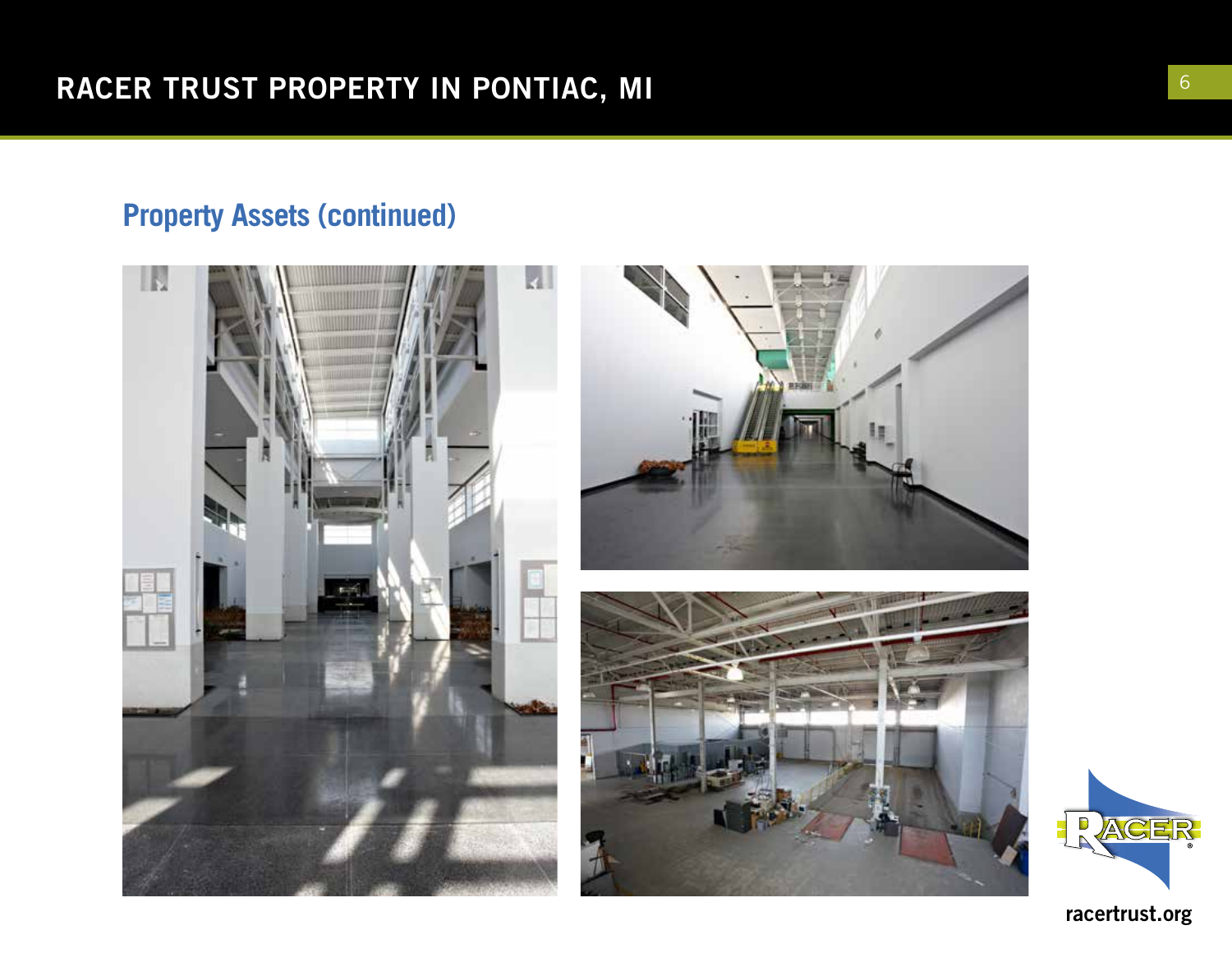# **Property Details**

| <b>Overview</b>                     |                                              |
|-------------------------------------|----------------------------------------------|
| Location                            | 2000 Centerpoint Parkway, Pontiac, MI 48341  |
| Zoning/Tax ID Number(s):            | Industrial: 63-64-19-03-126-008              |
| Total Land Area of Property (Acres) | Approximately 74 acres                       |
| <b>Total Assessment</b>             | \$1,750,000                                  |
| <b>Total Annual Property Taxes</b>  | \$95,075.91                                  |
| Visibility                          | Average                                      |
| Shape                               | Irregular                                    |
| Road Access                         | Adequate                                     |
| Number of Structures at Property    | $\overline{2}$                               |
| Types of Structures at Property     | Office building and AT&T communications shed |
| Year Constructed                    | 1994                                         |
| Total Floor Area (SF)               | 1,200,000                                    |
| Licenses for Temporary Use (If Any) | None                                         |
| Sulfur Dioxide (2010)               | Attainment Area                              |
| Particulate Matter 2.5 (2006)       | Maintenance Area                             |
| Lead (2008)                         | Attainment Area                              |
| Carbon Monoxide                     | Maintenance Area                             |
| 8-Hour Ozone (2008)                 | Attainment Area                              |
| Nitrogen Dioxide                    | Attainment Area                              |
| Particulate Matter 10               | Attainment Area                              |

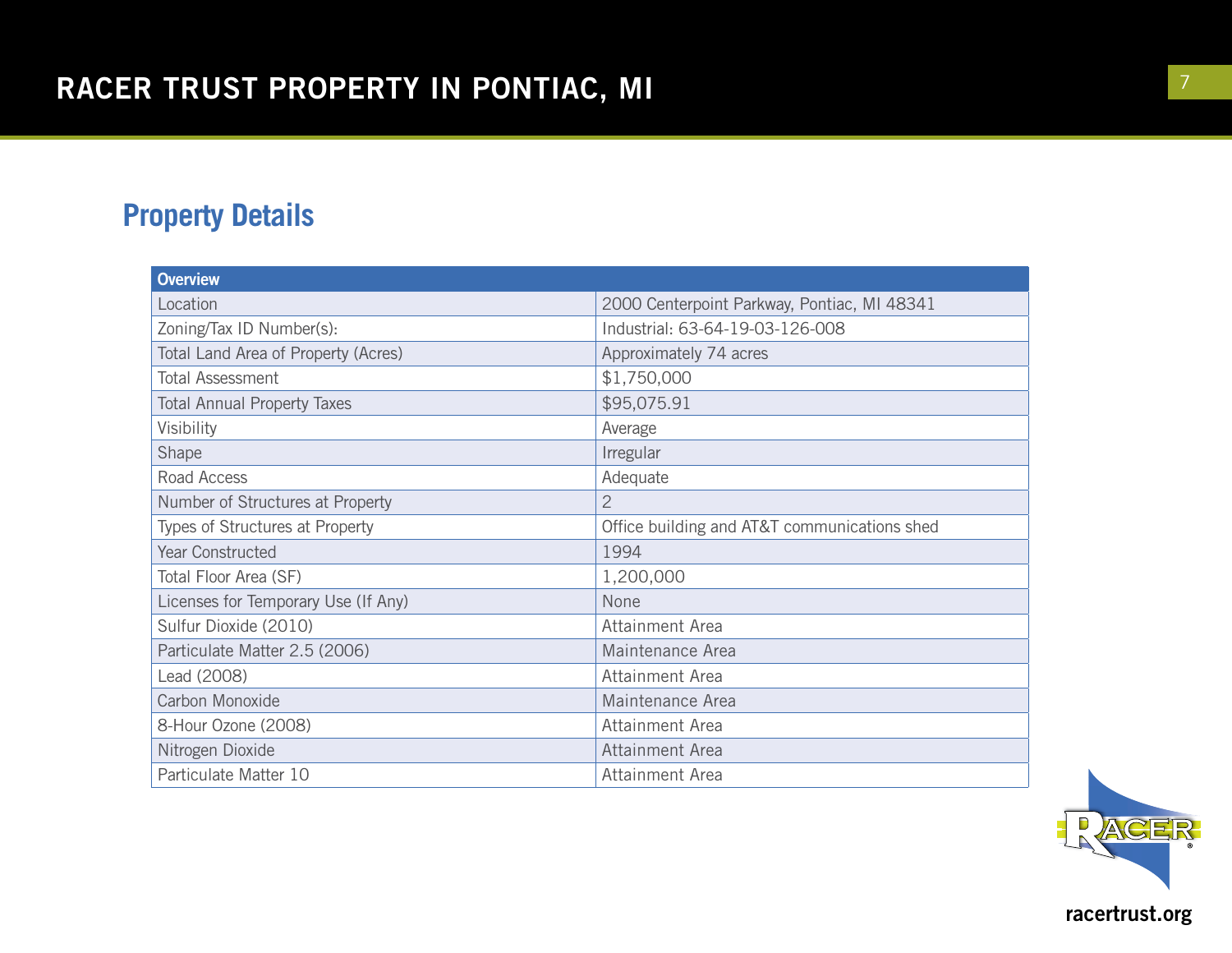# **Property Details (continued)**

| Vehicle Parking (Number of Spaces)                  | $4,000 +/-$                                                                  |
|-----------------------------------------------------|------------------------------------------------------------------------------|
| Previous Operations by GM                           | Office building for engineering and support services                         |
| <b>Surrounding Owners/Uses</b>                      | Mixed: office buildings, movie studio, soccer arena                          |
| Stormwater Management System                        | Standard storm sewers with storm water accumulator<br>under one parking lot. |
| Wastewater Management System                        | None                                                                         |
| Industrial Pretreatment System                      | None                                                                         |
| Rail Service                                        | None                                                                         |
| Name and Proximity to Nearest Interstate Highway(s) | $1-75$ (2 miles)                                                             |
| Name and Proximity to Nearest Commercial Airport(s) | Oakland County International Airport (11 miles)                              |
| Name and Proximity to Nearest Commercial Seaport(s) | Port of Detroit (29 miles)                                                   |

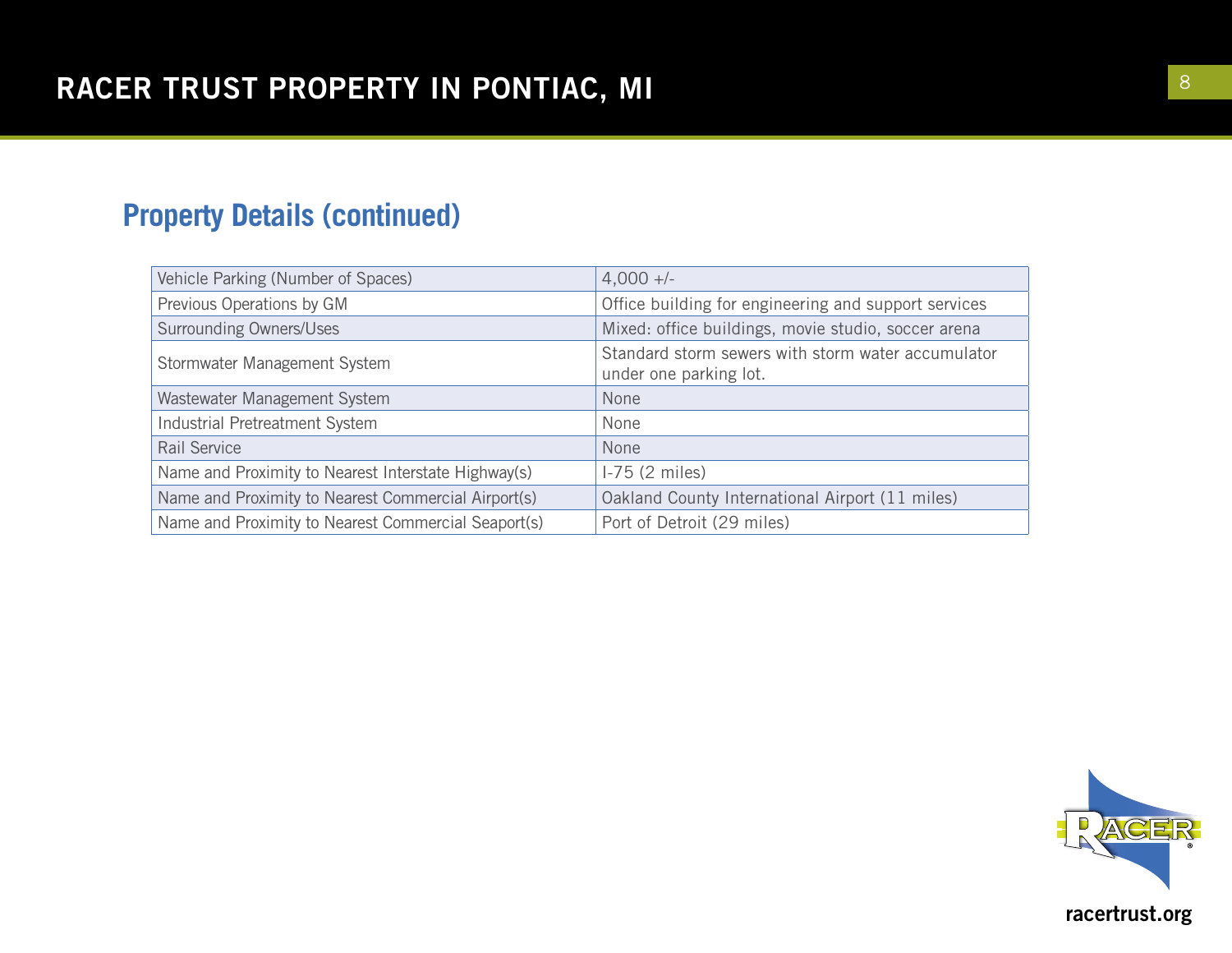# **Property Details (continued)**

| <b>Office Building</b>  |                                                                                                                                          |
|-------------------------|------------------------------------------------------------------------------------------------------------------------------------------|
| <b>Year Constructed</b> | 1994                                                                                                                                     |
| Description             | Cladded steel building, including office space, cafeteria and<br>mechanical room; additional areas for dock space or light<br>industrial |
| Roof Area (SF)          | $1.1$ million $+/-$                                                                                                                      |
| Roof Construction       | Flat or light slope, rolled roof sheeting                                                                                                |
| Total Floor Area (SF)   | 1.2 million                                                                                                                              |
| Number of Floors        | 2                                                                                                                                        |
| Floor Type              | Carpet on concrete with wireways; concrete                                                                                               |
| Ceiling Height (ft.)    | 10' in main office area; 14'-4" to 26' in dock/light<br>industrial area                                                                  |
| <b>Column Spacing</b>   | $20' \times 60'$                                                                                                                         |
| <b>Doors</b>            | 3 in kitchen area; 4 with ramps, 4 at ground level in dock/<br>light industrial area                                                     |
| Fire Suppression System | Wet sprinklers with jockey and diesel fire pumps                                                                                         |
| <b>Lighting System</b>  | Fluorescent and high bay lighting                                                                                                        |
| <b>Heating System</b>   | Hot water boilers, roof air houses and perimeter system                                                                                  |

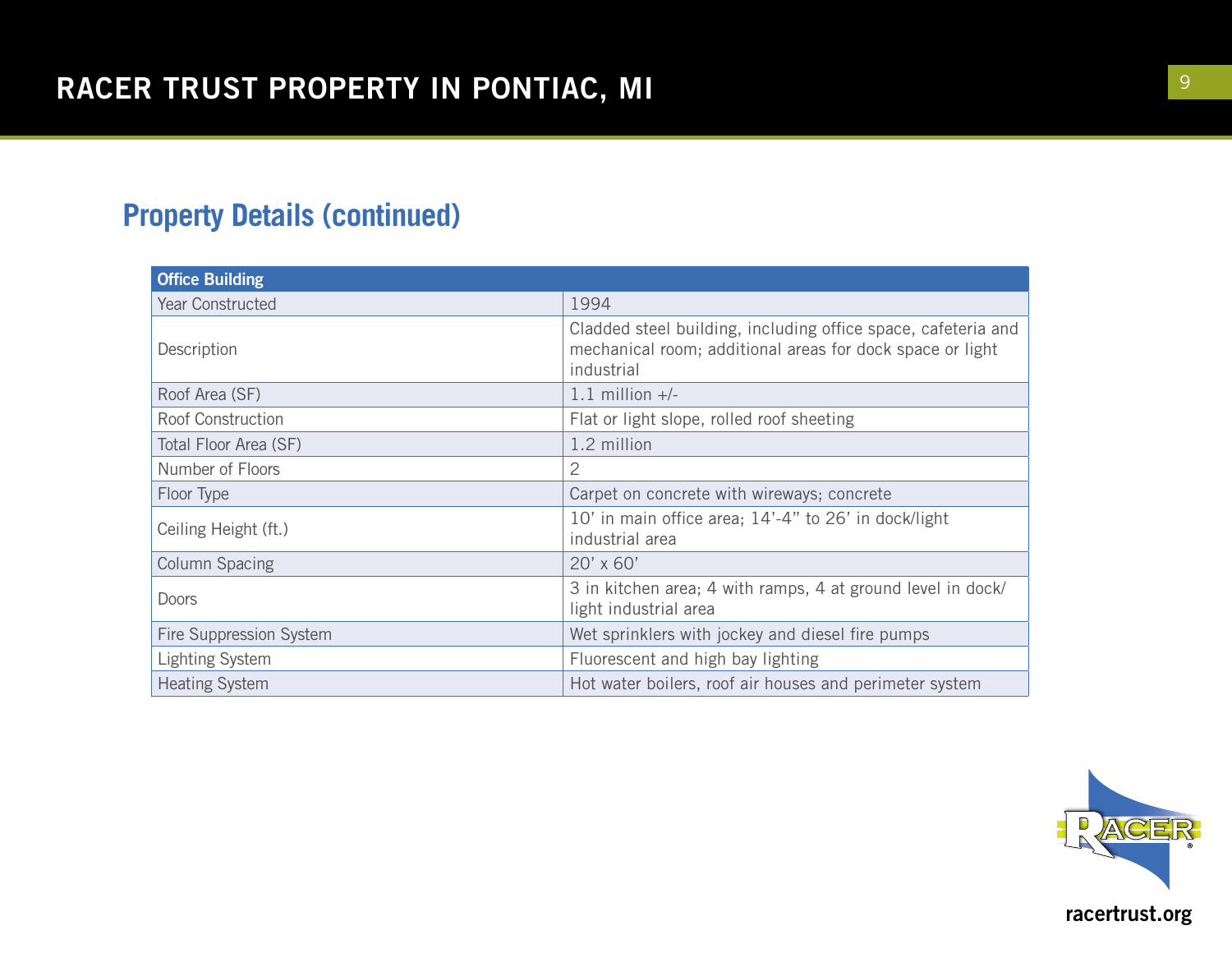# **Property Details (continued)**

| Electric Service              | (2) 15 KVA feeds to (8) 2000 KVA transformers<br>(13.2/480/277) in (3) substations   |
|-------------------------------|--------------------------------------------------------------------------------------|
| <b>Natural Gas Service</b>    | Consumers Energy high pressure (30 - 35 psi)                                         |
| <b>Steam Service</b>          | None                                                                                 |
| <b>Compressed Air Service</b> | (2) Quincy mod. QMA60 screw compressors with dryers in<br>dock/light industrial area |
| <b>Water Service</b>          | City water                                                                           |
| <b>IT Service</b>             | Fiber run to building, and CAT 5 distributed throughout                              |
| <b>Emergency Generator</b>    | 35 KW Detroit Diesel & 150 KW Caterpillar, both natural<br>gas fired                 |
| Security System               | Badge readers and magnetic door locks, perimeter cameras                             |
| Asbestos-containing Materials | None                                                                                 |

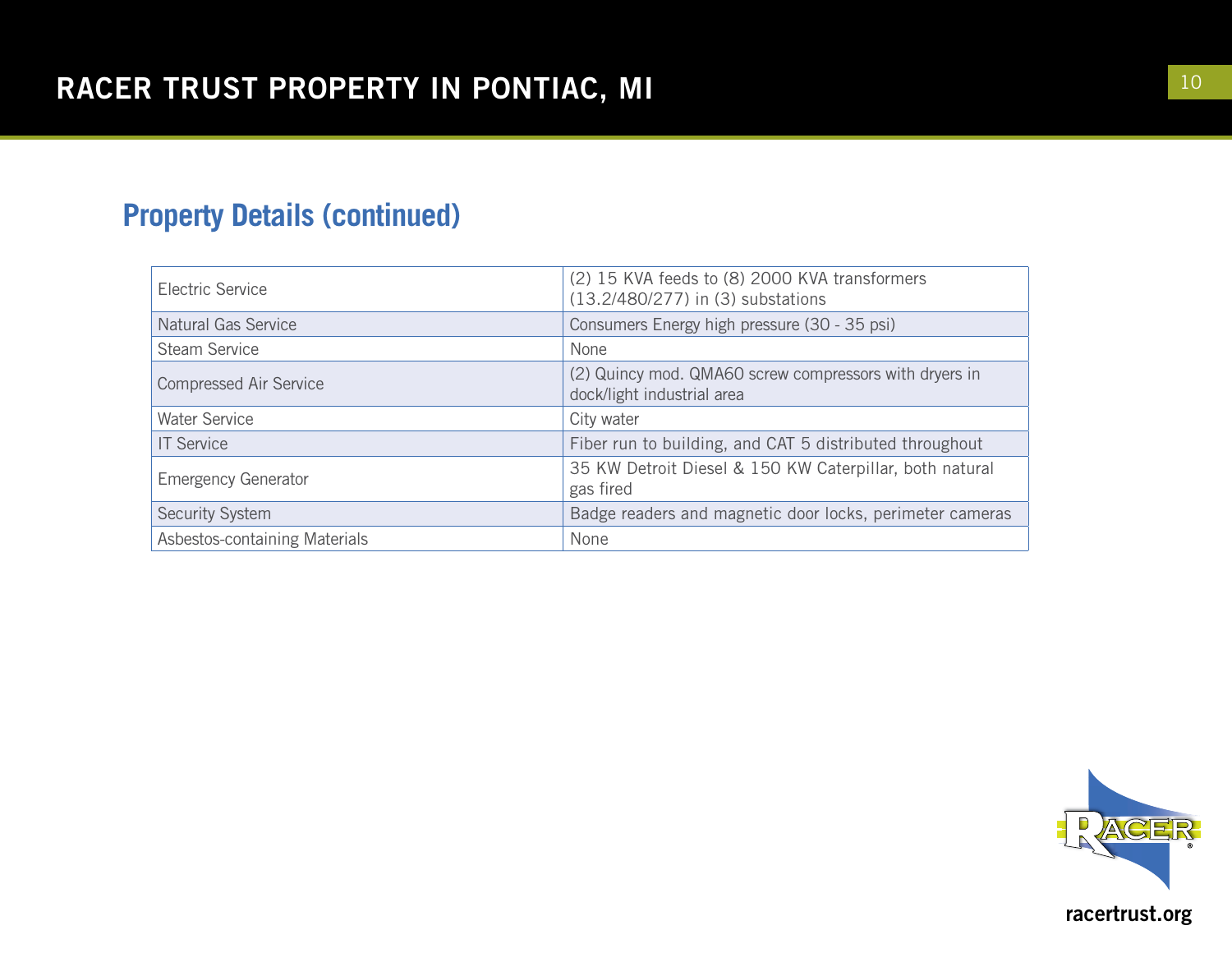## **Property Ownership and Recent History**

The 1.2 million-square-foot former engineering building was built in 1994, and includes first- and secondfloor office space, and a dock and light industrial area. The property is located just west of Interstate 75 in an industrial zone, and at one time was part of the larger Pontiac Central Manufacturing and Assembly Plant campus.



*\*Once a part of the larger Pontiac Central Manufacturing and Assembly Plant campus, Pontiac Centerpoint Central offers 1.2 million square feet of modern engineering, office and light-industrial space.*

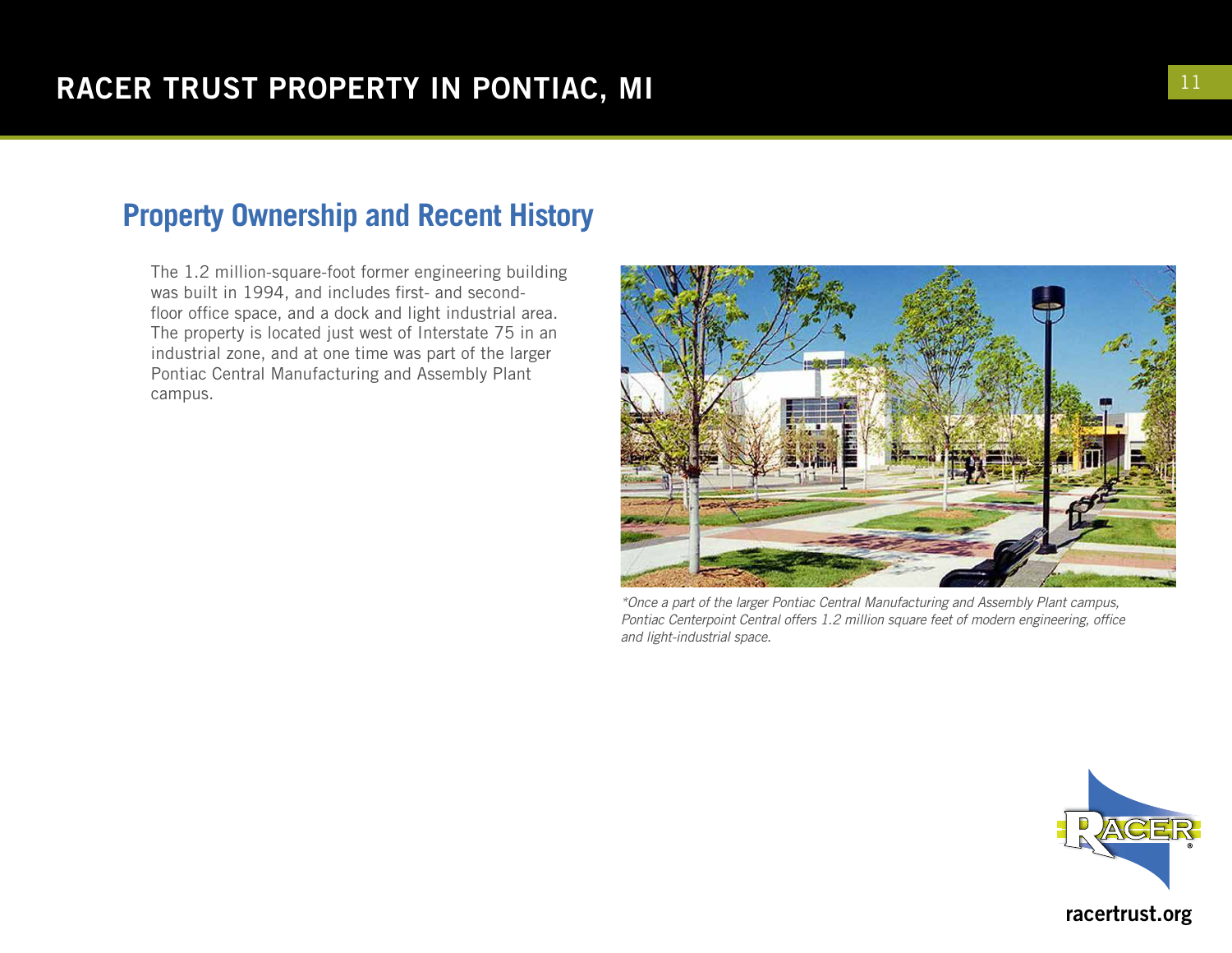## **Environmental Conditions**

Remediation was previously conducted to address historic environmental concerns, and deed restrictions are in place on the property. There are no known current environmental issues requiring further remediation.

RACER Trust, U.S. EPA and State regulatory authorities offer a variety of buyer protections designed to shield your investment and restrict or eliminate your liability for environmental impacts resulting from previous uses, regardless of whether these conditions were known at the time of purchase or transfer. For more information about liability protections, please visit http://bit.ly/1EsnxjB.

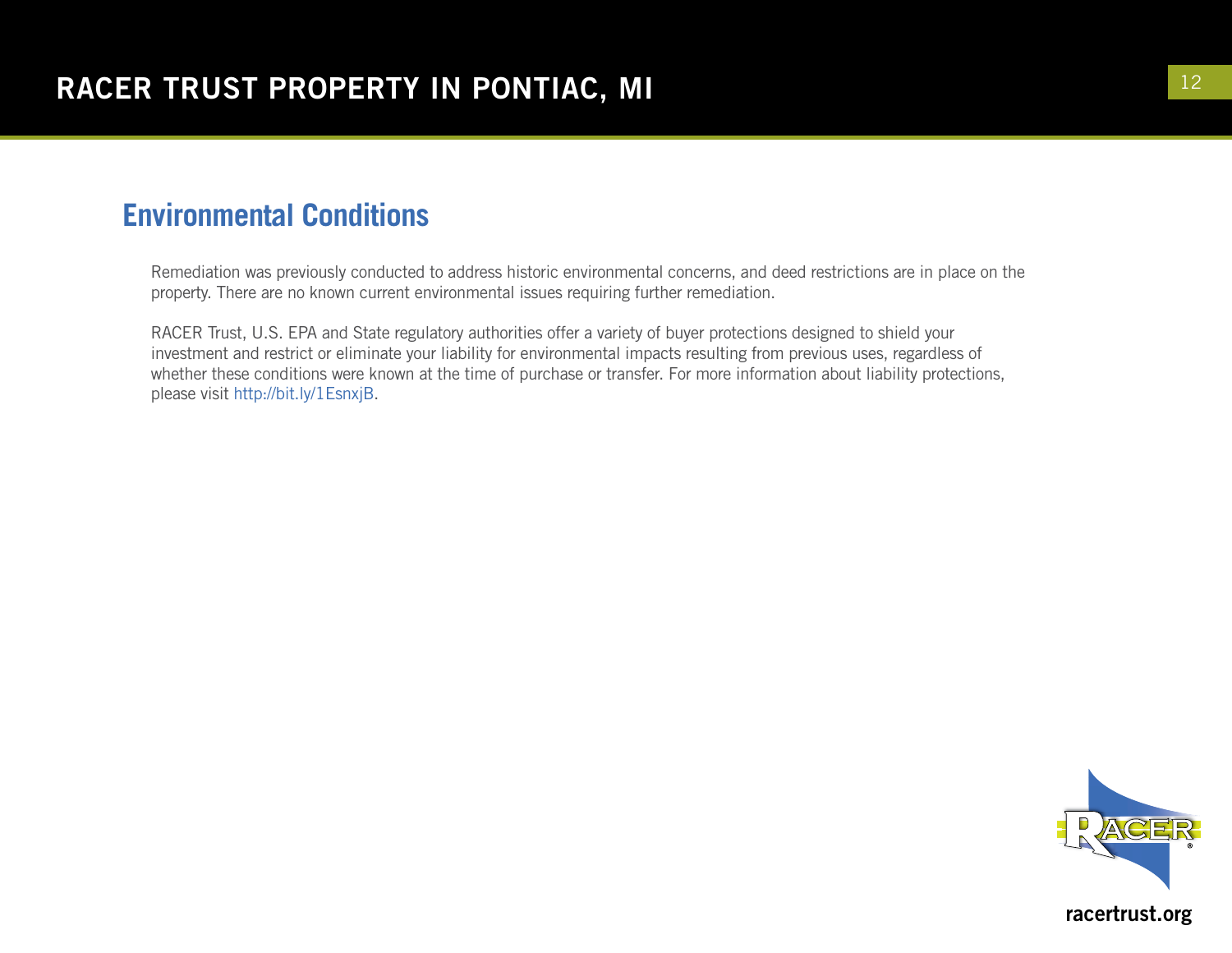#### **Collateral Information: Transportation Assets**



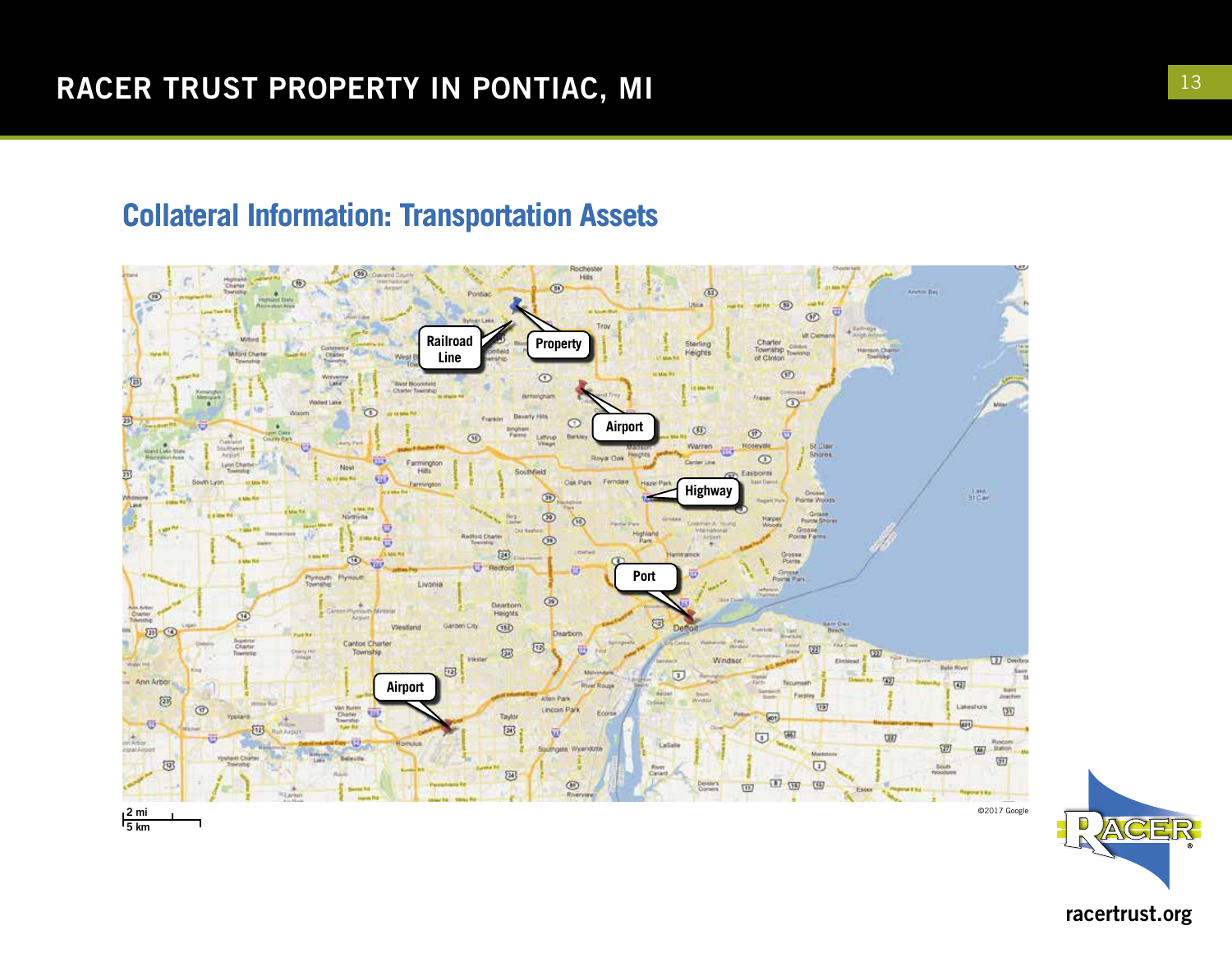## **Collateral Information: Access/Linkage**

Southeast Michigan is a global hub for air, sea, rail and ground transportation. The region is located on the Detroit River, an international waterway that connects the Midwest with the Atlantic Ocean.

Since 1959, the St. Lawrence Seaway has provided a link between the world marketplace and the industrial and agricultural heartland of North America. The 2,000-mile long seaway system is responsible for annual commerce exceeding 200 million net tons. More 30 million people rely on the Great Lakes/St. Lawrence Seaway system, either recreationally or for commerce.

The transportation assets of Southeast Michigan, northern Ohio and Windsor, Ontario, Canada have turned the region into a global logistics hub for moving people, goods and ideas around the world.

The region shares the busiest international trade corridor in the world with Windsor, Canada via the Ambassador Bridge and the Detroit-Windsor Tunnel.

Major expressways located in or near Oakland County include I-75, I-96, I-275, I-696 and I-94. These roadways link the county and the surrounding area with all major Midwestern U.S. cities and Ontario, Canada.

In Pontiac, the major thoroughfares are Woodward Avenue (M-1), Huron Street (M-59) and Telegraph Road (U.S. 24). I-75 offers a quick connection to nearby Flint and Detroit, and the I-75 Business Loop routes through Pontiac.

Class one freight rail service is provided by Grand Trunk Western Railroad (GTW), which also operates a large classification yard in Pontiac serving the local auto industry. The Grand Trunk Western Railroad is an important subsidiary of the Canadian National Railway (www.cn.ca), constituting the majority of CN's Chicago Division. It currently operates in Michigan, Ohio, Indiana and Illinois, forming the CN mainline from Port Huron, Mich., to Chicago, as well as serving Detroit and Toledo, Ohio.



*\*Information obtained from RACER research.*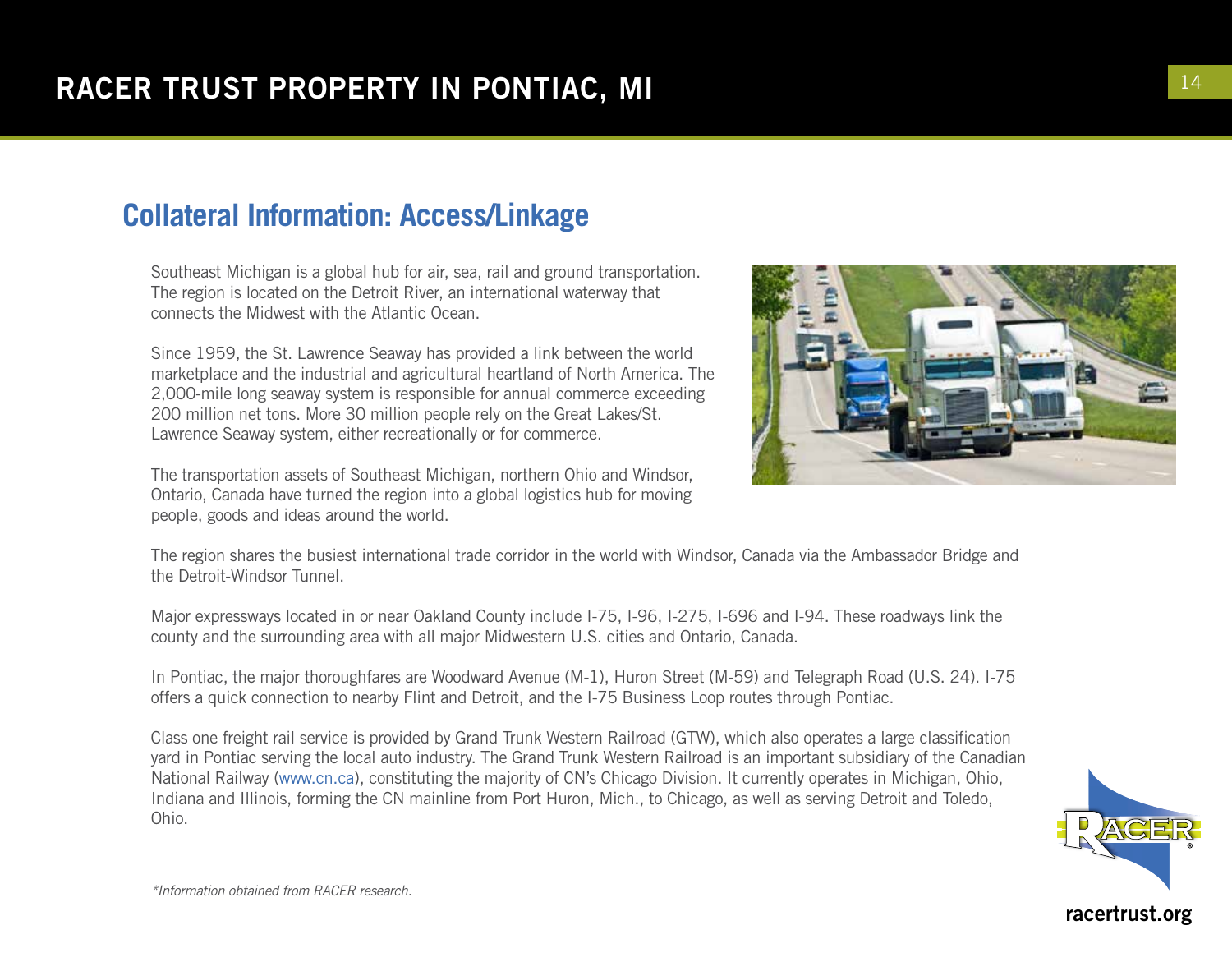#### **Collateral Information: Airports**

Detroit Metropolitan Wayne County Airport (www.metroairport.com) is one of the busiest airports in the U.S. and among the world's largest air transportation hubs.

Detroit is the second-largest hub and primary Asian gateway for Delta, the world's largest airline. The airport also is a major base of operations for ultra-low cost carrier Spirit Airlines. Together with 13 additional passenger airlines — including three foreign flag carriers — Detroit's airlines and their regional partners offer service to more than 150 non-stop destinations around the globe.

Detroit also is one of the newest, most operationally capable and efficient airports in North America, with two new passenger terminals, 145 gates, six jet runways, and two modern Federal Inspection Services facilities for international arrivals.

More than 32 million passengers traveled through the Detroit airport in 2012, including more than 2.8 million international travelers. In addition, more than 218,000 metric tons of cargo are transferred through the airport that year.

Oakland County International Airport (www.oakgov.com/aviation/ocia) in Waterford Township is the second-busiest airport in Michigan, serving Oakland County and Southeast Michigan. It is a designated general aviation reliever airport and is ranked as the world's 12th-busiest general aviation airport, with an average of approximately 120,000 takeoffs and landings annually.

More than 150 corporations base aircraft at OCIA, many with several aircraft. More than 550 aircraft are based at the airport, which is open 24 hours and offers a 6,520-foot main runway, charter service, air freight operations, a range of fuel services and maintenance, flight training and a Federal Aviation Administration-staffed control tower.

User-fee U.S. Customs service is available 7 a.m. to 8 p.m., Monday through Friday, and "on call" at all other times. This service improves convenience and saves time for international travelers by eliminating the need for an additional stop to clear customs. Restaurant and banquet facilities, car rental and many other services are within easy reach of the comfortable terminal lobby and waiting areas.



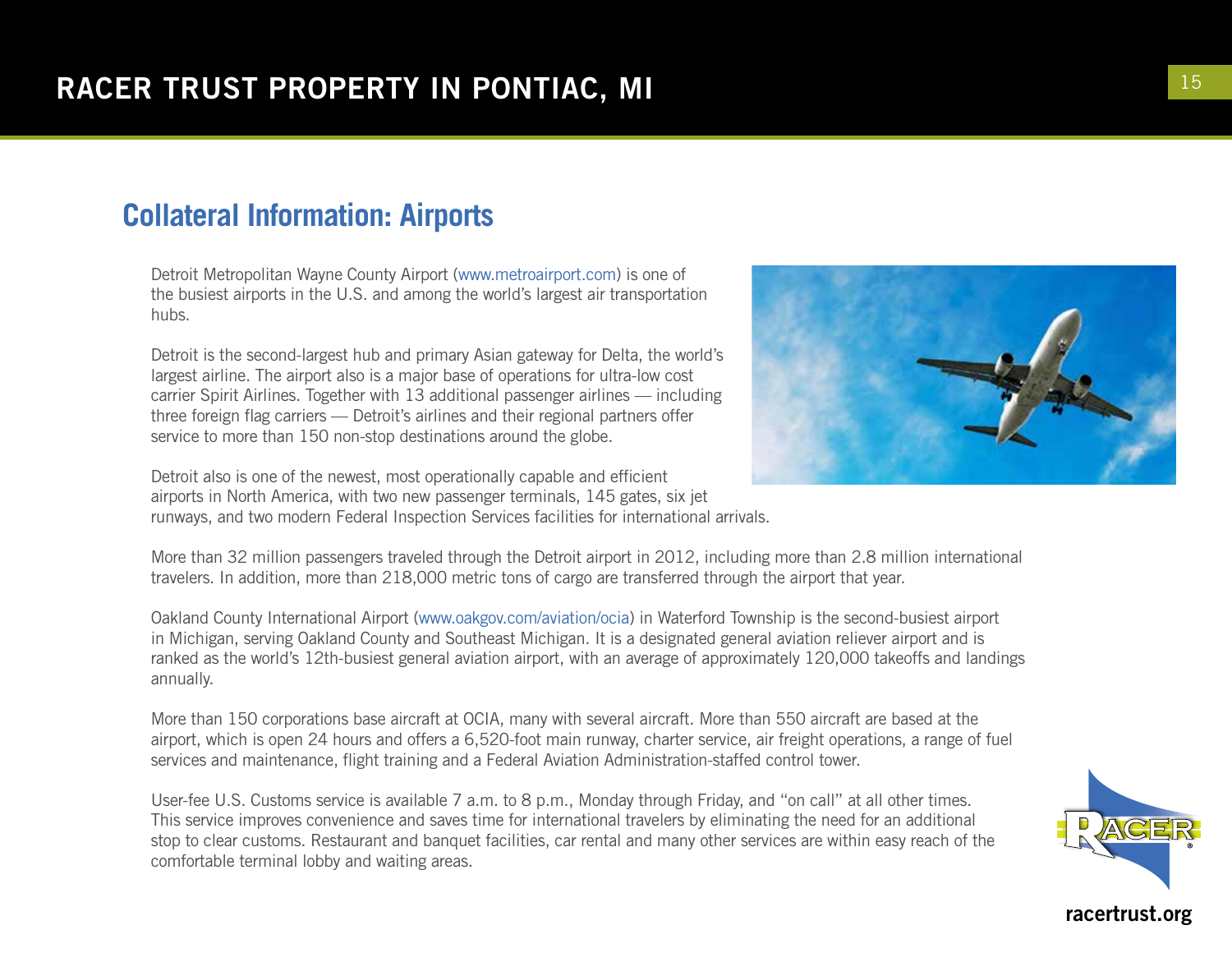#### **Collateral Information: Airports (continued)**

Willow Run Airport (www.willowrunairport.com), managed by the Wayne County Airport Authority, is located seven miles west of Detroit Metropolitan Airport. Occupying 2,600 acres, Willow Run serves cargo, corporate and general aviation clients. The airport offers four runways, 24-hour FAA Tower and U.S. Customs operations to provide ease of access for its users.

Willow Run Airport has more than 65,000 operations per year. Approximately 200 million pounds of cargo are transferred through the airport annually, making Willow Run the fourth-largest airport in Michigan.

The airport accommodates small private planes as well as international 747 cargo jets. Cargo, corporate and general aviation users receive the advantages of a large airport and the conveniences of a small one. Along with nearby inter-modal transportation, its prime location gives easy access to major U.S. and international markets and provides ample room for growth.

Bishop International Airport (www.bishopairport.org) in Flint, 30 miles north of Pontiac, is another convenient option for air travel.

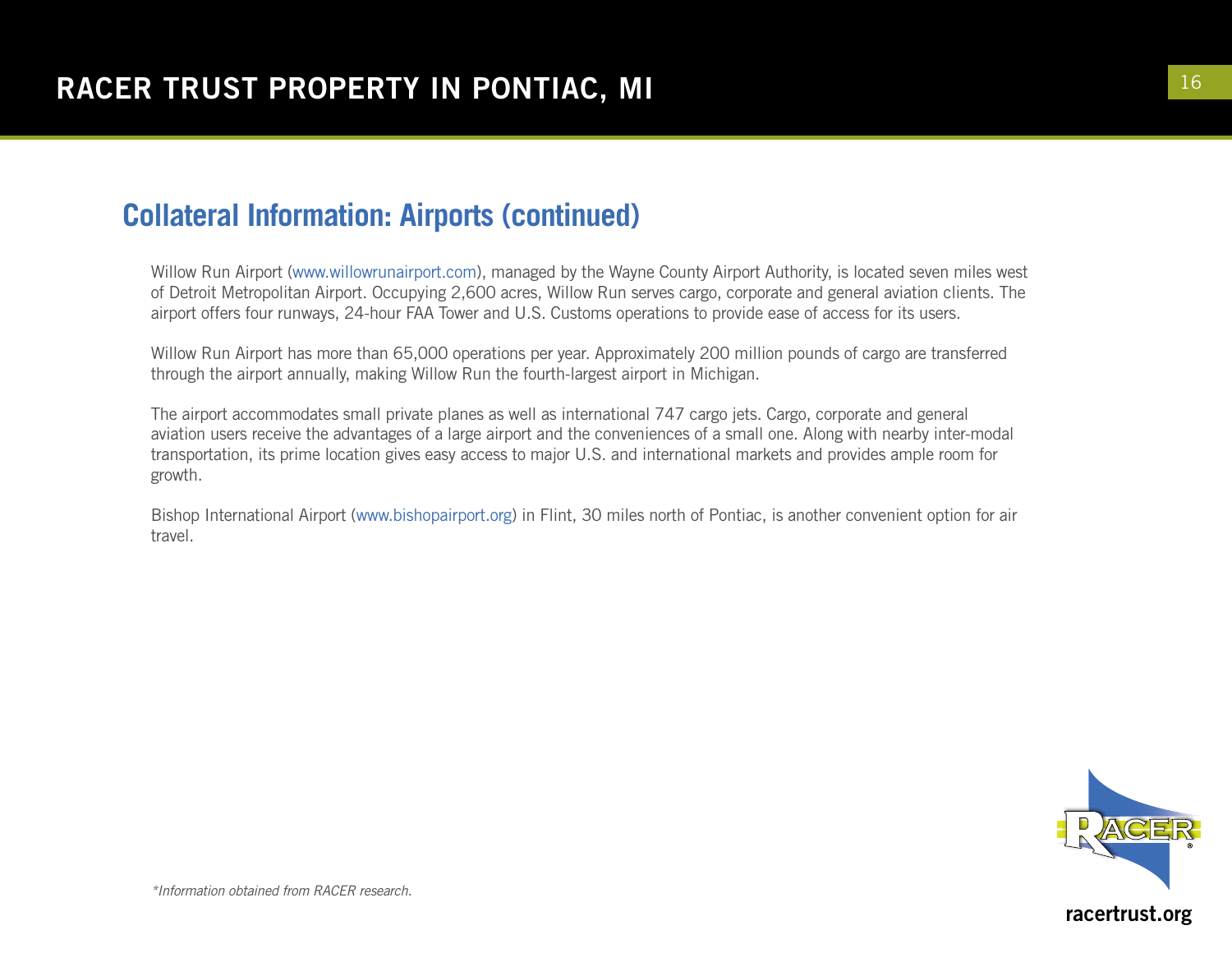#### **Collateral Information: Port Facilities**

The Port of Detroit (www.portdetroit.com) offers access to the Great Lakes and overseas via the St. Lawrence Seaway. The Port of Detroit, operated by the Detroit/Wayne County Port Authority, moves 750,000 tons of steel annually, supplying the region's automotive industry. The port has long been used to import lumber, copper and automobiles as well. Its location near the Ambassador Bridge and major interstate freeways makes the Port of Detroit accessible and efficient.

The Port of Detroit, located on the Detroit River in southwest Detroit, covers 35 acres, with docks that are approximately 2,150 feet in length and a seaway depth of 27 feet. The facility has 128,000 square feet of covered storage for rolled steel or other products.

The port includes a foreign trade zone that is administered by the Greater Detroit Foreign Trade Zone, Inc. A foreign trade zone provides competitive advantages to companies involved in international trade through deferral, reduction or elimination of U.S. Customs duties. A foreign trade zone is an area within the geographical boundary of the United States that is considered to be outside the Customs territory of the U.S. Companies may

**FORT STREET AMBASSADOR BRIDGE CLARK STREET DETROIT MARINE TERMINALS, INC. WEST JEFFERSON AVENUE** 

bring foreign and domestic merchandise into zones for storage, testing, relabeling, displaying, manufacturing, and for the eventual entry into U.S. commerce or for exportation from the U.S. All Customs duties and federal excise taxes are deferred while merchandise is in a zone and, in many instances, these duties or taxes can be substantially reduced or eliminated through zone use.

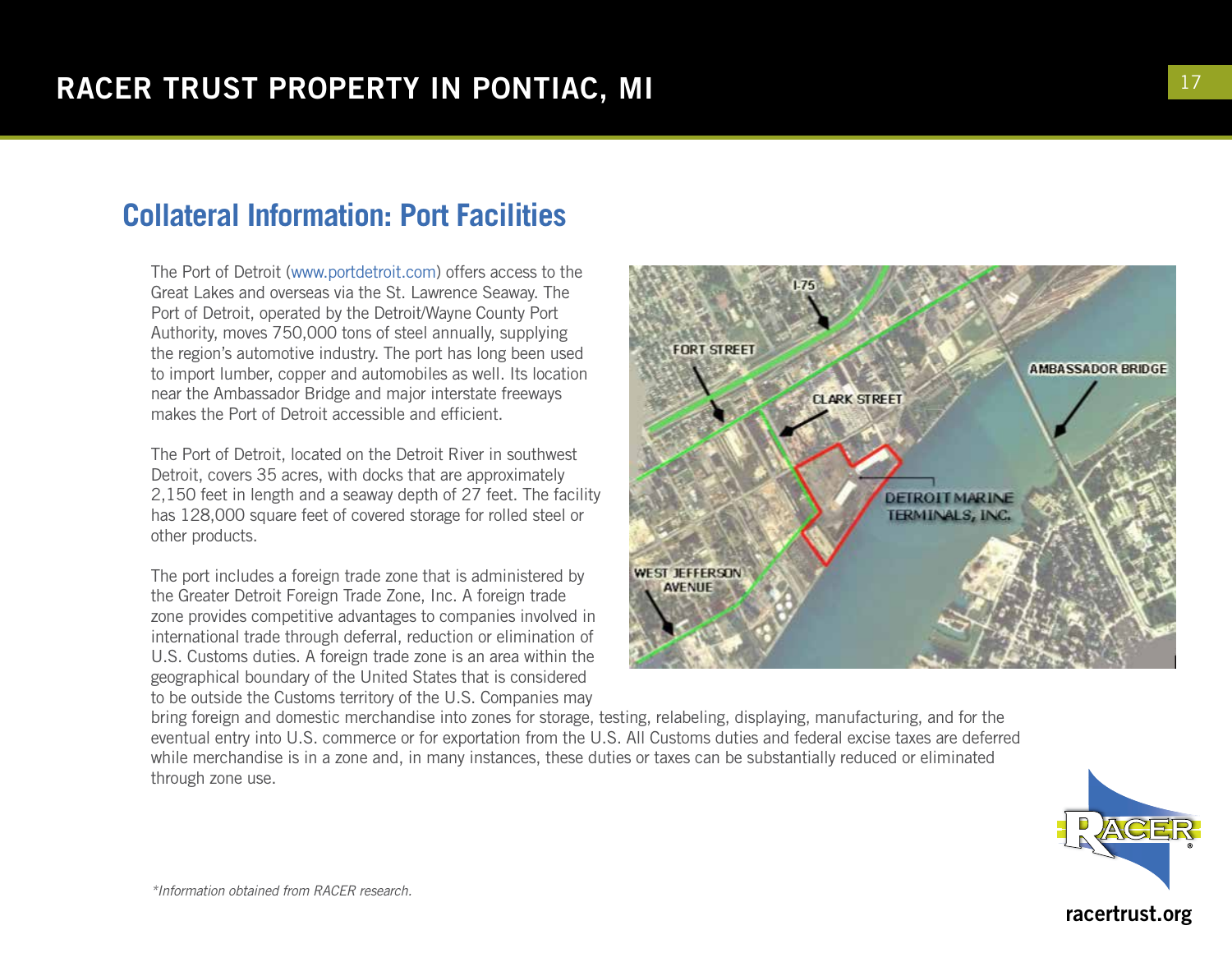#### **Collateral Information: Regional Bus Service**

The Suburban Mobility Authority for Regional Transportation, or SMART (www.smartbus.org), serves suburban Detroit with 234 fixed-route buses on 43 routes, 7 days a week, 22 hours a day. Providing 12 million rides annually, SMART also operates a connector service for seniors and people with disabilities who can't access SMART's regular fixed route service.

The Detroit Department of Transportation (www.michigan.gov/mdot/0,1607,7-151-9625\_21607-164438--,00.html) is Detroit's municipally owned and operated bus system. As the largest public transit agency in Michigan, DDOT transports approximately 36 million passengers annually and provides service throughout Detroit and surrounding communities in Wayne, Oakland and Macomb counties, including Pontiac.

SMART and DDOT operate under a cooperative service and fare agreement. Many of SMART's routes enter Detroit and serve the downtown and midtown cores.



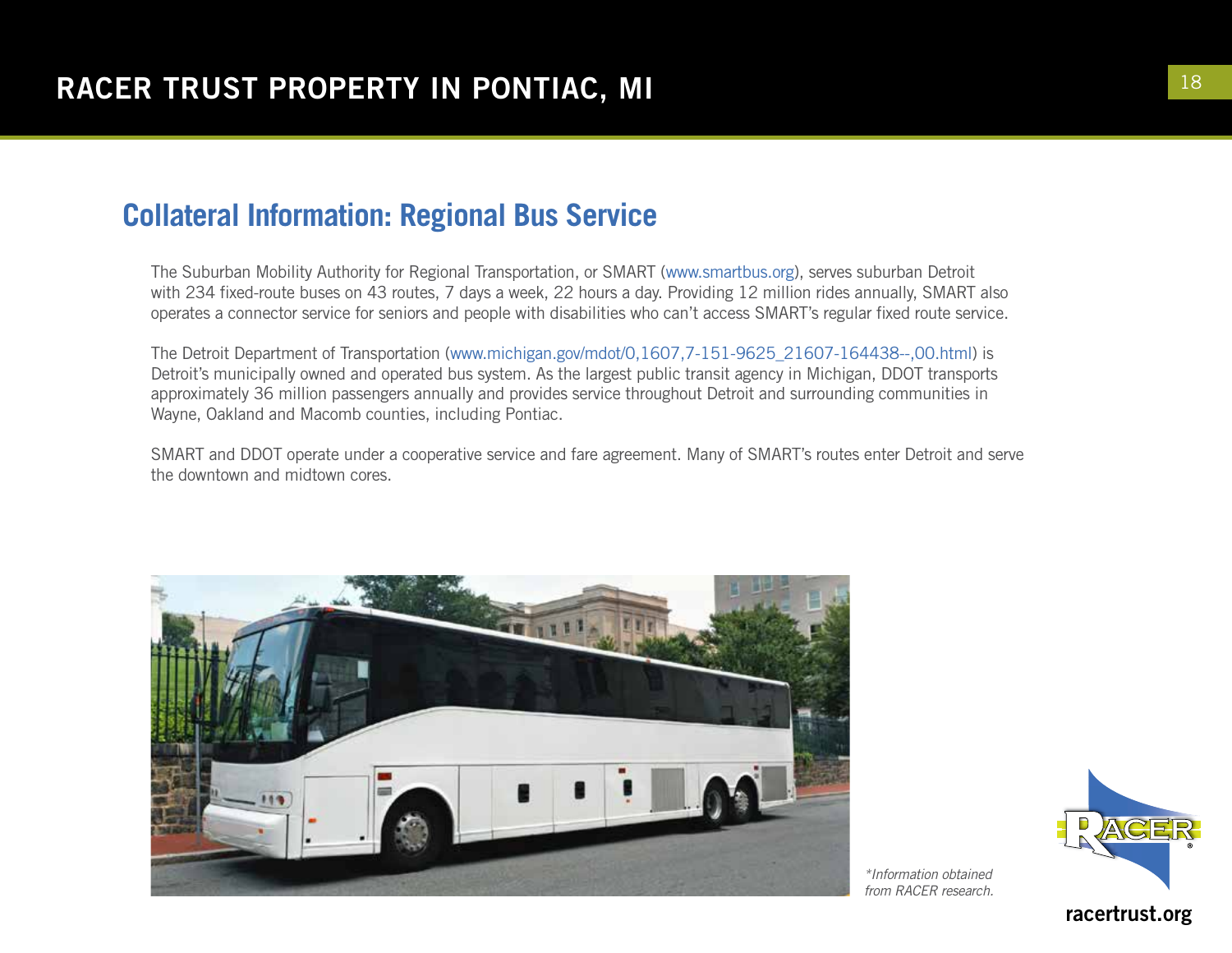#### **Collateral Information: Utilities and Natural Gas**

Consumers Energy (www.consumersenergy.com), headquartered in Jackson, Mich., provides natural gas and electricity to Pontiac, including the Property. It provides service to more than 6 million of Michigan's 10 million residents and serves customers in all 68 of the state's Lower Peninsula counties.

DTE Energy (www.dteenergy.com), an integrated energy company, provides gas and electric utility services to millions of Michigan homes and businesses, as well as energy-related services to businesses and industries nationwide.

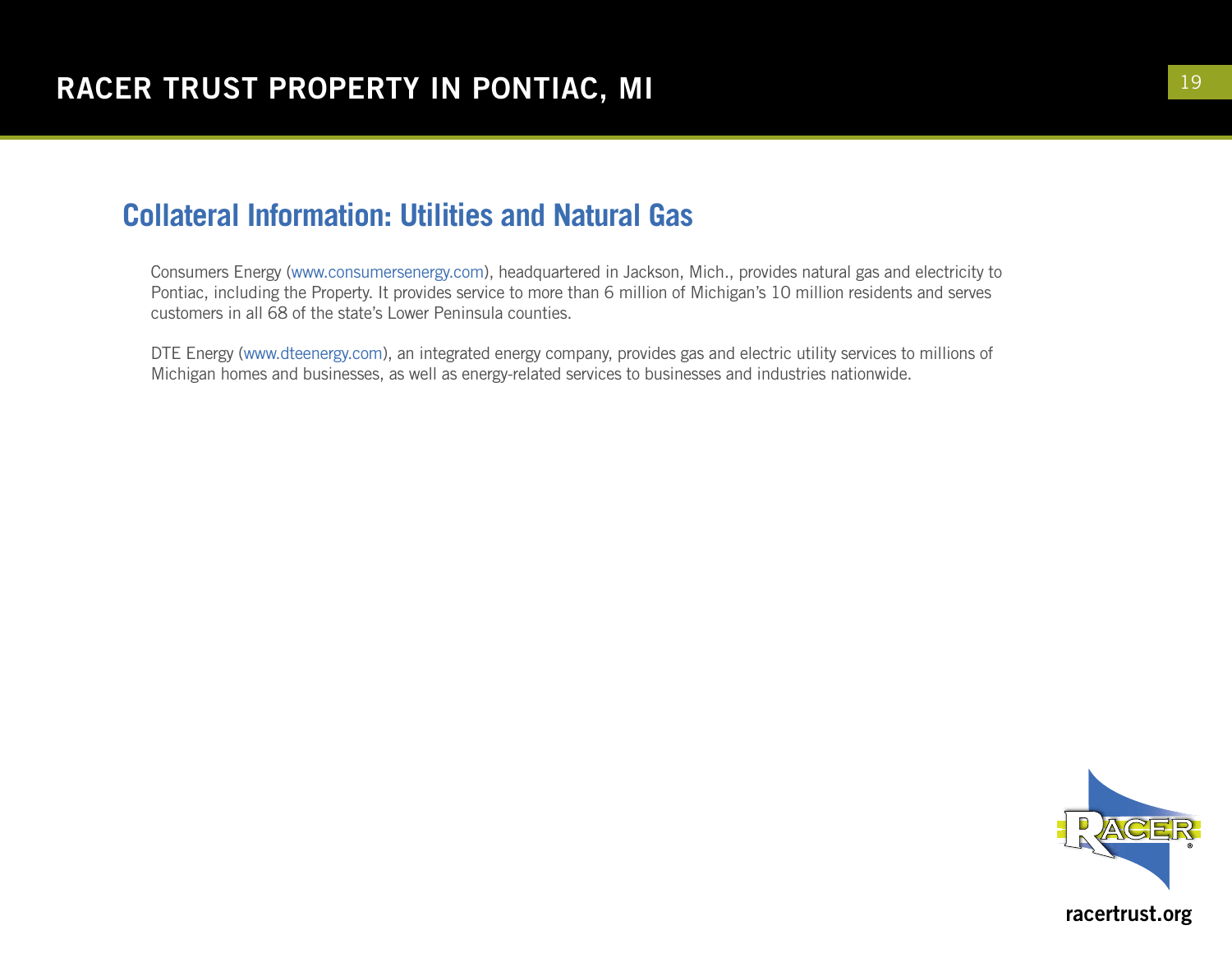#### **Collateral Information: Zoning and Business Assistance**

Zoning details can be found in the Property Details pages.

The Property is located within the boundaries of Foreign Trade Zone 70. A FTZ provides competitive advantages to companies involved in international trade through deferral, reduction or elimination of U.S. Customs duties. Potential buyers interested in applying for FTZ status or as a foreign trade subzone should contact the FTZ 70 grantee, the Greater Detroit Foreign Trade Zone Inc., at 313-259-5091, extension 202.

The EDC is authorized to extend financial support to existing and new businesses by its Revolving Loan Program, or by issuing limited obligation revenue bonds, thereby increasing the city's employment and tax base. Industrial Revenue Bonds are tax-exempt bonds issued by the EDC to finance: land acquisition, land improvements, building renovation, building acquisition, building construction, machinery, equipment and related soft costs.

The county's Brownfield Redevelopment Authority (http://bit.ly/1Gp4GBy) was created as a tool to revitalize abandoned, undeveloped, or under-utilized properties that are not being developed or fully utilized due to environmental contamination. The powers and duties of the BRA authorize it to acquire and dispose of certain properties and to incur and expend funds to pay or reimburse a public or private person for the cost of eligible activities. State law permits the issuance of bonds and other evidences of indebtedness and permits the use of tax increment financing.

The Oakland County Business Development Team (www.advantageoakland.com) can help companies find potential sources of capital, financing and worker training. They include venture capital, and expert assistance on local and state incentives/ tax credits.

The Oakland County One Stop Shop (www.advantageoakland.com/StartABusiness/SBC/Pages/default.aspx) provides citizens and businesses with a central point of access for planning and economic development information. OSS representatives have access to a wealth of information and business development expertise to help people make accurate, more informed decisions about living, working and doing business in Oakland County.

Automation Alley (www.automationalley.com), founded by Oakland County Executive L. Brooks Patterson in 1999, is a regional technology-driven organization encompassing the City of Detroit and the counties of Genesee, Livingston, Macomb, Monroe, Oakland, St. Clair, Washtenaw and Wayne. The organization has more than 1,000 members in the areas of

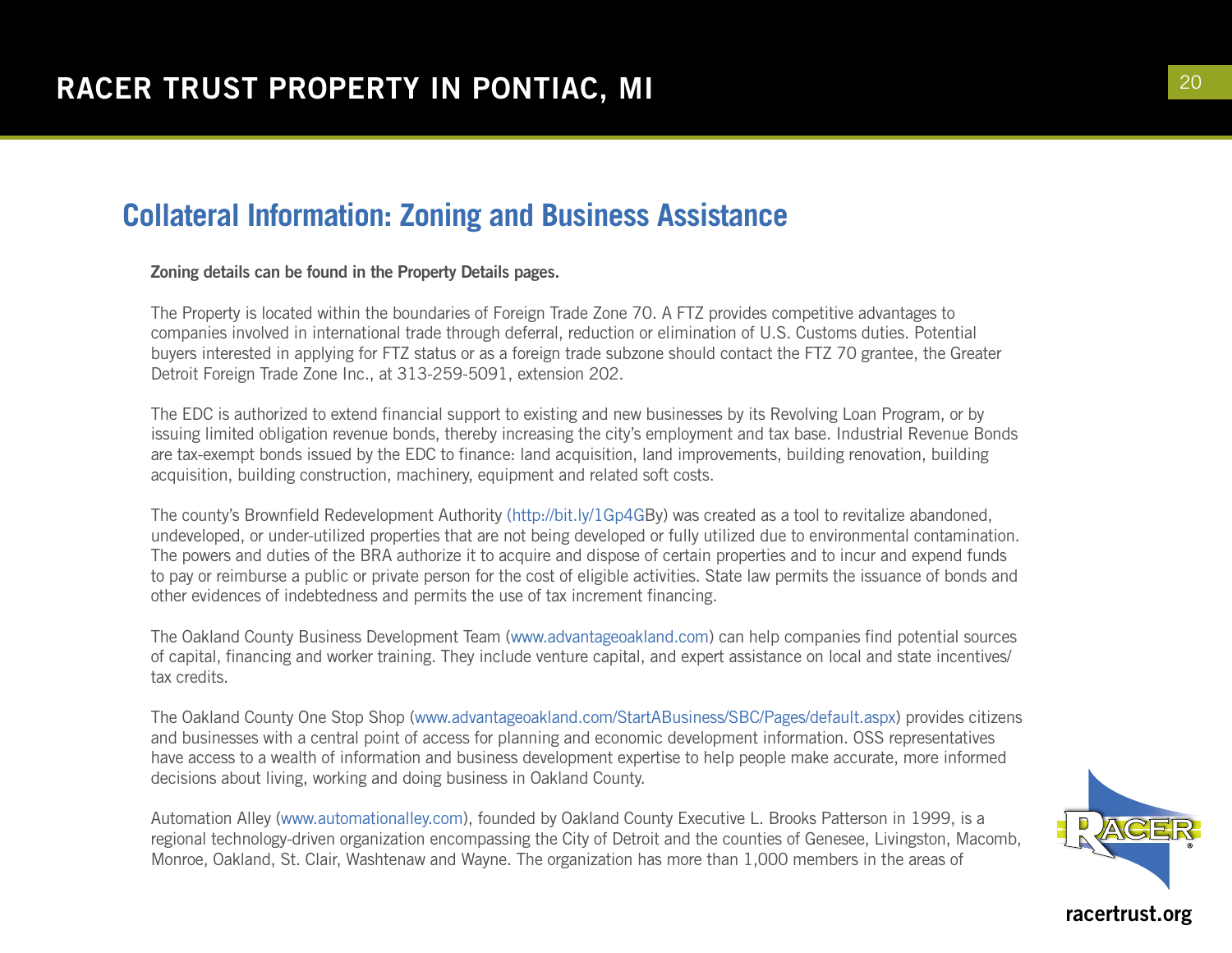#### **Collateral Information: Zoning and Business Assistance (continued)**

business, education and government. The association has been a catalyst in promoting an entrepreneurial spirit between its members and technology-based businesses in Southeast Michigan. Automation Alley leads the region in two major areas:

- International initiatives: Automation Alley's business services include assistance for small to medium-size enterprises that would like to reach the global marketplace, as well as support for international businesses that want to establish a presence in Southeast Michigan. With support from the U.S. Department of Commerce, Automation Alley has conducted numerous global trade missions to Europe, India, China, Mexico and Israel, garnering more than \$140 million in contracts for participating companies. Automation Alley also provides research assistance, seminars and consulting services for companies considering exporting.
- Accelerating entrepreneurialism: By bringing businesses, education and government together, Automation Alley helps entrepreneurs accelerate the commercialization of new technologies and resources — including pre-seed funding, mentoring, referrals, seminars, workshops and interaction with venture capitalists.

The Michigan Economic Development Corporation (www.michiganbusiness.org) assists thousands of Michigan businesses each year. Whether it's a new venture, expansion, relocation or even a concern with another agency of state government, the MEDC can help. The MEDC can supply customized economic development services to help companies and communities both large and small — find success in a very competitive global economy. The MEDC's experienced staff helps businesses in the areas of information on Michigan's key industries; site development services; business financing and incentives; labor information; permit assistance; and environmental assistance.

Additional resources and services are available through the MEDC, a public corporation created through an agreement between state and local governments and guided by a board whose members represent a cross section of the state economy, including business owners and executives, local economic developers and college presidents.

#### **Collateral Information: Small Business Centers**

Southeast Michigan Region Small Business Development Center at Eastern Michigan University (http://sbdcmichigan.org/southeast-michigan-region/).

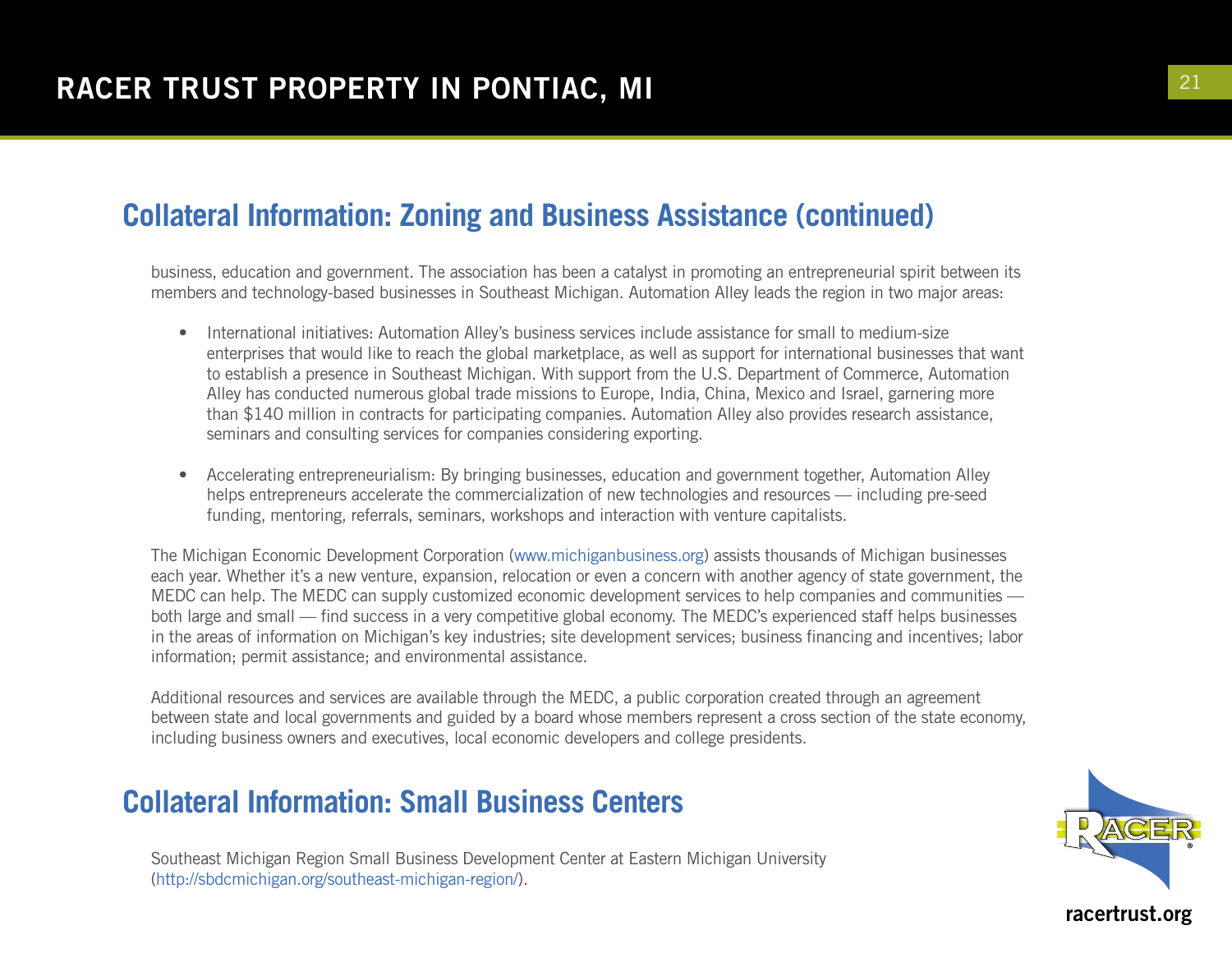The State of Michigan offers a variety of financial programs and incentives to assist businesses seeking to build or expand in the state. Fact sheets and other details about each of the following can be found on the Michigan Economic Development Corporation website at www.michiganbusiness.org/Fact-Sheets/?f=sub\_incent, or by clicking on the links at the top of each paragraph below:

#### • Agribusiness Financing Programs — http://puremi.ch/1Biyxxm

The Michigan Department of Agriculture & Rural Development (MDARD), in partnership with the MEDC, offers multiple programs to help support the financing and growth of agricultural businesses in Michigan.

• Border County Incentives — http://bit.ly/1ceniFv

Eligible new warehouse, distribution, or logistics facilities that locate in a county that borders another state or Canada may qualify for tax incentives.

• Brownfield Redevelopment Authority (P.A. 381) — http://bit.ly/11YWPqU

The creation of a Brownfield Redevelopment Authority allows local decision-making in the various aspects of Brownfield redevelopment.

• Business Improvement District / Principal Shopping District / Business Improvement Zone (BID/PSD/BIZ) http://puremi.ch/1C4RBiM

Cities, villages and urban townships may create a Business Improvement District (BID) or a Principal Shopping District (PSD) to promote economic development within a defined area. A BID/PSD allows a municipality to collect revenue, levy special assessments and issue bonds in order to address maintenance, security and operation of that district. A Business Improvement Zone (BIZ) may levy special assessments to finance activities and projects outlined within a zone plan for a period of 10 years.

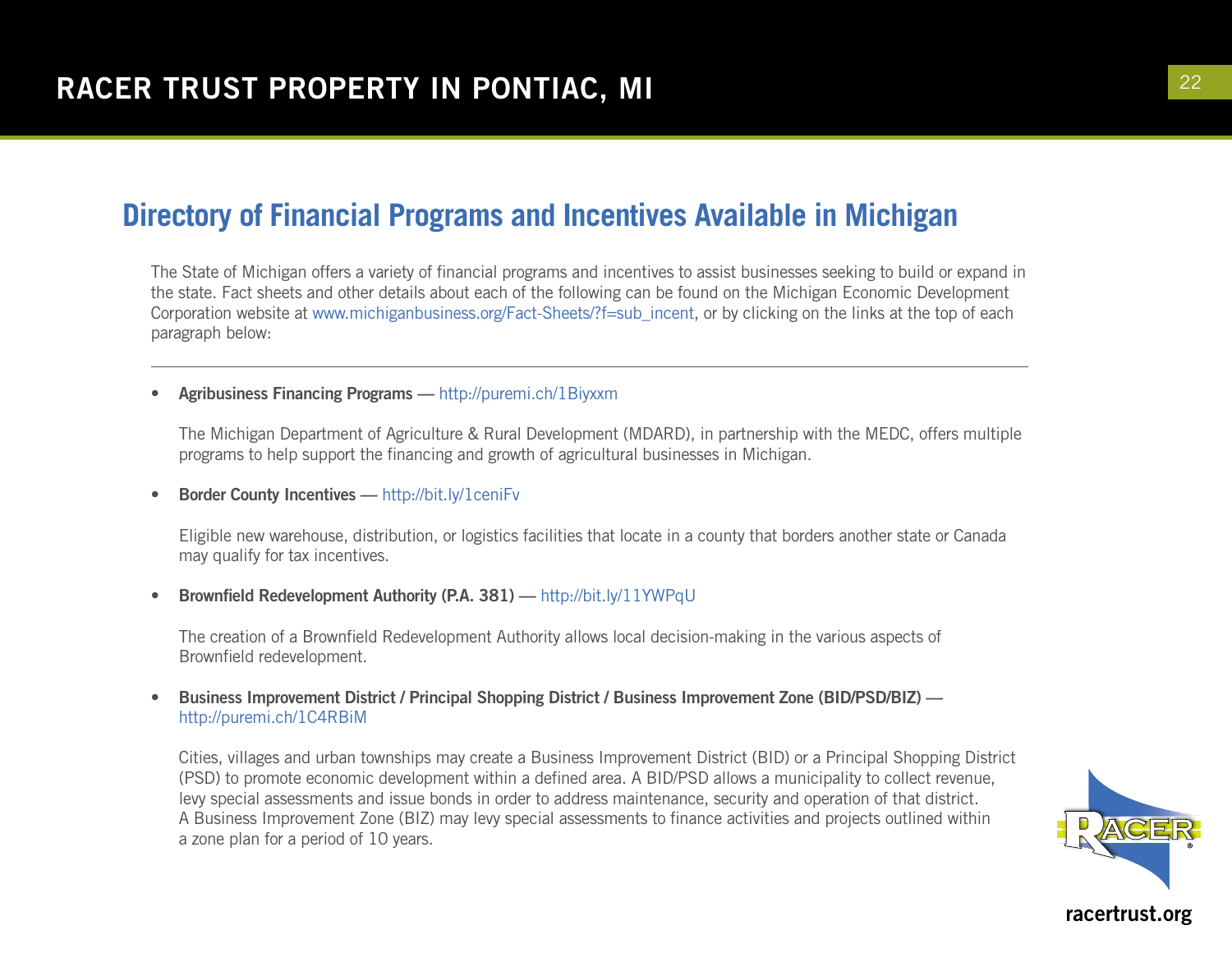• Capital Access Program - http://puremi.ch/19EZOQn

The Capital Access Program, or CAP, is an innovative loan program available to assist businesses with capital needs. The maximum loan amount is \$5 million.

• Commercial Redevelopment Act (P.A. 255) — http://bit.ly/1enLg7u

This program encourages the replacement, restoration and new construction of eligible commercial property by abating the property taxes generated from new investment for a period up to 12 years.

• Commercial Rehabilitation Act (P.A. 210) — http://bit.ly/1aHIGoT

This program encourages rehabilitation of eligible commercial property 15 years or older by abating the property taxes generated from new investment for a period up to 10 years. The primary purpose of the facility must be for operation of a commercial business enterprise or multifamily residential use.

• Community Development Block Grant (CDBG) Program Business Development Initiatives — http://puremi.ch/1AP2mS6

CDBG is a federal grant program funded by the U.S. Department of Housing and Urban Development (HUD). Funds are used to provide grants to eligible counties, cities, villages and townships, usually with populations under 50,000, for economic development, community development and housing projects.

• Community Development Block Grant (CDBG) Program Community Development Initiatives — http://bit.ly/176lvSL

The Michigan Strategic Fund (MSF), in cooperation with the MEDC, administers the economic and community development portions of the CDBG program. CDBG is a federal grant program utilizing funds received from the U.S. Department of Housing and Urban Development (HUD). This fact sheet provides a broad overview of the community development portions of the program that the MEDC administers, including Blight Elimination, Façade Improvements, Downtown Public Infrastructure and Signature Building Acquisition.

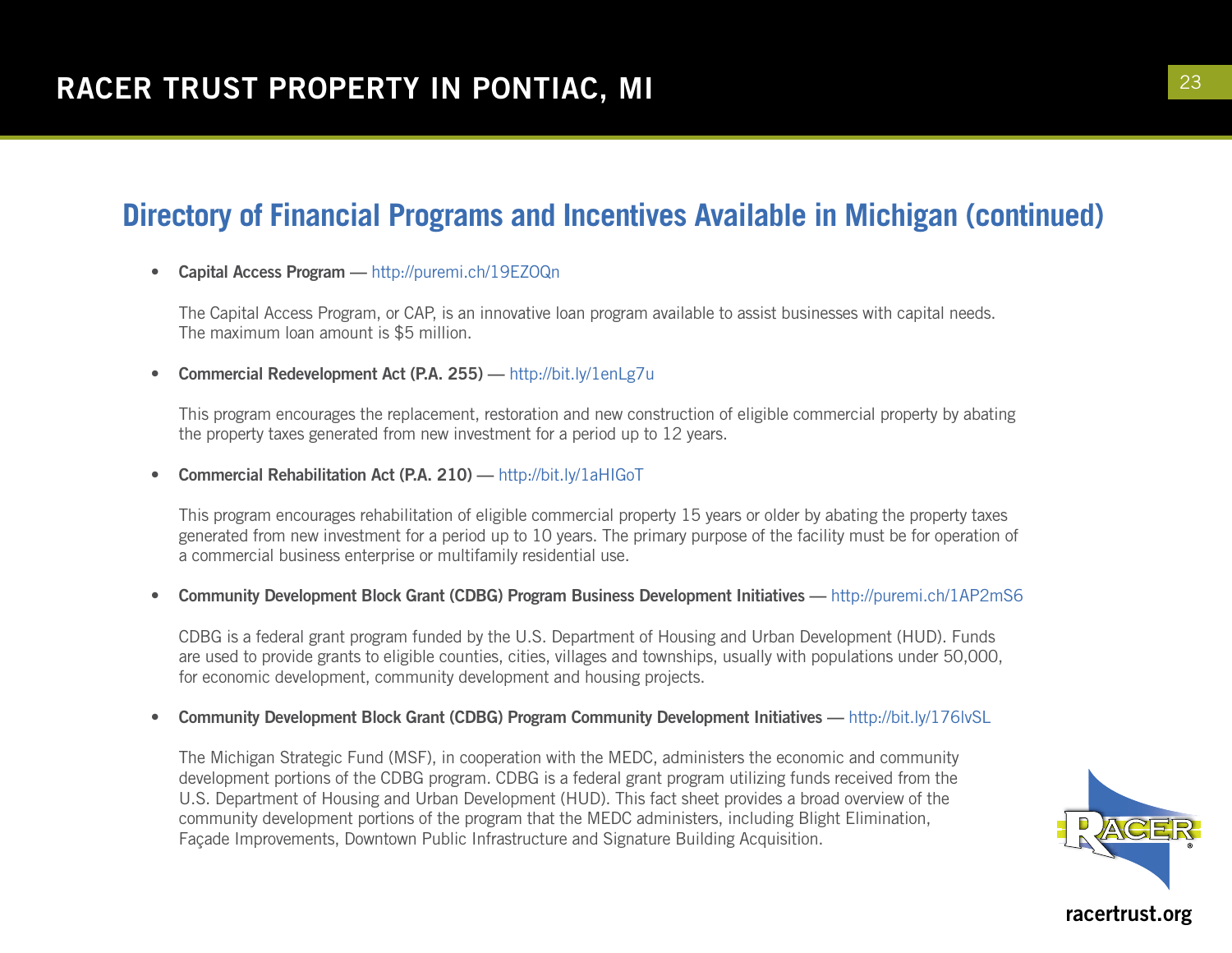• Community Development Block Grant Revolving Loan Fund (RLF) — http://bit.ly/144S2HH

The Revolving Loan Fund (RLF) portion of Michigan's CDBG Program has a specific focus: lending to small businesses that are unable to secure competitive financing traditionally, but will meet a national objective of the CDBG Program. The program provides funds through either existing RLFs based within a specific Unit of General Local Government (UGLG) or through newly established Regional RLFs.

• Community Ventures — http://puremi.ch/19EZYHq

An economic development initiative that promotes employment and social enterprise. The mission of CV is to alleviate poverty and promote safe and vibrant communities.

• Corridor Improvement Authority (P.A. 280) — http://bit.ly/15yUnZb

The Corridor Improvement Authority assists communities with funding improvements in commercial corridors outside of their main commercial or downtown areas.

• Emerging Technologies Fund (ETF) — http://bit.ly/11IDV7R

The Michigan Emerging Technologies Fund (ETF) expands funding opportunities for eligible Michigan technology-based small businesses in the federal innovation research and development arena.

• Geographic Renaissance Zones - http://bit.ly/11YZXmq

Geographic Renaissance Zones are regions of the state designated as virtually tax free for any business or resident presently in or moving to a zone. The zones were designed to provide selected communities with a market-based incentive of no state or local taxes to encourage new jobs and investment.

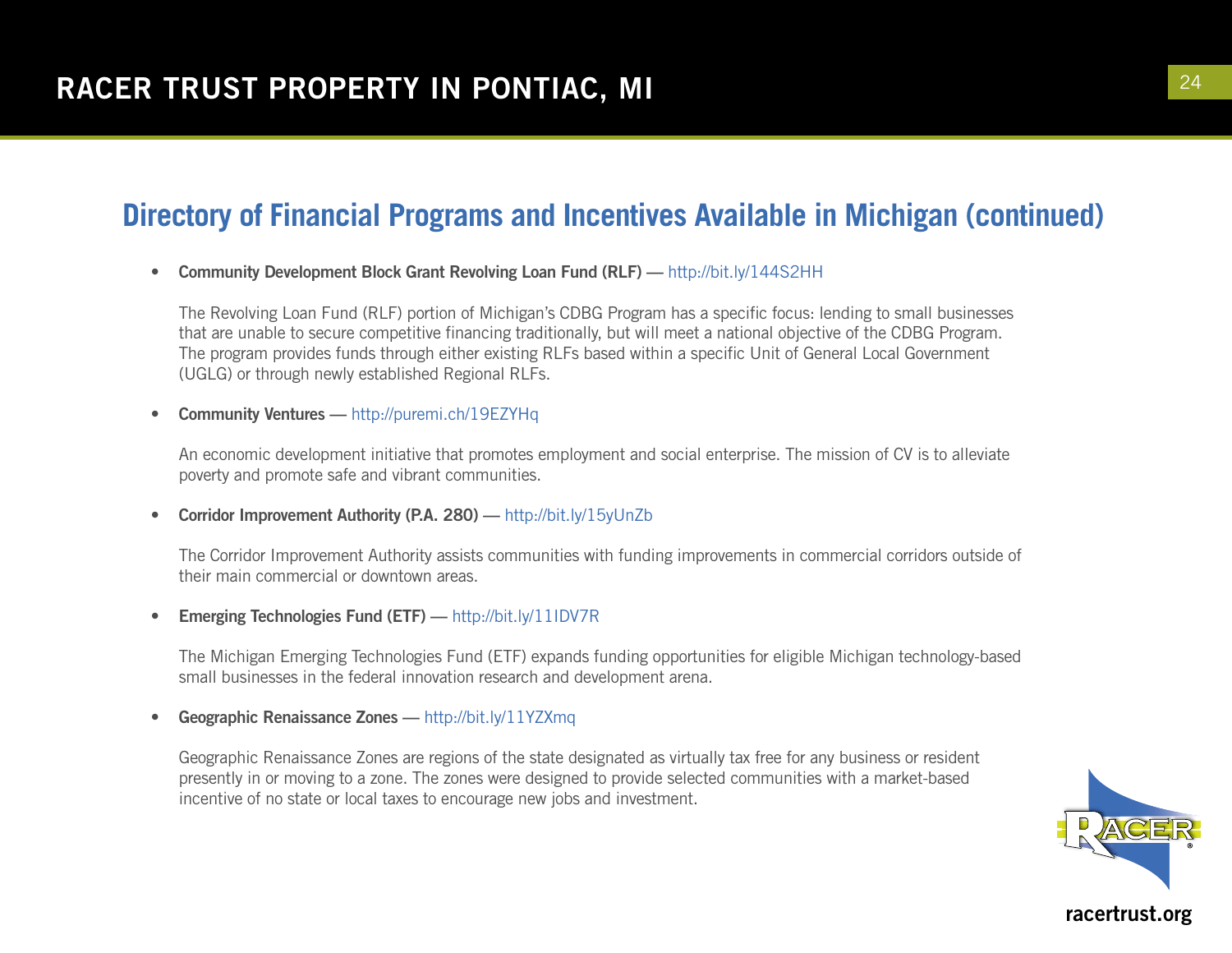#### • Historic Neighborhood Tax Increment Financing Authority (HNTIF) — http://bit.ly/10NGCd6

A Historic Neighborhood Tax Increment Financing Authority may be established to fund residential and economic growth in local historic districts. An authority may also issue bonds to finance these improvements.

• Industrial Property Tax Abatement (P.A. 198) — http://bit.ly/1fscJRT

Industrial property tax abatements provide incentives for eligible businesses to make new investment in Michigan. These abatements encourage Michigan manufacturers to build new plants, expand existing plants, renovate aging plants, or add new machinery and equipment. High-technology operations also are eligible for the abatement.

• Local Development Financing Act (LDFA) (P.A. 281) — http://bit.ly/12dNC19

The Local Development Financing Act allows a city, village or urban township to utilize tax increment financing to fund public infrastructure improvements — such as sewer and water lines, and roads — to promote economic growth and job creation.

• Michigan Business Development Program — http://bit.ly/1iq4PeD

The Michigan Business Development Program is a new incentive program available from the Michigan Strategic Fund (MSF), in cooperation with the Michigan Economic Development Corporation (MEDC). The program is designed to provide grants, loans or other economic assistance to businesses for highly competitive projects in Michigan that create jobs and/or provide investment.

• Michigan Collateral Support Program — http://bit.ly/1358ue4

The Michigan Collateral Support Program supplies cash collateral accounts to lending institutions to enhance the collateral coverage of borrowers. To be eligible, the company must fall under the definition of a firm that may be eligible for a Michigan Economic Growth Authority tax credit.

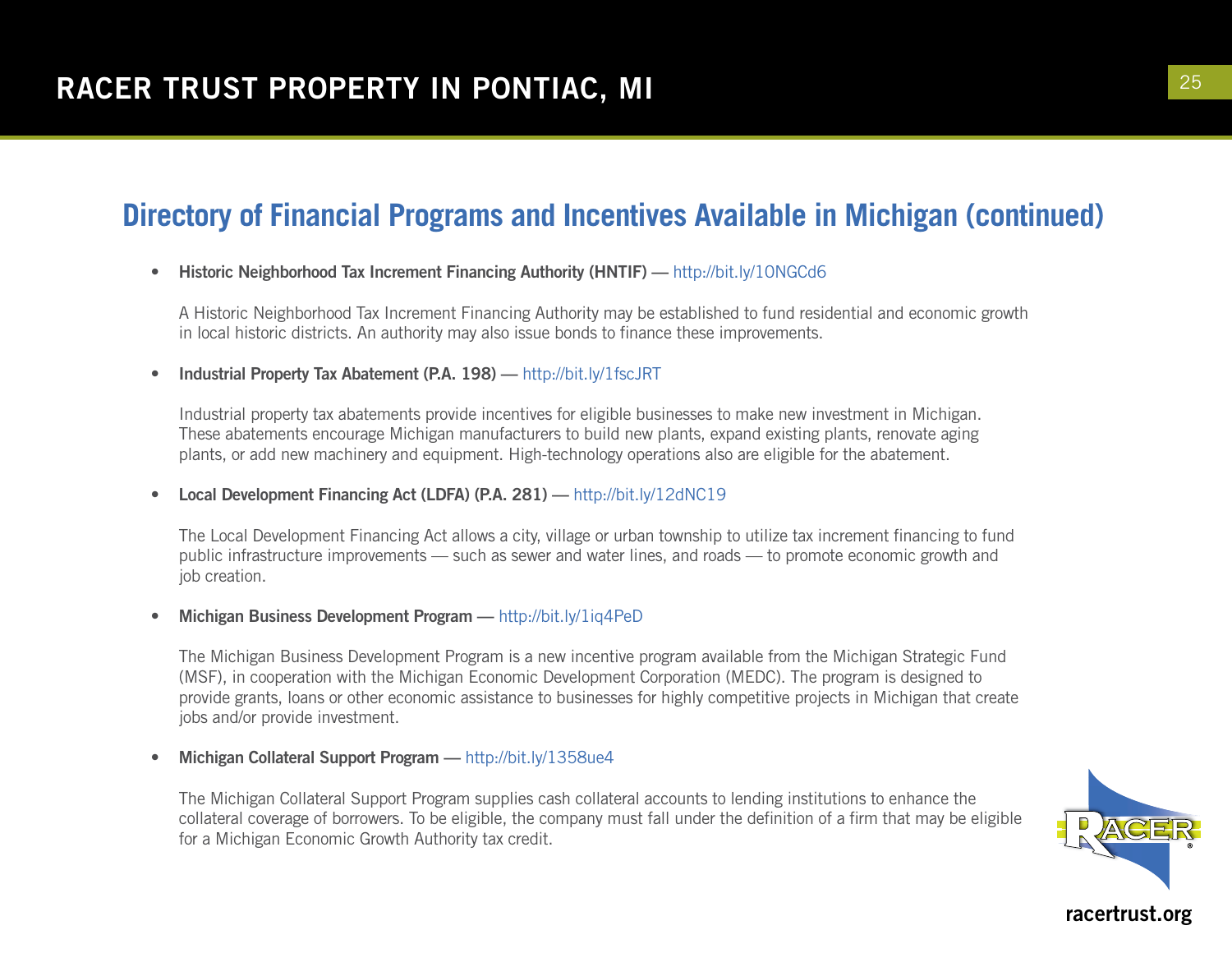#### • Michigan Community Revitalization Program — http://bit.ly/11Z1byb

The Michigan Community Revitalization Program (CRProgram) is a new incentive program available from the Michigan Strategic Fund (MSF), in cooperation with the Michigan Economic Development Corporation (MEDC), designed to promote community revitalization that will accelerate private investment in areas of historical declining values, contribute to Michigan's reinvention as a vital, job generating state, foster redevelopment of functionally obsolete or historic properties, reduce blight and protect natural resources of the state. The program is designed to provide grants, loans, or other economic assistance for eligible investment projects in Michigan. Generally, no funds will be disbursed until the project is verified as complete.

#### • Michigan Corporate Income Tax - http://bit.ly/18b5rSy

A 6% Michigan Corporate Income Tax (CIT) applies to C corporations and any entity that elects to be taxed as a C Corporation. Income is apportioned based 100% on the sales factor. Corporations with less than \$350,000 of apportioned gross receipts or less than \$100 in liability will not be required to file or pay the CIT.

#### • Michigan Defense Center (formerly known as the Defense Contract Coordination Center or DC3) http://puremi.ch/19F04ig

The Michigan Defense Center (MDC) provides resources and guidance to Michigan-based businesses to secure defense contracting opportunities to create jobs and increase Michigan's share of defense business.

#### Michigan Loan Participation Program — http://bit.ly/11IFtP3

The Michigan Loan Participation Program participates with lenders to finance diversification projects when faced with eligible borrower companies whose projected cash flows are considered speculative by the lender.

• Michigan Manufacturing Technology Center (MMTC) — http://puremi.ch/19F08yh

MMTC offers direct technical assistance to small- and medium-sized manufacturers and food processors to connect them to the best manufacturing practices and technologies available. Services are delivered through regional affiliates.

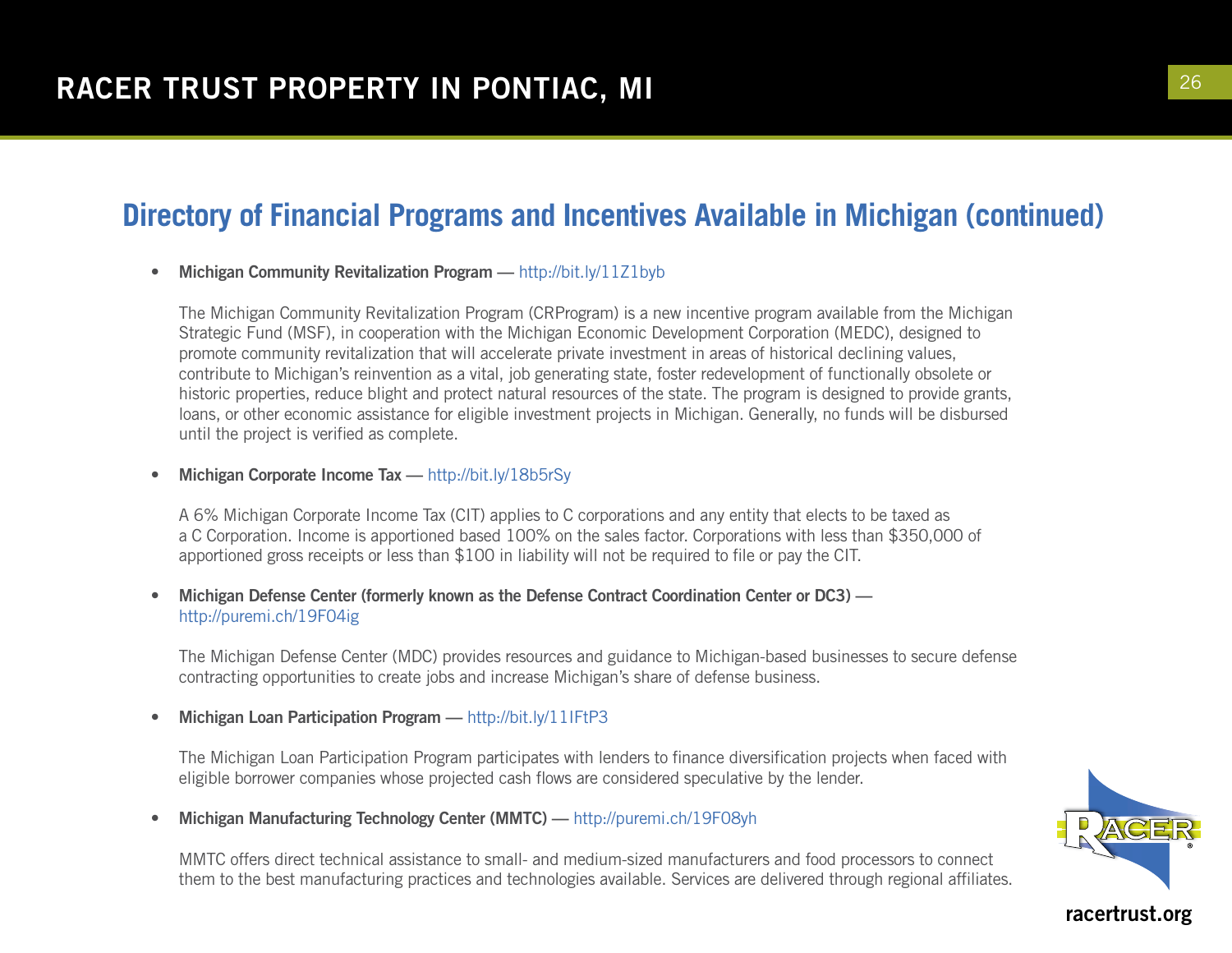• Michigan Personal Property Tax Reform - http://puremi.ch/1C4UBM9

Beginning in 2014, Personal Property Tax (PPT) was phased out for most businesses, substantially reducing compliance and administrative costs for businesses. This reform will be especially attractive to manufacturers who rely on expensive capital investments in tools and other equipment.

• Neighborhood Enterprise Zone - http://bit.ly/19vH8N8

The Neighborhood Enterprise Zone Program provides a tax incentive for the development and rehabilitation of residential housing in communities where it may not otherwise occur.

• Neighborhood Improvement Authority — http://bit.ly/18b5VIk

A Neighborhood Improvement Authority (NIA) may be established, and may use its funds for residential and economic growth in residential neighborhoods. An authority may also issue bonds to finance these improvements.

• Next Michigan Development Act — http://puremi.ch/1LzF7Gg

Established by PA 275 of 2010, the Act is to encourage the creation of Next Michigan Development Corporations (NMDC) to foster economic opportunities in the Michigan. As of March 2015, there were five active NMDCs that can grant incentives to new and expanding businesses in Michigan.

• Obsolete Property Rehabilitation Act (OPRA) — http://bit.ly/1eRcCh7

Obsolete Property Rehabilitation Act provides for a tax incentive to encourage the redevelopment of obsolete buildings that are contaminated, blighted or functionally obsolete. The goal is to rehabilitate older buildings into vibrant commercial and mixed-use projects.

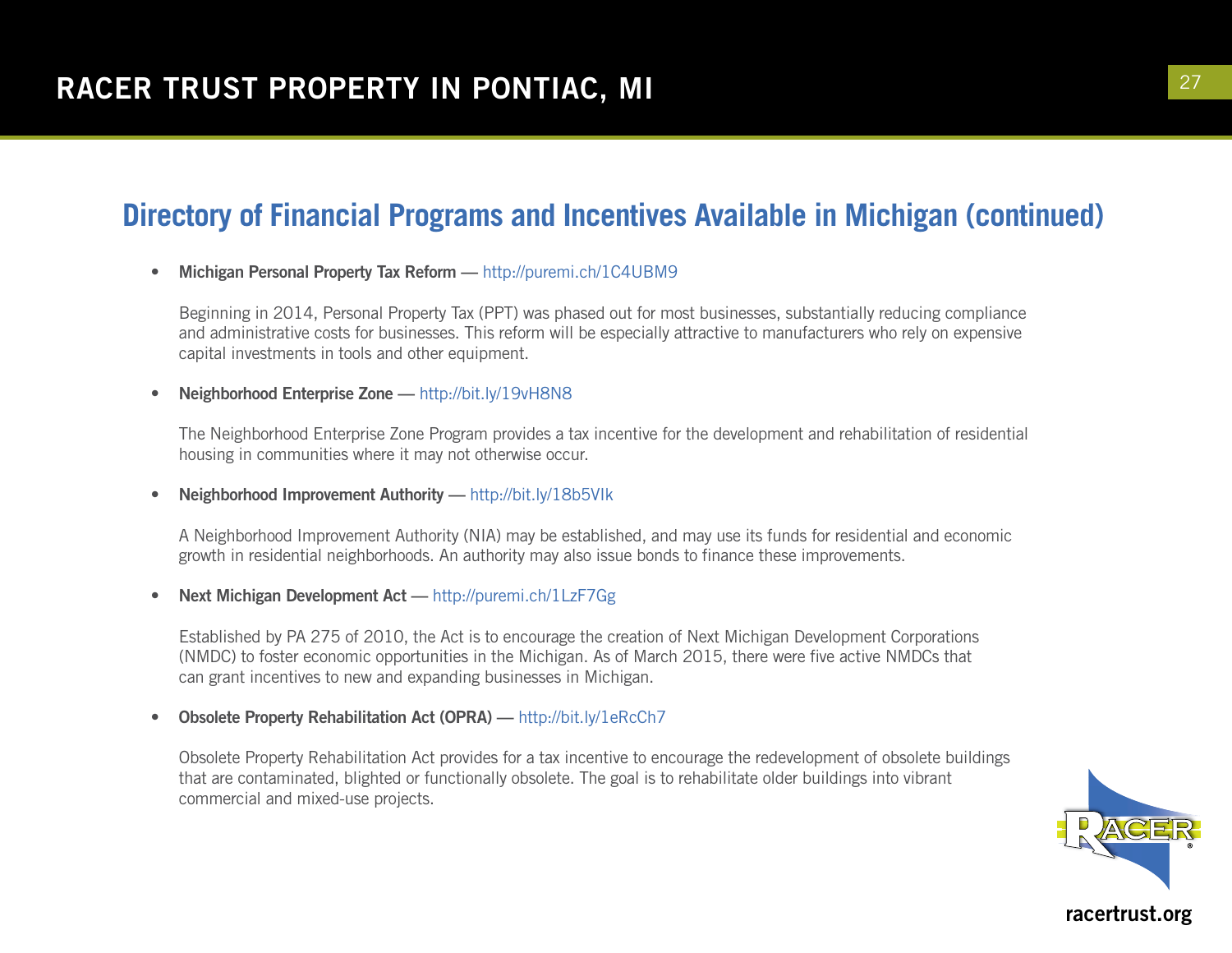#### • Personal Property Tax Relief in Distressed Communities (P.A. 328) — http://bit.ly/1fMChuA

Personal Property Tax Relief in Distressed Communities allows distressed communities, county seats and certain border county communities to abate personal property taxes on new investments made by eligible businesses.

• Private Activity Bond Program (former IRDB) — http://bit.ly/1bry5zw

Similar to public financing for revenue-generating projects; the governmental unit borrows money from private capital markets, secured only by the project's revenues rather than the government's full faith and credit. Interest income earned on bonds is tax-exempt, thereby reducing the cost of capital.

• Pure Michigan Business Connect - Program Overview — http://puremi.ch/1BaVWMo

Michigan Business Connect is a public-private initiative developed by the MEDC that introduces Michigan companies to growth opportunities. Companies receive business assistance at little to no cost; access to a new business-to-business (B2B) network; and find new customers while also leveraging procurement resources to enhance their supply chains.

• State Essential Services Assessment Exemption and Alternative State Essential Services Incentive Programs (SESA) http://puremi.ch/1BWuohq

Projects located in Eligible Distressed Areas (EDAs) that result in \$25 million or more of qualifying investments in eligible manufacturing personal property may be considered for a State Essential Services Assessment (SESA) Exemption. Projects that are not located in a distressed area may be considered for an Alternative SESA if the MSF Board determines the project is a transformational project.

Tax Exemptions for Michigan Companies — http://bit.ly/LvZPZU

A variety of specialized tax exemptions are highlighted.

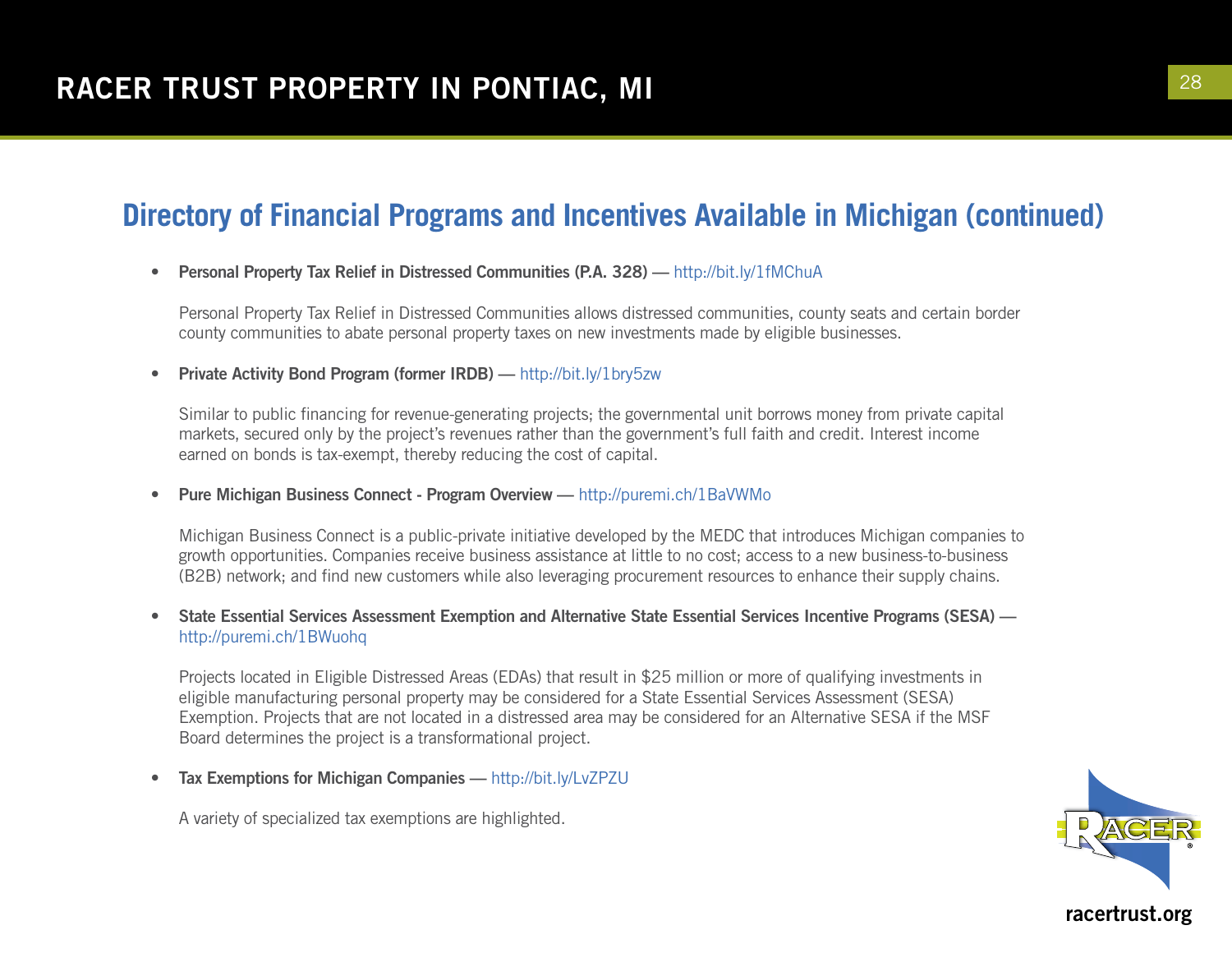• Taxable Bond Financing — http://bit.ly/MrQxPk

This program can provide small- and medium-sized companies with access to public capital markets normally available to larger companies.

• Tool & Die Recovery Zones — http://bit.ly/1enN8gy

The Michigan Strategic Fund Board is empowered to designate up to 35 tool and die renaissance recovery zones. A list of requirements for consideration can be found here: http://bit.ly/1enN8gy.

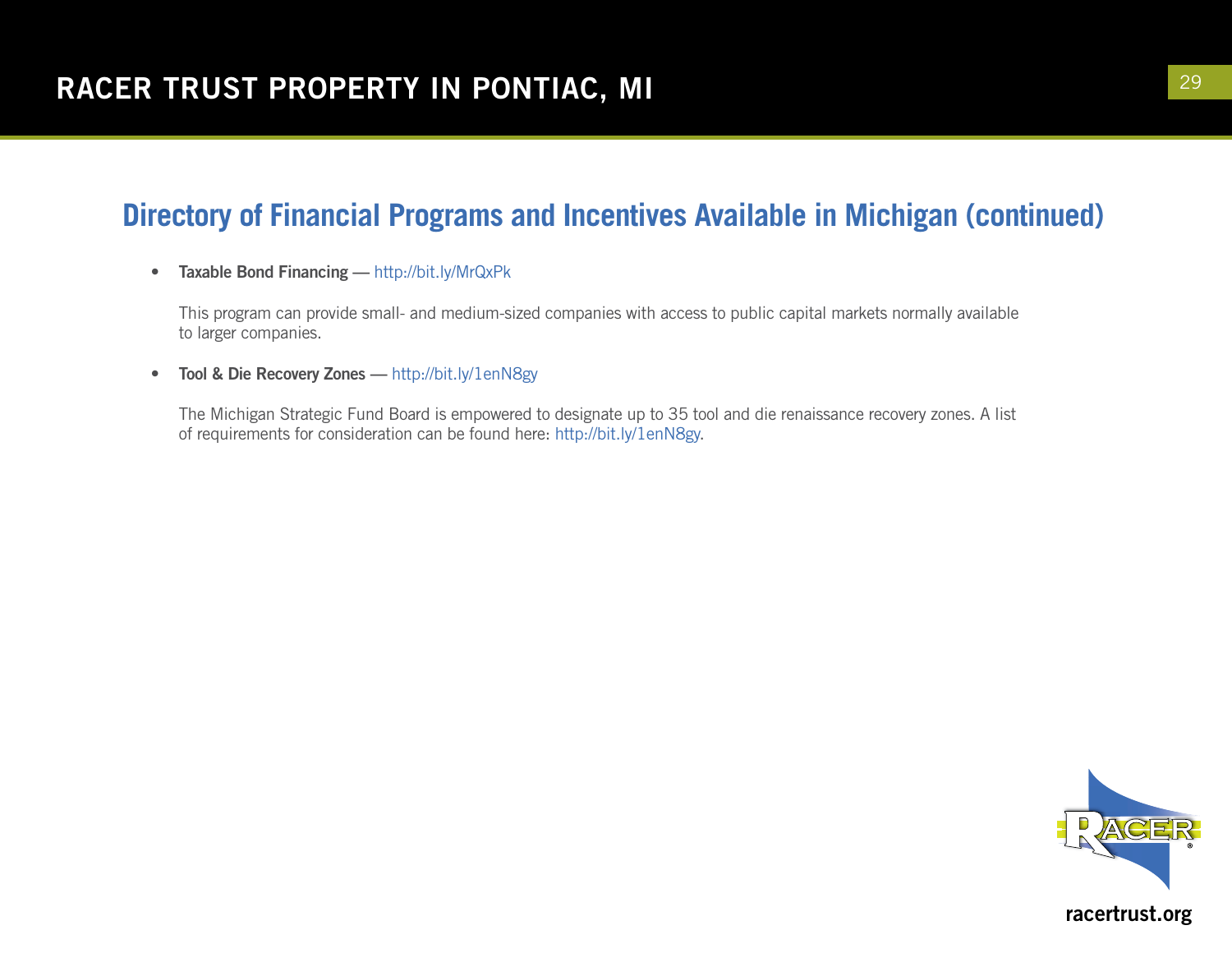#### **Regional Overview: Community Snapshot**

The City of Pontiac, with a 2010 population of 59,515, is the county seat of Oakland County. It is 31 miles from Detroit and 43 miles from Flint, at the crossroads of the Woodward Avenue/Dixie Highway and the Clinton River. It is home to the Michigan Fallen Heroes Memorial.

Pontiac offers affordable housing, easy access to major roads, fine dining and entertainment, and outdoor events.

In 2010, city leaders and business owners launched "The Rise of The Phoenix" initiative. This plan was aimed at businesses interested in downtown retail space. The applicants selected would be given free rent in exchange for multi-year leases (two years or more) as well as one year of free parking in city lots. This plan has resulted in several new businesses being established in downtown Pontiac.

The city is at the north end of the famous Woodward Avenue, known in the 1950s and '60s as a popular place for young people to "cruise" and sometimes drag-race. Pontiac participates in the annual Woodward Dream Cruise, an event celebrating Woodward's hot-rod history, stretching from Pontiac to Detroit.

The city also is host to two of the nation's renowned haunted houses: The Realm of Darkness and Erebus. The Realm of Darkness has in previous years been chosen as America's Best Haunted House.

Though the city has endured hard economic times, Oakland County's dynamic business environment allows residents the opportunity to earn a good living close to home. In 2013, Oakland County had a per capita personal income (PCPI) of \$57,035. This PCPI ranked first int he state at 146 percent of the state average of \$39,055 and 127 perent of the national average of \$44,765, according to Bureau of Economic Analysis figures, which are somewhat higher than income numbers reported by the U.S. Census.

In 2010, the county ranked 11th in per capita income among counties with more than 1 million residents and 115th among all 3,100 counties in the U.S.

In 2008, the county ranked 10th in per capita income among counties with more than 1 million residents and 75th among all 3,100 counties in the U.S.



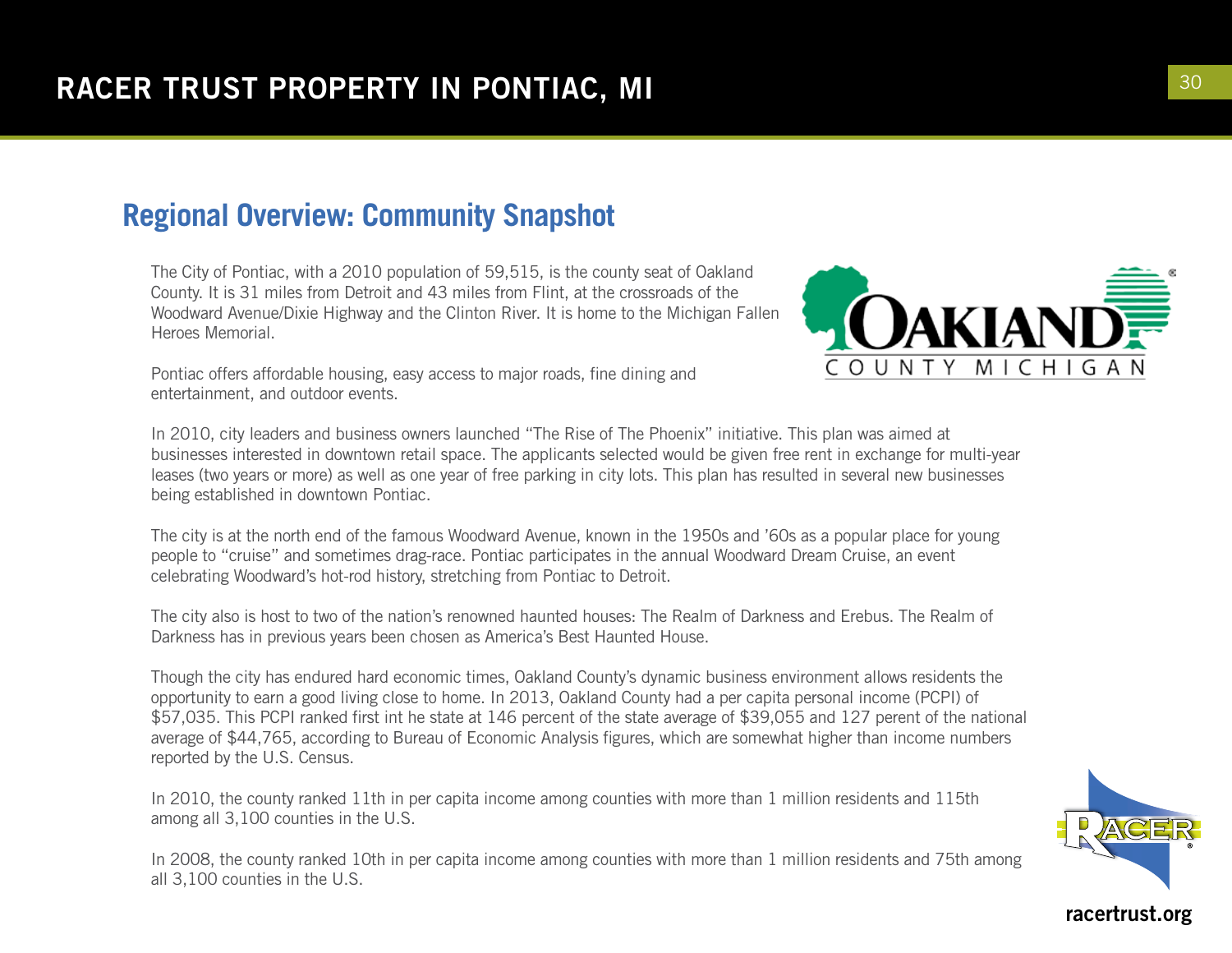#### **Regional Overview: Community Snapshot (continued)**

In 2013, more than 44 percent of Oakland County households were estimated to have a yearly income of \$75,000 or more and more than 30 percent had income at or above \$100,000.

Oakland County enjoys a top-of-the-line AAA bond rating from Moody's Investors Service, which said the rating "reflects our expectation that the county will continue to adhere to its historically strong budget and management practices."

More than 10 million square feet of industrial, medical, commercial and retail floor space has been completed in Oakland County since the start of 2007, accounting for nearly 25 percent of all non-residential development in Southeast Michigan.

Oakland County is committed to the planning, design and maintenance of a highquality infrastructure (telecommunications, broadband, roads, sewer, water, gas and electricity) to support development in the community.

Oakland County realizes the importance of the digital economy to businesses and

residents. The county has developed a Technology Planning Toolkit to help each of the 61 local communities embrace the challenges associated with this ever-changing technology. The county also is leading by example; it has been named the most digitally advanced county in America by the Center for Digital Government and the National Association of Counties.

Main Street® Oakland County (www.advantageoakland.com/CPHA/MSOC/Pages/default.aspx) is a unique economic development program that allows communities to revitalize their commercial districts by leveraging local assets — from cultural and architectural heritage to local enterprises and community pride.

MSOC works with 11 of Oakland County's 30 traditional downtowns, including Pontiac, and has generated \$648 million in public and private investment since the program's inception in 2000. In addition to the \$648 million in investment, MSOC downtowns have seen the following activity and investment:

- More than 6,600 new jobs created
- 870 new businesses established

The "Sal" (Salvation Army) Community Center



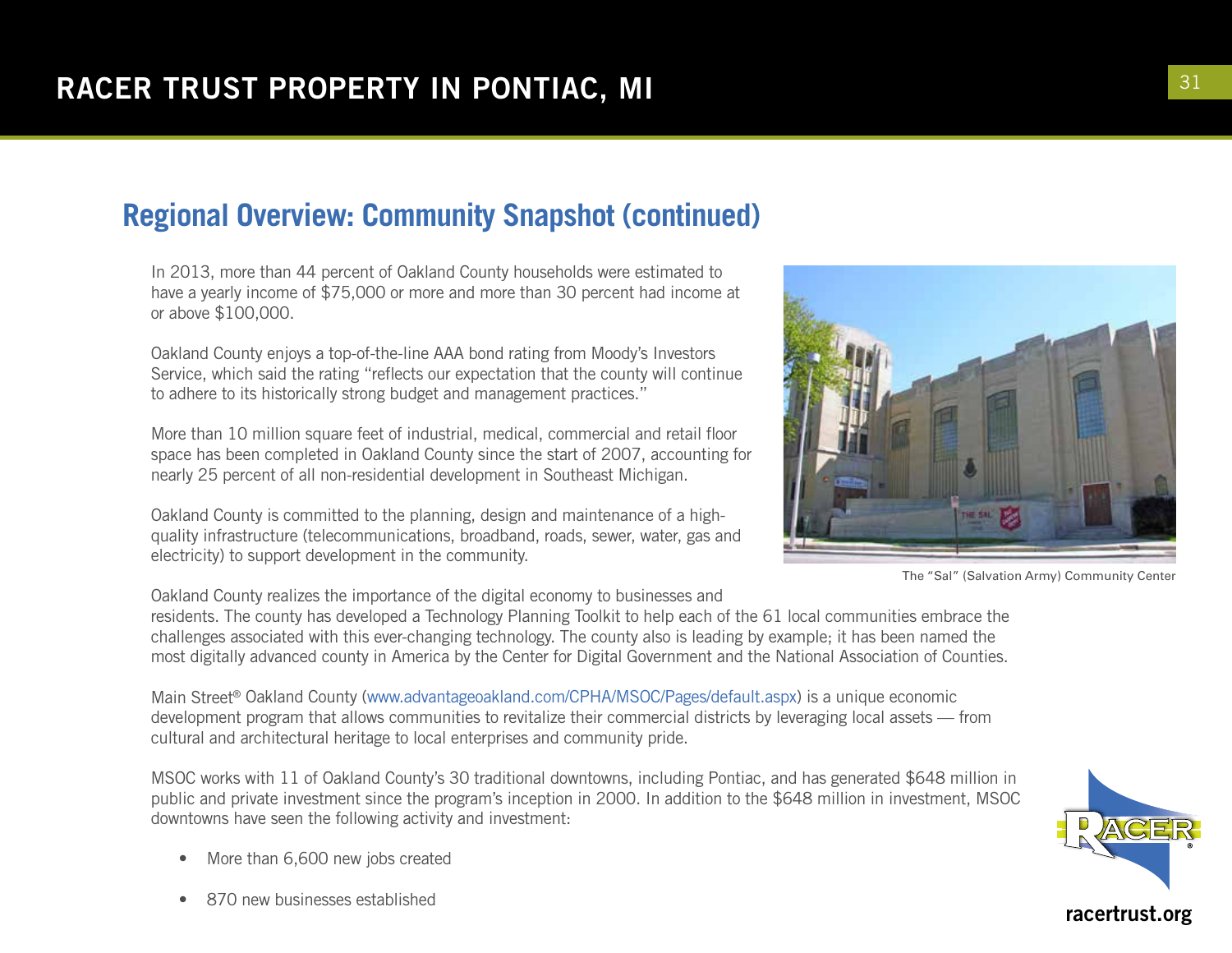#### **Regional Overview: Community Snapshot (continued)**

- More than 3 million square feet of new floor space constructed
- 259,000 hours of volunteer support
- More than 3,700 special events were held
- More than \$8.6 million in cash sponsorship obtained

Oakland County's landscape was carved out as part of the last ice age around 20,000 years ago. The result gave the county a wondrous array of natural features, including 1,450 lakes and five river systems.

There are more than 800 pristine natural areas, with many of the largest, most significant natural areas falling within Oakland County Parks. That gives county residents almost 90,000 acres of parkland and 55 square miles of water to enjoy. The Oakland Trails Advisory Council is in the process of developing almost 400 miles of additional trails within the county.

Oakland County Parks, along with the Water Resources Commission, Oakland County Planning & Economic Development Services and the Michigan State University Extension Service, work to coordinate environmental stewardship and conservation efforts across the region. Groveland Oaks is the first park in Michigan to be environmentally certified by the Michigan Turf Grass Environmental Stewardship Program, which increases environmental stewardship and water quality management at golf courses.

Oakland County's Green Infrastructure Program focuses on identifying an interconnected network of green space that conserves natural ecosystem functions, guides sustainable development and provides associated economic and quality of life benefits to Oakland County communities.

Whether you're an avid outdoor enthusiast, golfer, downhill or cross-country skier or just enjoy a leisurely walk in the woods, Oakland County has an outstanding selection, including 82 public and private golf courses, three downhill ski areas, professional basketball with the Detroit Pistons in Auburn Hills, and the three-day Quake on the Lake inboard hydroplane races at the Pontiac Lake State Recreation Area.



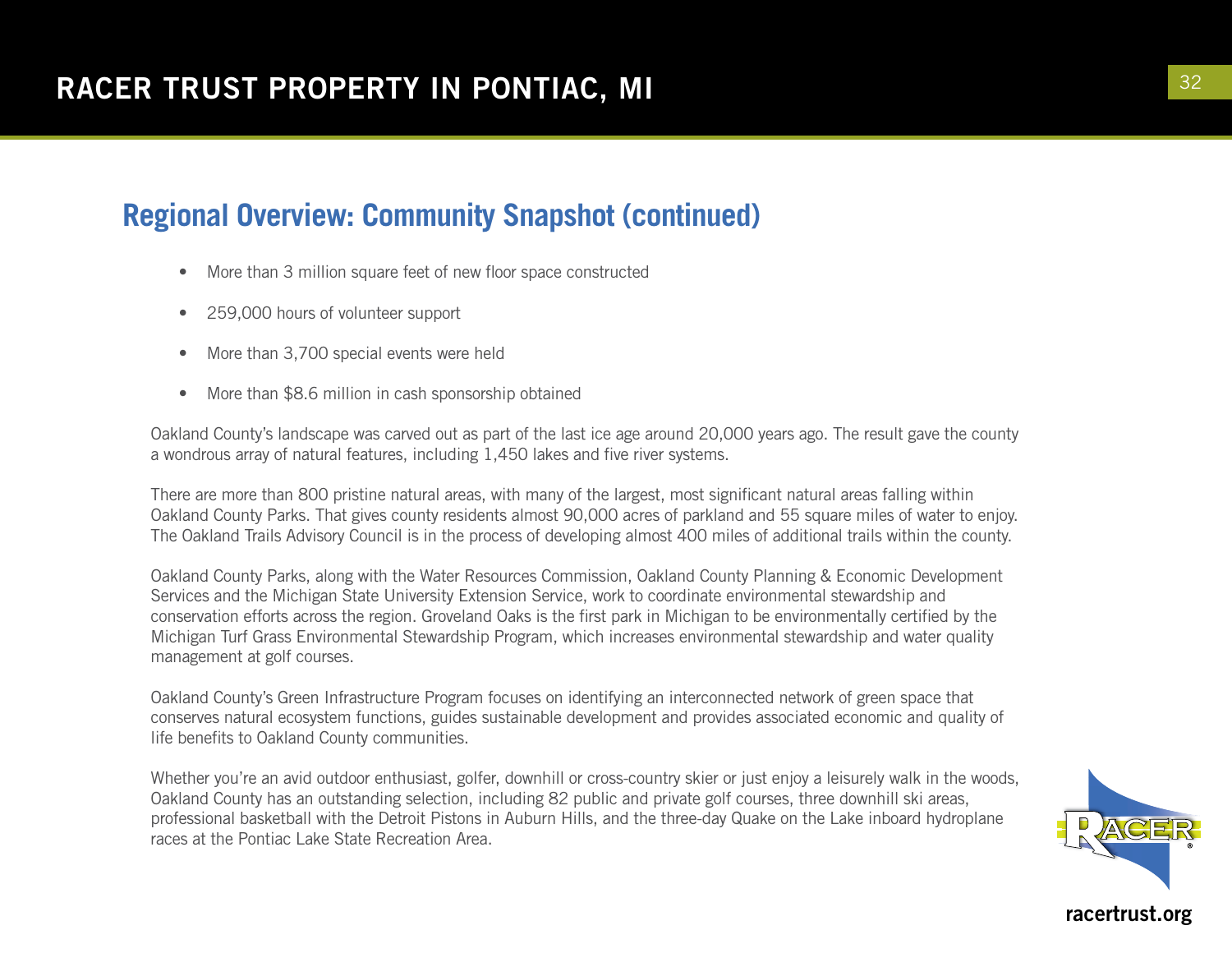#### **Regional Overview: Community Snapshot (continued)**

Oakland County also has a world-class selection of professional theaters, art museums, cultural destinations and historical sites. These include the Cranbrook Institute in Bloomfield Hills, featuring the Cranbrook Art Museum, Cranbrook Institute of Science and Cranbrook House and Gardens. The art museum offers a permanent collection of works by world-famous artists. The Institute of Science includes a planetarium and a collection of scientific artifacts including a skeleton of a Tyrannosaurus Rex. Cranbrook House features an architectural design by Albert Kahn and a 40-acre garden.

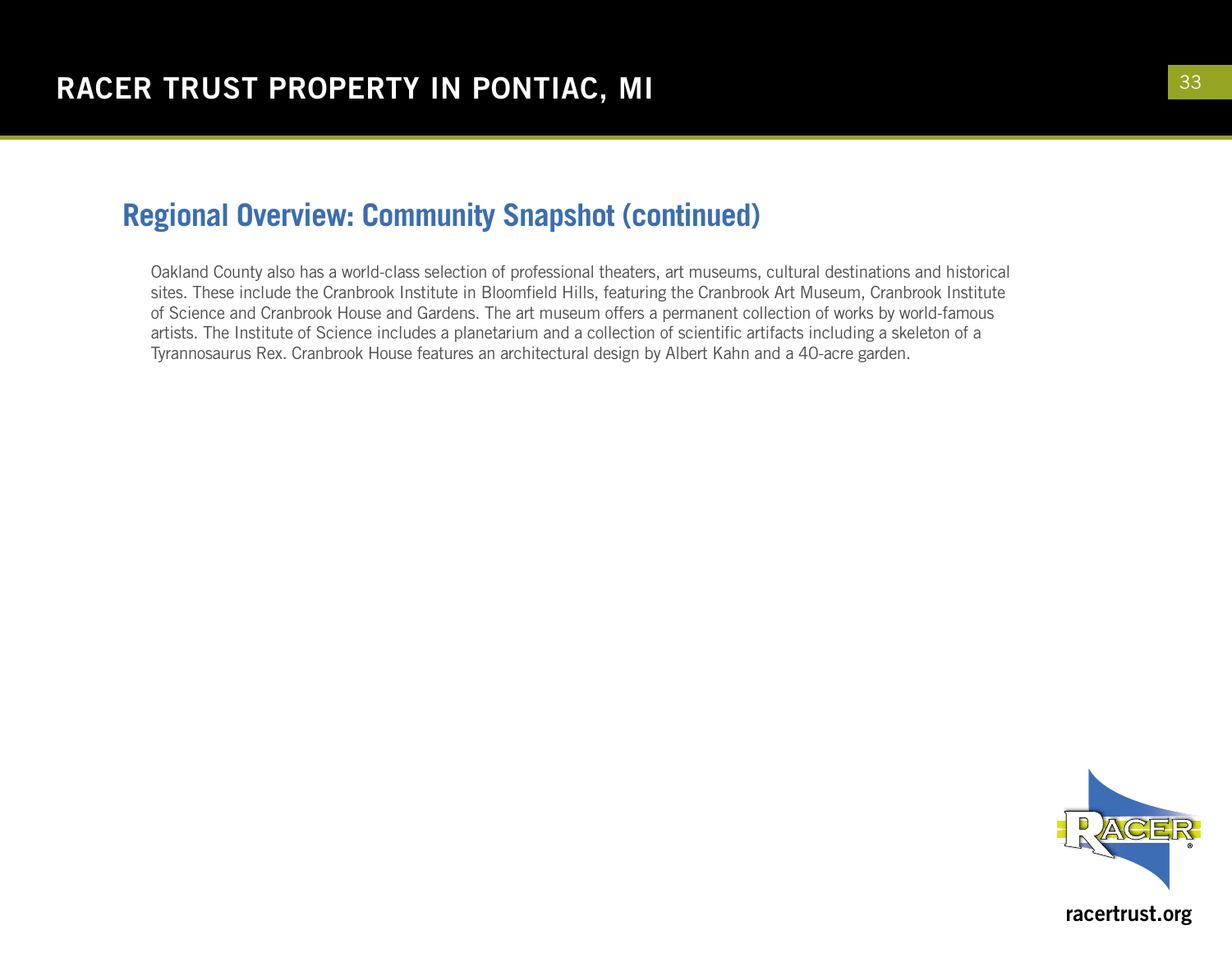#### **Regional Overview: Workforce**

The U.S. Department of Labor's Bureau of Labor Statistics reported a preliminary unemployment rate of 4.2 percent in the Detroit labor market and 5.3 percent in the Flint labor market for October 2017, the most recent month for which statistics are available. The state rate was 4.5 percent and the national rate was 4.1 percent.

The Oakland County unemployment rate in December 2016 was 3.7 percent, down from 4.2 percent in December 2015 and the lowest since April 2008.

More than 630,000 people work in Oakland County's business establishments and government agencies, with Professional & Business Services, Trade, Transportation & Utilities, and Private Education & Health Services being the top three employment sectors.

More than 18 percent of all private sector employees in Michigan work in Oakland County.

Oakland County is the economic center for the state of Michigan and a world-leading center for business, providing diverse industries with a stimulating environment that rivals Silicon Valley, the North Carolina Research Triangle and Route 128 in Boston. The county is Michigan's economic engine for new business startups and consistently is ranked among the top counties in the nation for business and job creation.

Historically, companies located in Oakland County have led the world in automotive manufacturing and automotive-related research. These companies now are transforming themselves to service other industries such as aerospace, defense and homeland security, alternative energy and other high-tech sectors.

Oakland County is a magnet for Fortune 500 companies because of its advanced manufacturing capabilities, research and development activities, talented work force and world-class colleges and universities. More than half of Fortune 500 companies have at least one business location in Oakland County.

Oakland County also benefits from significant international investment. The county is home to more than 800 foreign-owned firms, from 37 countries.

More than 25 percent of Michigan's professional, technical and scientific service firms are located in Oakland County.

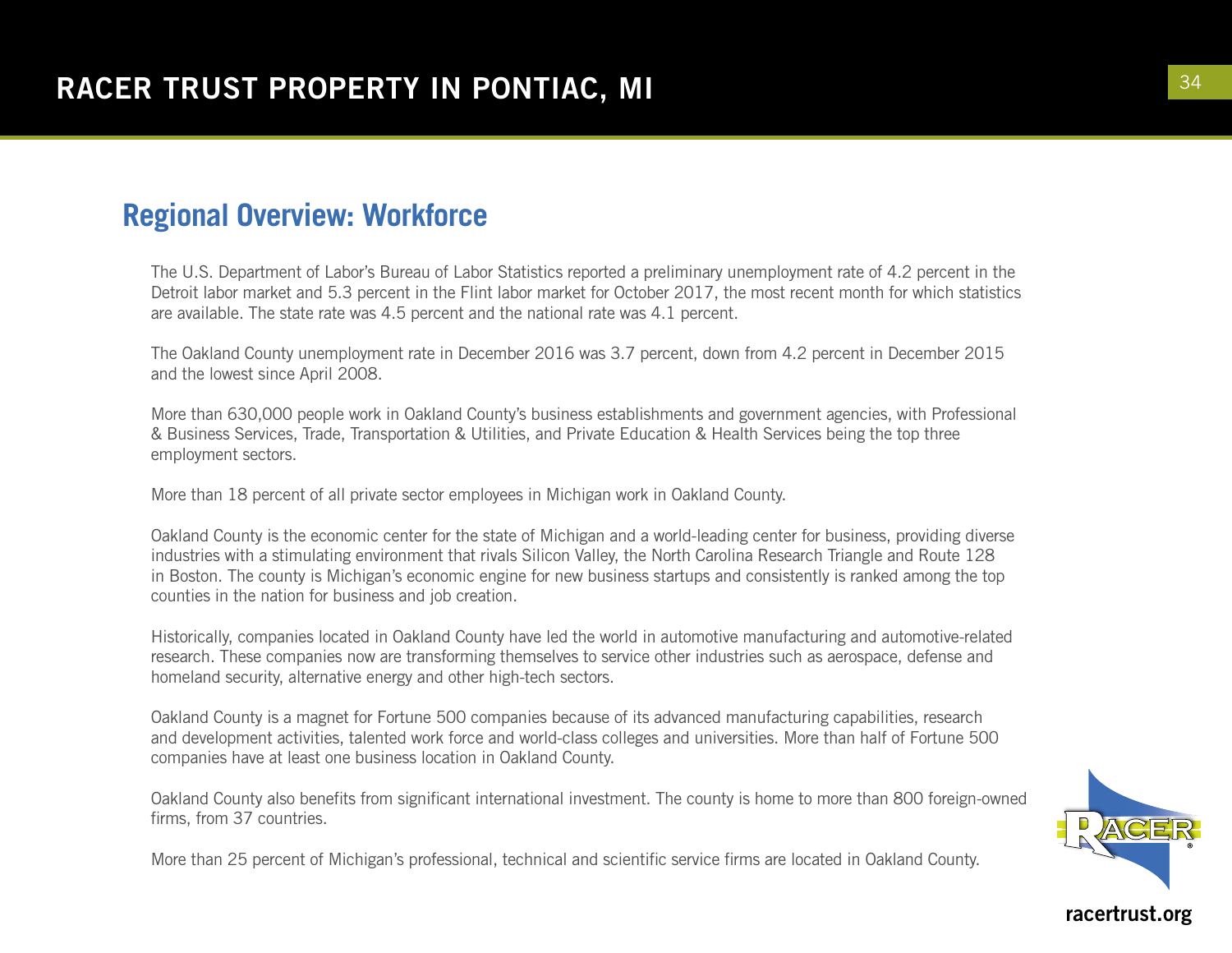#### **Regional Overview: Workforce (continued)**

Michigan is known as the nation's automotive capital — 23 percent of total U.S. vehicle production occurs there. More than 1,000 motor vehicle equipment and parts manufacturers call Michigan home, more than 50 percent of the North American auto supplier base.

Research and development activities in Oakland County cover a wide spectrum of today's leading technologies, including advanced electronics and controls, aerospace, alternative energy, communications, life science and transportation. More than one third of Michigan's R&D facilities are located in Oakland County.

The largest facility in Oakland County is Chrysler Group's Technology Center and World Headquarters in Auburn Hills. The 504-acre facility is the only automotive complex that brings together cutting-edge scientific research, industry-leading creative design, vehicle development, engineering, manufacturing, marketing and corporate leadership all under one roof. The Auburn Hills facility also is the global engineering electrification center for all Chrysler and Fiat vehicles.

Oakland County's Emerging Sectors® (www.advantageoakland.com/Expand/EmergingSectors/Pages/default.aspx) business development and attraction strategy recognizes the importance of advanced technologies to ensure the continued growth and development of business. The strategy, envisioned by Oakland County Executive L. Brooks Patterson in 2004, emphasizes the creation and retention of jobs while expanding and diversifying the employer base.

The Emerging Sectors strategy includes such high-tech fields as advanced electronics, advanced materials, aerospace, alternative energy, communications and IT, defense and homeland security, film and digital media and robotics. The strategy has resulted in the successful recruitment of high-tech businesses from around the world, facilitated new partnerships and collaborations between existing Oakland County businesses and outside companies looking to expand into North America, promoted new applications for existing technologies in domestic and international markets, linked R&D projects at local universities with proven entrepreneurs to accelerate participation in the global marketplace, and developed a highly skilled work force.

Hundreds of companies have expanded or relocated to Oakland County as part of the Emerging Sectors initiative. These companies have generated investment of nearly \$2.9 billion, created or retained more than 62,000 jobs as of January 2015, and added millions of dollars in tax revenue for the county since the program began.

The State of Michigan offers a coordinated job training system using federal, state and local resources to provide a highly

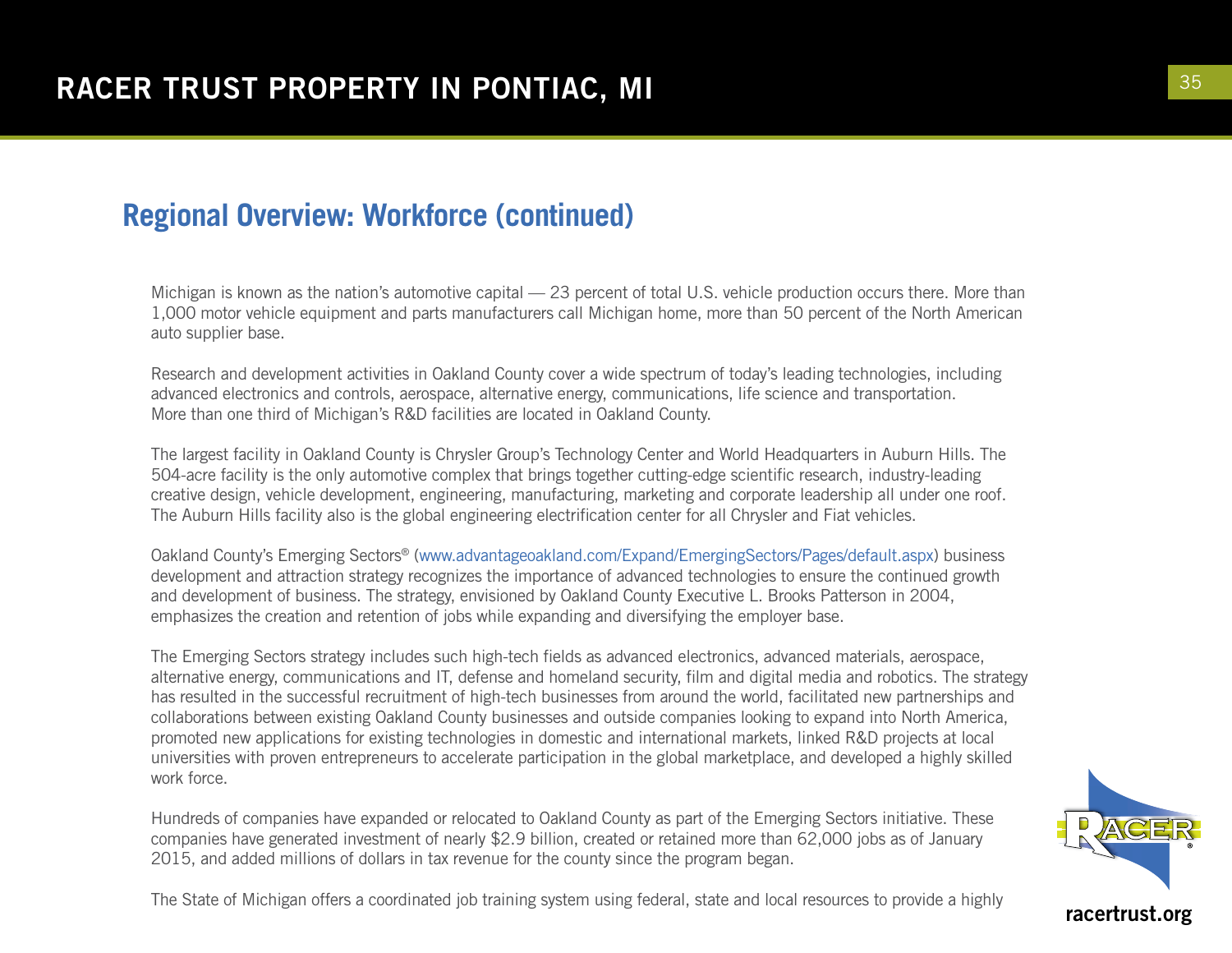#### **Regional Overview: Workforce (continued)**

productive and trained workforce. Grants can provide funding for activities that increase worker productivity. The training itself is done through the institution of the company's choice. Free recruitment and screening services are available for new and expanding employers through the Michigan Employment Security Administration's job service and also through several local school districts. The Michigan Economic Development Corp. (www.michiganbusiness.org) administers a \$1.2 million Training Incentive Fund, which provides assistance to employers wishing to upgrade the skills of their current work force. Other programs include Targeted Jobs Tax Credits, and adult and vocational education.

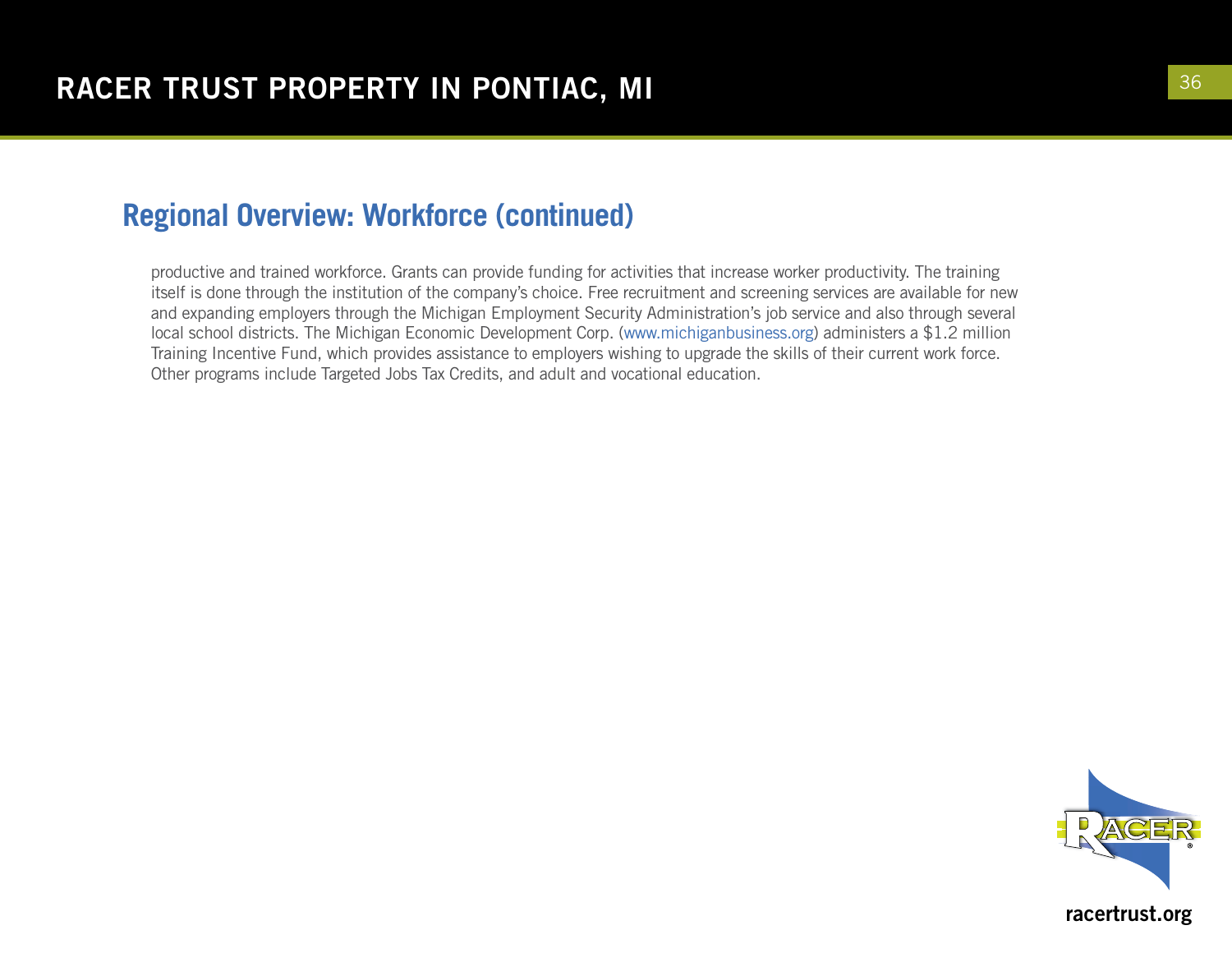#### **Regional Overview: Education**

The Pontiac School District (www.pontiac.k12.mi.us) runs one main high school, Pontiac High School, and currently serves about 4,500 students.

There are four charter schools in Pontiac, which offer a school choice to residents of Pontiac and surrounding communities. The four charter schools are Pontiac Academy for Excellence (K-12; www.pontiacacademy.org); Arts and Technology Academy (www.pontiacpsa.org); Walton Charter (www.nhaschools.com/schools/walton/Pages/default.aspx); and Great Lakes Academy (www.greatlakesacademy.org). Pontiac also is home to Notre Dame Preparatory High School (www.ndpma.org), a private, Catholic school located in the North East area of the city.

In Oakland County, 28 local districts and a growing number of public school academies serve about 190,000 public school students, and 81 non-public schools serve about 22,000 students.

Oakland Schools has implemented a \$2 million county-wide effort to offer Chinese language and culture to students in all 28 districts. This is the first county-based program in the nation to offer this unique curriculum. The program also was supported by a unique partnership between Oakland County government and area businesses. Nearly \$240,000 in privatesector grants was included in the \$2 million total.

The Oakland International Academy (www.oiacademy.net) is a public, tuition-free high school of choice for students of 20 Oakland County school districts collaborating with university and business partners. Commencing with 9th grade, it provides a unique blend of rigorous academic standards, practical and career-related learning as well as personal development opportunities. The International Academy has three local campuses.

As an International Baccalaureate-certified high school, the academy offers the full International Baccalaureate diploma program to all of its students and functions as the first all IB diploma public high school in North America. Newsweek magazine consistently ranks the International Academy in Bloomfield Hills among the top 100 U.S. high schools.

All 28 public school districts in the county provide preschool programs including Head Start, Michigan School Readiness, Early Childhood Special Education and tuition-funded preschool.

There are abundant higher education options in and around Oakland County, including 17 degree-granting colleges and universities in the county. Oakland County's colleges and universities serve more than 74,000 students and offer more than

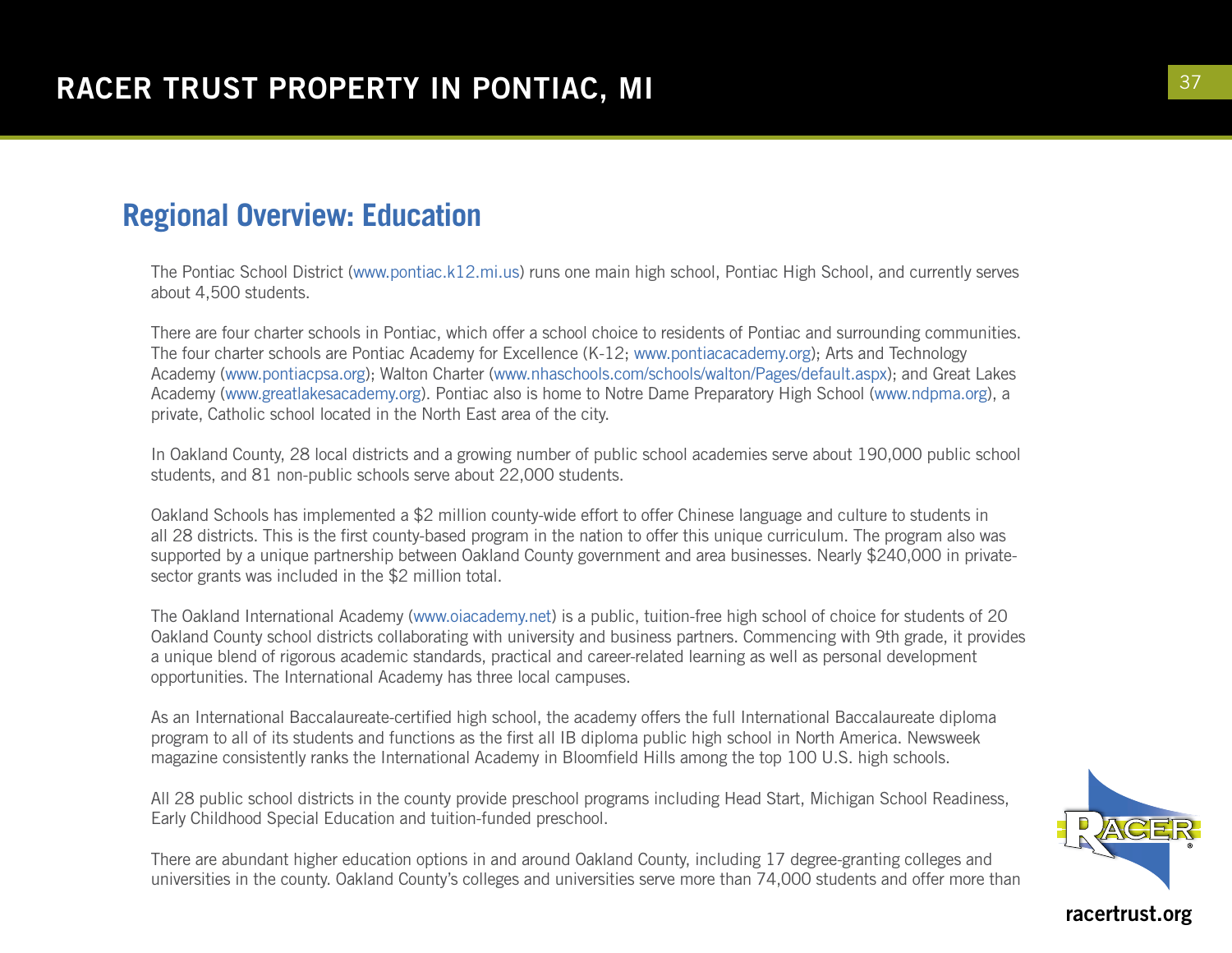#### **Regional Overview: Education (continued)**

1,000 undergraduate and 700 graduate programs. Colleges and universities with campuses in Oakland County awarded more than 51,000 degrees during the 2009–2010 academic years.

Degree-granting institutions in Oakland County include:

- Art Institute of Michigan (http://new.artinstitutes.edu/troy) AIM provides career-focused education in culinary arts, fashion marketing, design and media arts.
- Baker College (www.baker.edu) Baker offers 150 certificate, associate, undergraduate, master's and doctoral programs in business, engineering/ technology, health, education, human service and computers.
- Central Michigan University (www.cmich.edu) Undergraduate programs are available in the applied arts, administration, information technology, psychology, vehicle engineering design technology, elementary education and integrated science. Graduate programs are available in administration and education.
- Cooley Law School (www.cooley.edu) Cooley offers a full 90-credit J.D. program and four LL.M. programs at its 67 wooded-acre Auburn Hills campus.
- Cranbrook Academy of Art (www.cranbrookart.edu) The Academy is an independent graduate degree-granting institution offering an intense studio-based experience where artists-in-residence mentor students in art, architecture and design.
- DeVry University (www.devry.edu) DeVry offers undergraduate and graduate degree programs in some of today's fastest-growing career fields, focusing on clean energy and other technologically advanced business sectors.
- Lawrence Technological University (www.ltu.edu) LTU offers undergraduate, master's and doctoral programs in engineering, science, mathematics, architecture, graphic design and business.

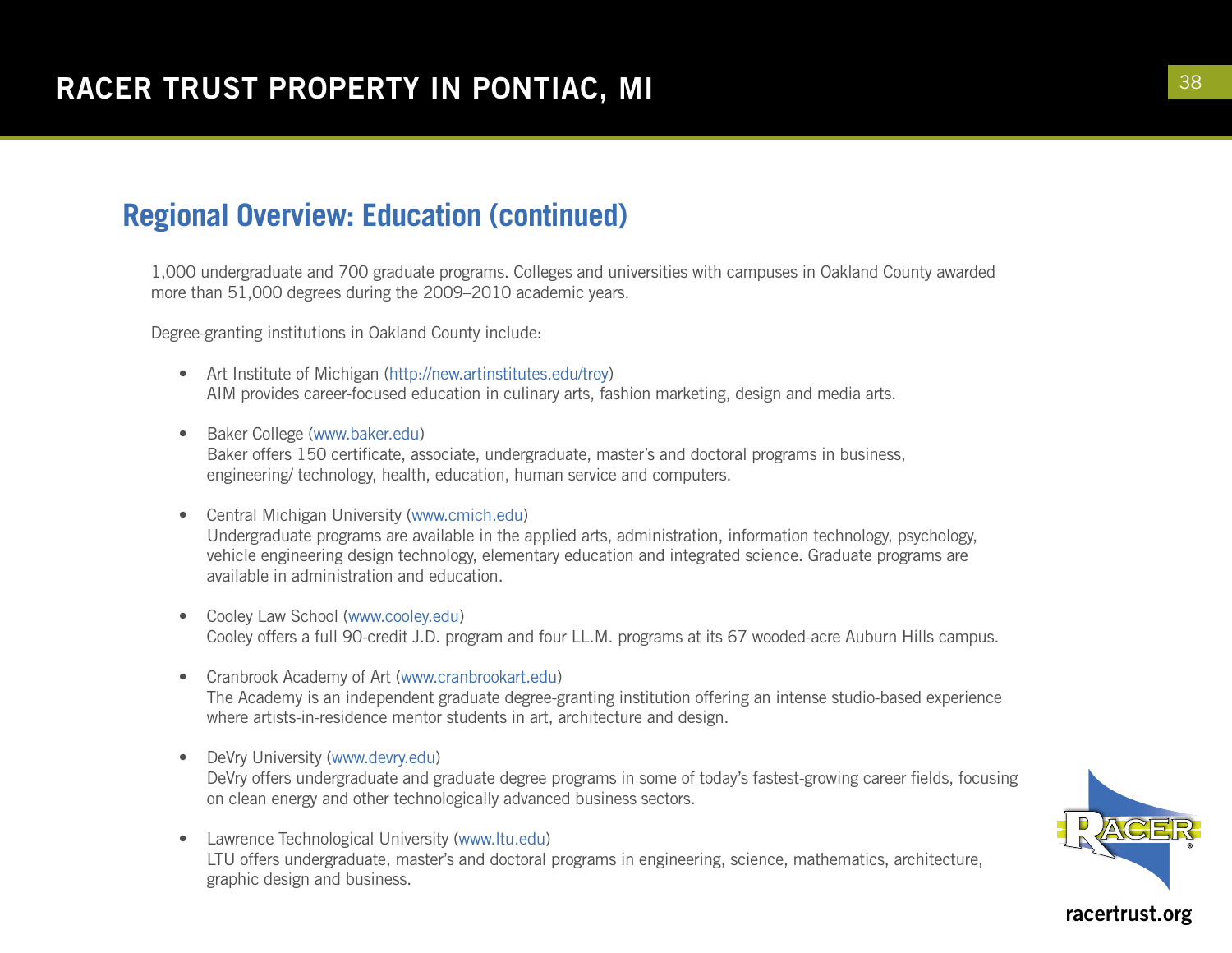#### **Regional Overview: Education (continued)**

- Michigan State University Extension Oakland (www.oakgov.com/msu/Pages/default.aspx) MSU's Tollgate Center hosts classes in horticulture, turf and landscape, woodlot management, agriculture and natural resources and wastewater treatment.
- Northwood University (www.northwood.edu/mi) NU offers undergraduate business administration degrees in health care management, business management and marketing.
- Oakland Community College (www.oaklandcc.edu) OCC, with an enrollment of nearly 29,000, is a two-year college that offers more than 100 different associate's degrees that are transferable to four-year colleges and universities.
- Oakland University (www.oakland.edu)

With more than 20,000 students, Oakland offers 139 undergraduate degree programs and more than 120 graduate degree and certificate programs, including the new Oakland University William Beaumont School of Medicine, the first medical degree-granting school in the county and the first new medical school in Michigan in a generation. The school promotes applied research "from the bench to the bedside," assuring that scientific discoveries and new technologies directly benefit patients quickly. Students learn the art and practice of medicine in one of the country's premier health care delivery systems, including a state-of-the-art simulation center where medical teamwork is practiced and perfected. Students receive career advice from faculty-guided mentoring teams, allowing the students to develop their niche in the medical field.

- Rochester College (www.rc.edu) RC provides a vigorous education in liberal arts and professional studies.
- South University (www.southuniversity.edu/novi) SU offers undergraduate and graduate programs in business administration, criminal justice, health care management, information systems, nursing, professional counseling, technology and theology.

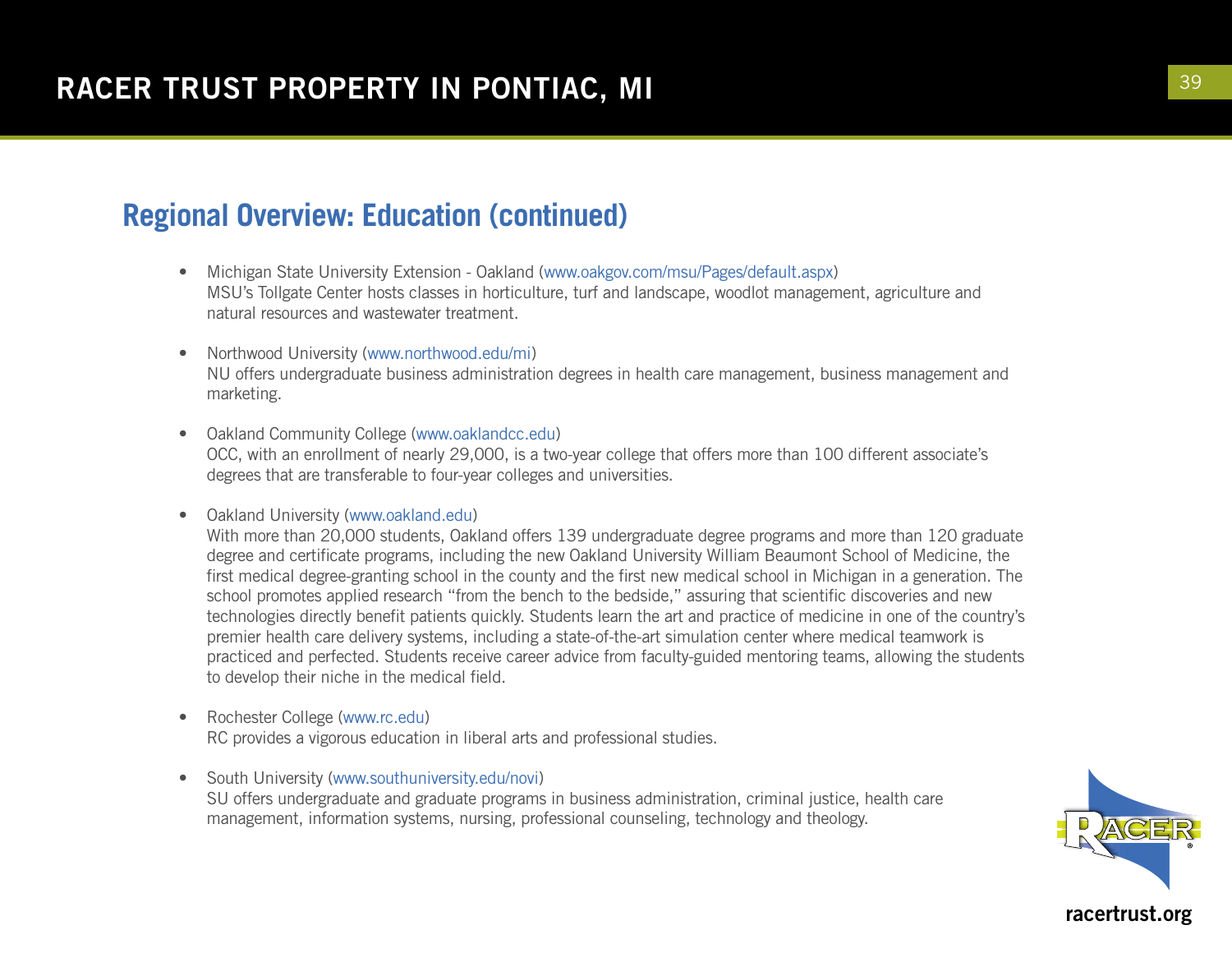#### **Regional Overview: Education (continued)**

- University of Phoenix (www.phoenix.edu/campus-locations/mi/detroit-campus/detroit-main-campus.html) The online college offers degree programs in business management, nursing, criminal justice, technology, psychology, human services and education. Evening classes are also offered at Southfield Learning Center.
- Walsh College (www.walshcollege.edu) Walsh offers undergraduate and graduate business programs in international business, strategic leadership, information systems and finance.
- Wayne State University Oakland County Center (http://educationaloutreach.wayne.edu/oakland/degrees.php) WSU, with a main campus in Detroit, offers 125 undergraduate degree programs, 140 master's degree programs and 60 doctoral degree programs.

In addition, Michigan's universities contribute significantly to the region's knowledge base and cutting-edge research capabilities. Here's a partial list of the programs:

- University of Michigan Automotive Research Center (www.arc.engin.umich.edu)
- Michigan State University Automotive Research Experiment Station (www.egr.msu.edu/ares)
- Wayne State University Center for Automotive Research (http://engineering.wayne.edu/me/research/about-car.php)
- Michigan Technological University Sustainable Futures Institute (www.sfi.mtu.edu)
- Kettering University Center for Fuel Cell Systems and Powertrain Integration (http://kufuelcellcenter.info)
- Oakland University Product Development and Manufacturing Center (http://bit.ly/1G6tRtM)
- Lawrence Technological University Center for Innovative Materials Research (www.ltu.edu/cimr/)

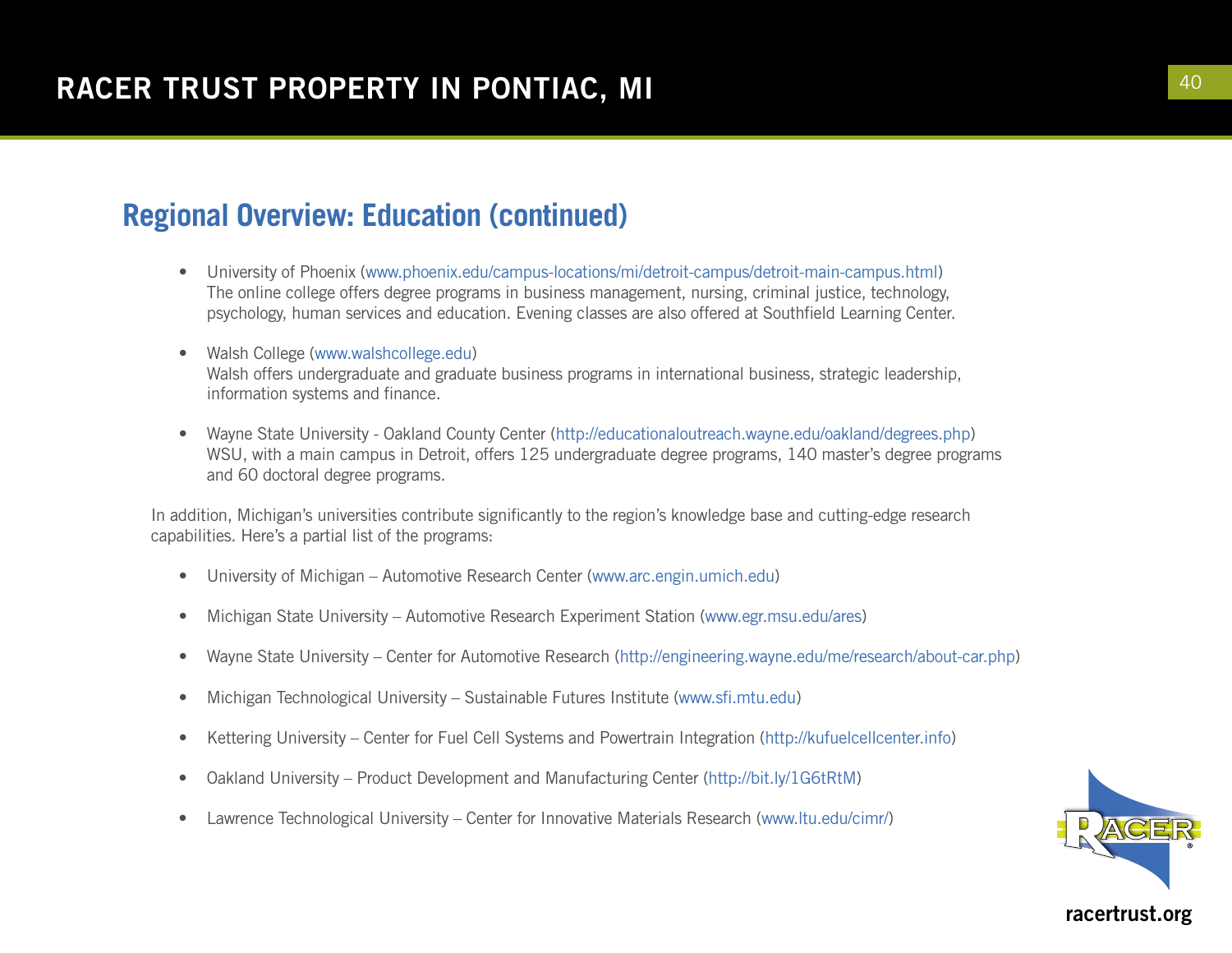# **Regional Overview: Largest Employers in Pontiac**

- St. Joseph Mercy Oakland
- General Motors
- Oakland County
- McLaren Oakland (was POH)
- Doctor's Hospital of Michigan
- Lee Contracting, Inc.
- The Oakland Press
- City of Pontiac
- The U.S. Postal Service
- Pontiac Academy for Excellence

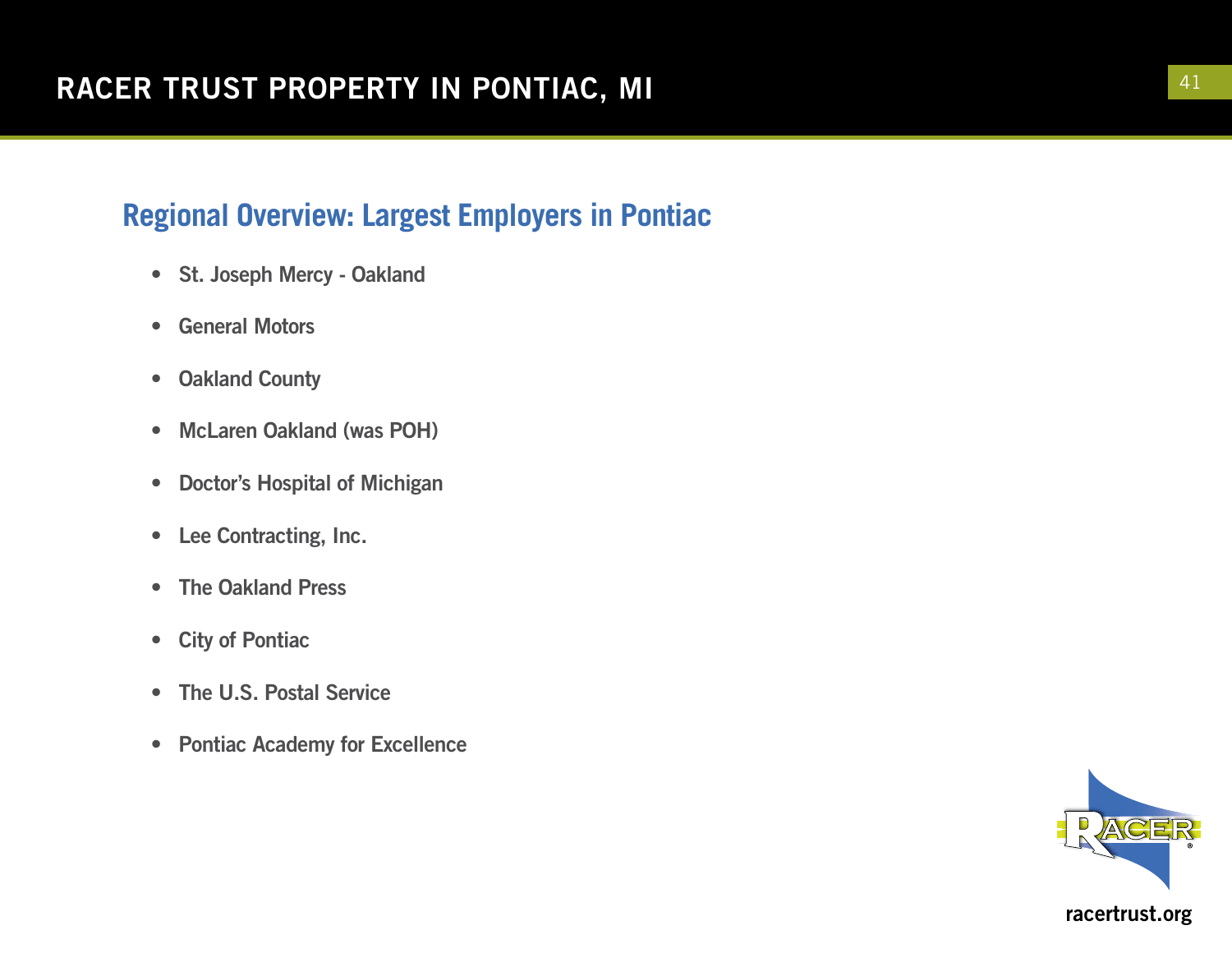## **Regional Overview: Medical Facilities and Emergency Services**

Oakland County's nationally recognized hospitals provide more than 4,400 overnightstay beds for routine procedures and critical care. Hospital and medical center employees total more than 46,000, and the region's medical training facilities lead the way in robotic surgery and advanced care technologies.

There are 17 major hospitals and more than 30 urgent care facilities and medical centers in Oakland County, which also is home of the Oakland University William Beaumont School of Medicine (www.oakland.edu/medicine).

McLaren-Oakland Medical Center (http://bit.ly/1Ev4Nhk) provides primary and specialty health care services guided by the principles of Osteopathic Medicine and the values of integrity, excellence, diversity and intelligence. Founded in 1953, McLaren-Oakland has grown from one small clinic to a full-fledged medical community that includes more than 300 physicians, 335 beds, an inpatient hospital in downtown Pontiac, and eight satellite facilities throughout northern Oakland County.

McLaren-Oakland is affiliated with McLaren Health Care Corporation, one of the top 25 integrated health care systems in the United States. McLaren's reach embraces 29 counties with 2,052 licensed beds and eight regional hospitals.



McLaren-Oakland Medical Center

Crittenton Hospital Medical Center in Rochester (www.crittenton.com) is a 290-bed acute-care facility serving communities in Oakland, Macomb and Lapeer counties.

Crittenton provides a full continuum of clinical programs nationally ranked for quality excellence and a medical staff of nearly 500 physicians, representing a wide range of medical specialties providing primary, secondary and tertiary-level care. Crittenton Hospital Medical Center has newly renovated facilities and cutting-edge technology for providing patients with the most advanced medical care on both an inpatient and outpatient basis.

Crittenton has partnerships with the University of Michigan Health System for cardiac surgery and with Barbara Ann Karmanos Cancer Center for cancer care.

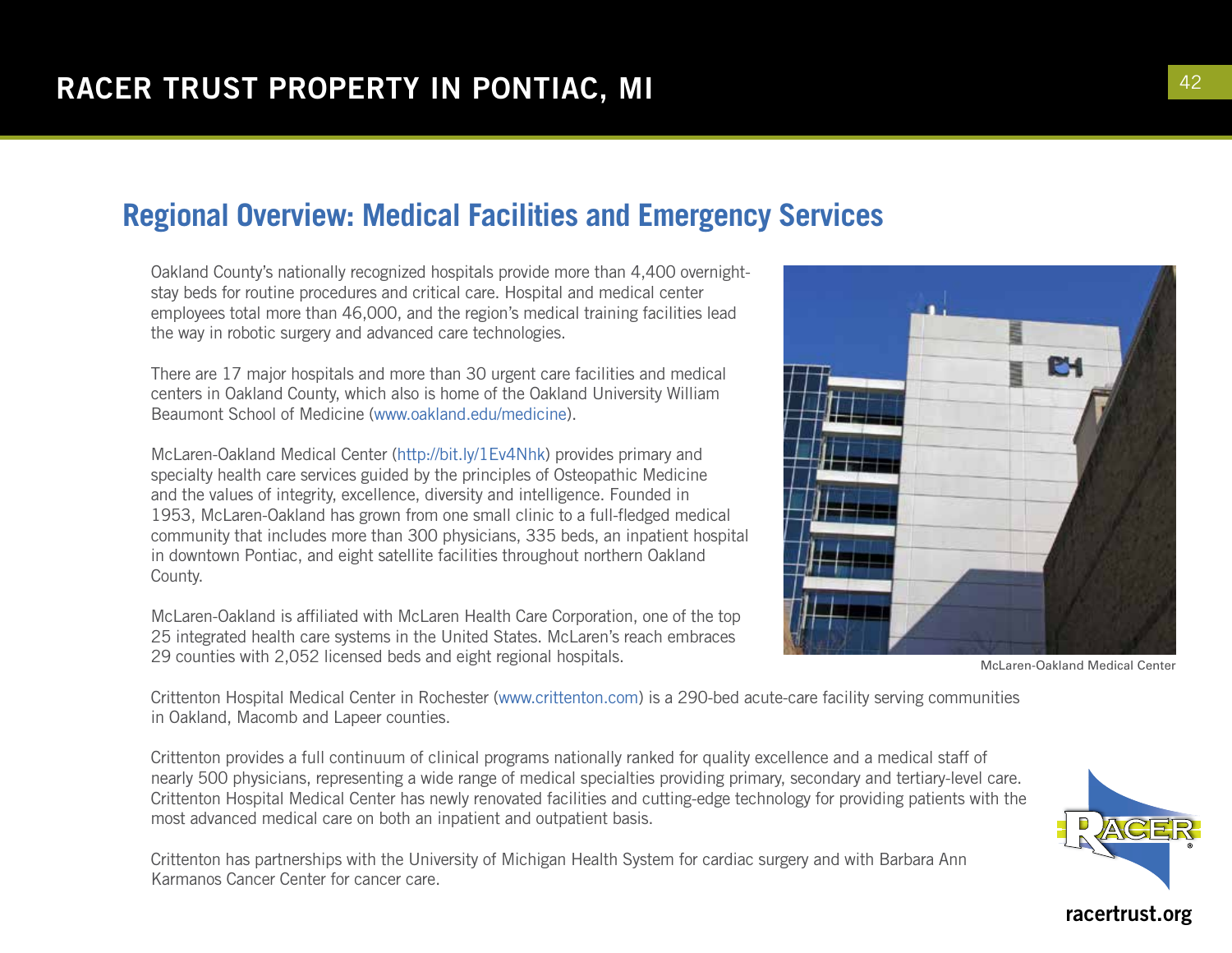#### **Regional Overview: Medical Facilities and Emergency Services (continued)**

Oakland County's Emerging Sectors strategy has spawned the development of the Medical Main Street program (www.advantageoakland.com/Expand/EmergingSectors/MedicalMainStreet/Pages/default.aspx), a life science initiative in Oakland County that is projected to create more than \$1 billion in new investment and thousands of new jobs. The goal of the initiative is to brand the region as a world-class life science cluster through the growth of health care, medical device and biotechnology firms. The initiative also will market the county's existing life science assets to achieve world-wide recognition, increased state and federal research funding and business opportunities for area life science companies. The county has assembled a team of top executives from health care, education and life sciences companies and organizations to guide the initiative as its board of directors.

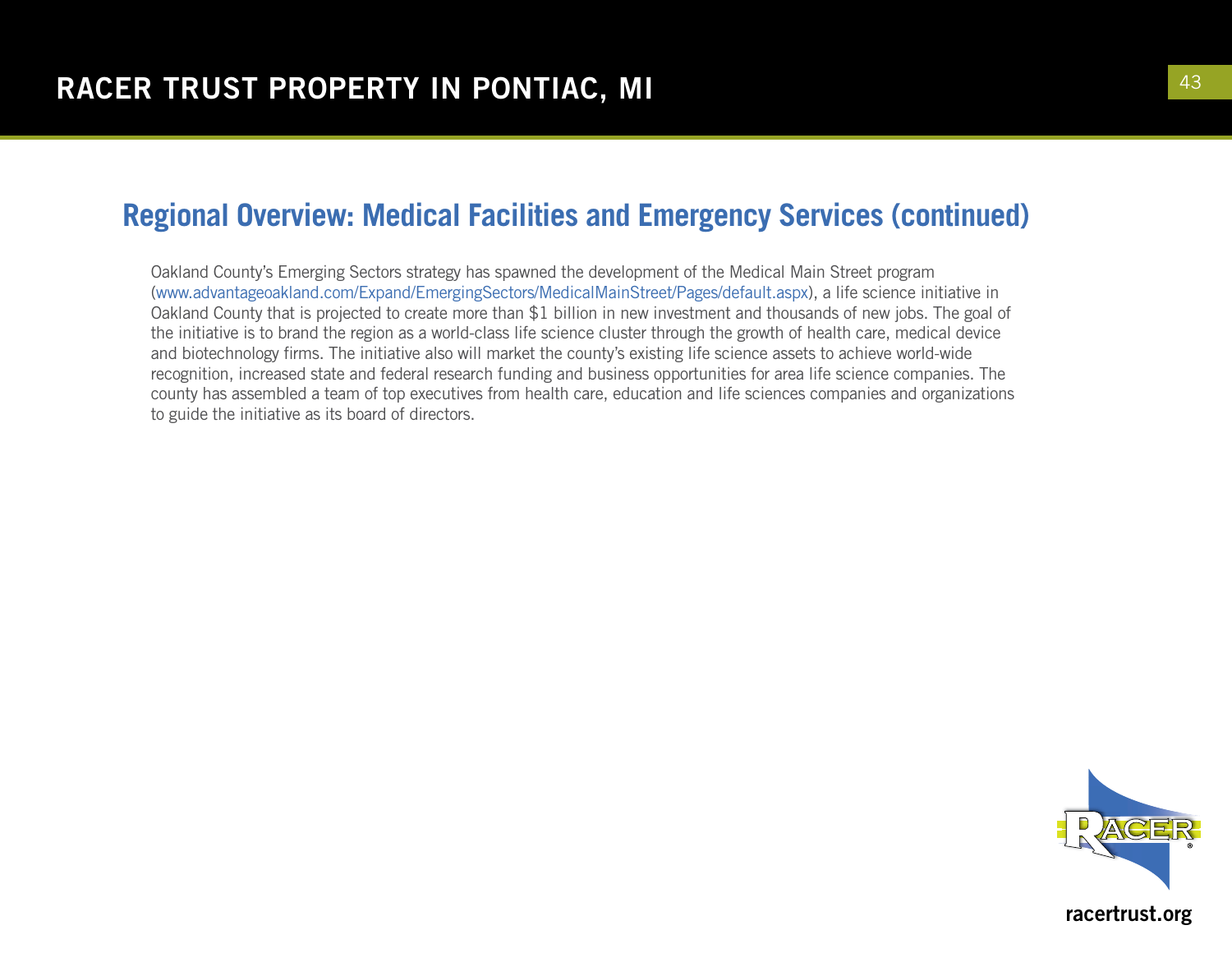## **Links to Helpful Resources**

- \* Local/Regional Resources
	- City www.pontiac.mi.us
	- Oakland County Economic Development— www.advantageoakland.com/Pages/default.aspx

#### \* State Resources

- State www.michigan.gov
- State Economic Development www.michiganbusiness.org
- State Education www.michigan.gov/mde
- \* Federal Resources
	- U.S. Census Bureau www.census.gov
	- U.S. Department of Commerce www.commerce.gov
	- U.S. Economic Development Administration www.eda.gov
	- U.S. General Services Administration www.gsa.gov
	- U.S. Small Business Administration www.sba.gov

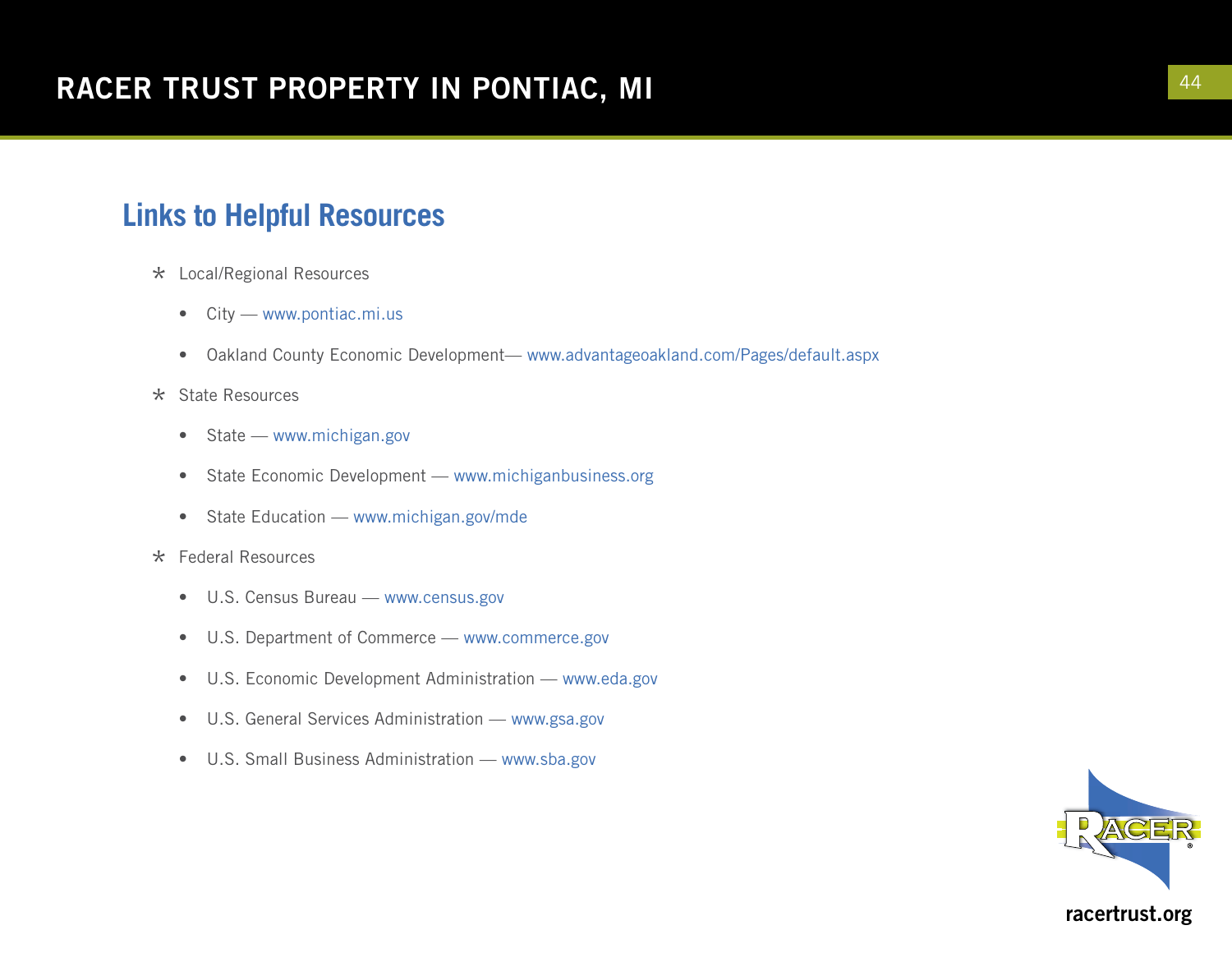#### **Regional Overview: Demographic Information for Pontiac, MI**

| <b>Population:</b> |        |
|--------------------|--------|
| 2010:              | 59,515 |
| 2000:              | 66,337 |

Population Growth:

2000 – 2010: -6,822

#### Median Age:

| 2010: | 33.4 |
|-------|------|
| 2000: | 30.1 |

#### Median Household Income:

2010: \$29,068 2000: 31,207

#### Per Capita Income:

2010: \$15,843 2000: 15,842

#### Housing Units:

| 2010: | 27,084 |
|-------|--------|
| 2000: | 26,336 |

#### Vacant Units:

| 2010: | 4,864 |
|-------|-------|
| 2000: | 2,102 |

| <b>Owner Occupied:</b>  |                            |  |  |
|-------------------------|----------------------------|--|--|
|                         | 2010: 10,584               |  |  |
|                         | 2000: 12,793               |  |  |
|                         |                            |  |  |
| <b>Renter Occupied:</b> |                            |  |  |
|                         | 2010: 11,636               |  |  |
|                         | 2000: 11,441               |  |  |
|                         |                            |  |  |
| <b>Housing Value:</b>   |                            |  |  |
|                         | 2010: \$82,100             |  |  |
|                         | 2000: 74,300               |  |  |
|                         | 2010 Household Income:     |  |  |
|                         | Income less than \$15,000: |  |  |
| \$15,000 to \$24,999:   |                            |  |  |
| \$25,000 to \$34,999:   |                            |  |  |
|                         |                            |  |  |
|                         | \$35,000 to \$49,999:      |  |  |
|                         | \$50,000 to \$74,999:      |  |  |
|                         | \$75,000 to \$99,999:      |  |  |
|                         | \$100,000 to \$149,999:    |  |  |
|                         | \$150,000 to \$199,999:    |  |  |
|                         | \$200,000 and Higher:      |  |  |
|                         |                            |  |  |

26.2% 18.2% 13.1% 15.4% 13.2%  $6.7%$  $5.0%$ 1.9%  $0.1%$ 

#### Average Household Size:

2010: 2.56 2000: 2.67

| 2010 Population by Race and Origin: |  |  |  |  |
|-------------------------------------|--|--|--|--|
|-------------------------------------|--|--|--|--|

| White:                            | 20,466 |
|-----------------------------------|--------|
| Black:                            | 30,988 |
| Hispanic or Latino (of any race): | 9,835  |
| Asian:                            | 1,372  |
| Native Hawaiian and               |        |
| Other Pacific Islander:           | 12     |
| American Indian/Alaska Native:    | 350    |
| *Some Other Race:                 | 3,664  |
| Two or More Races:                | 2,663  |

2010 Population by Age:

| <b>TOTAL POPULATION:</b> | 59,515 |
|--------------------------|--------|
| Aged Under 5 Years:      | 5.031  |
| Aged 5 to 9 Years:       | 4,422  |
| Aged 10 to 14 Years:     | 4.132  |
| Aged 15 to 19 Years:     | 4.655  |
| Aged 20 to 24 Years:     | 4,630  |
| Aged 25 to 29 Years:     | 4,084  |
| Aged 30 to 34 Years:     | 4,116  |
| Aged 35 to 39 Years:     | 4.344  |
| Aged 40 to 44 Years:     | 4,209  |
| Aged 45 to 49 Years:     | 4.033  |
| Aged 50 to 54 Years:     | 4,044  |
| Aged 55 to 59 Years:     | 3,504  |
| Aged 60 to 64 Years:     | 2,773  |
| Aged 65 to 69 Years:     | 1,835  |
| Aged 70 to 74 Years:     | 1,255  |
| Aged 75 to 79 Years:     | 1,015  |
| Aged 80 to 84 Years:     | 778    |
| Aged 85 Years and Over:  | 655    |
|                          |        |



*\*Includes people who self-identified as Hispanic or Latino.*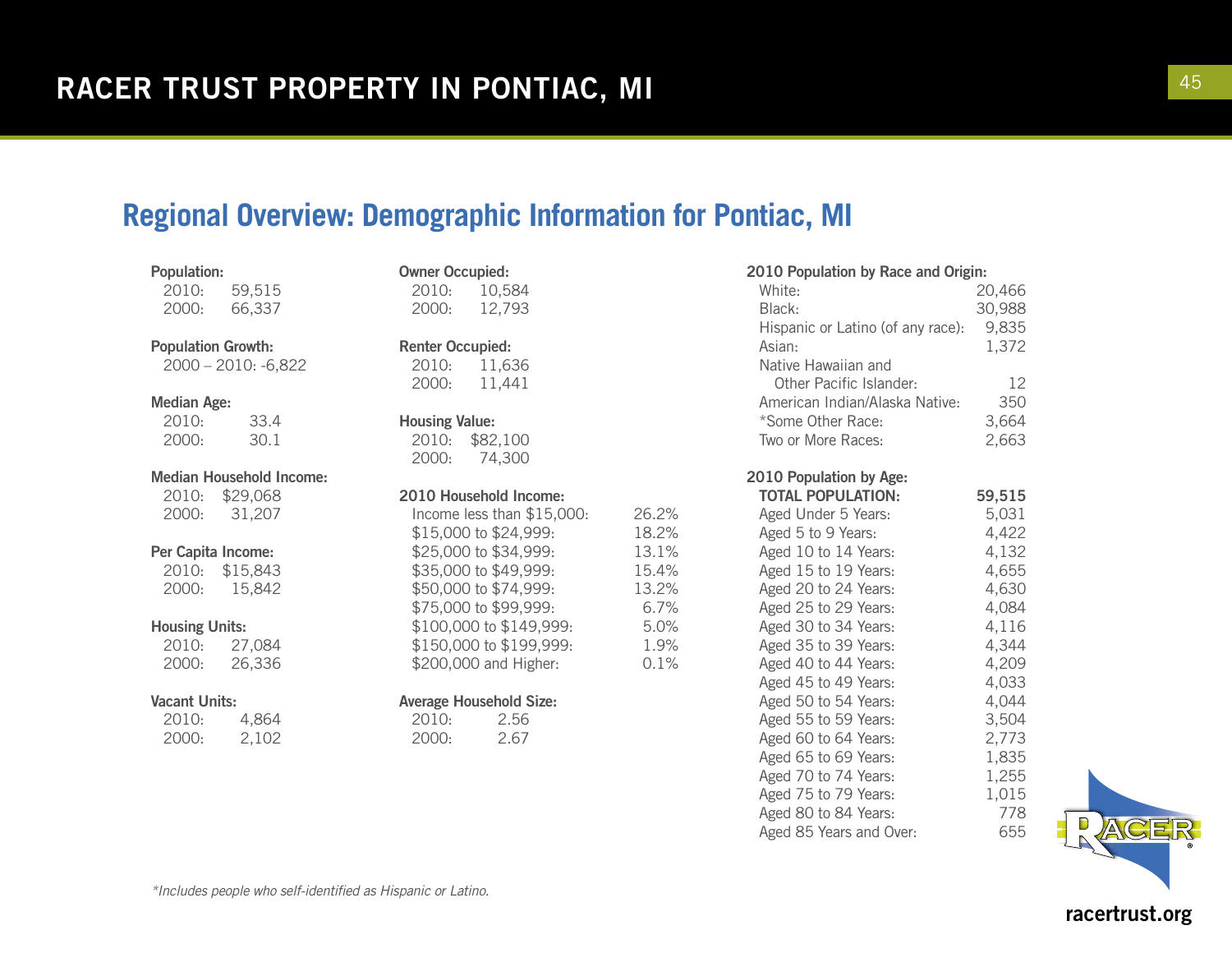#### **Regional Overview: Demographic Information (continued)**

#### 2010 Population Over 25 by Educational Attainment:

| Did Not Complete High School:     | 23.5% |
|-----------------------------------|-------|
| Completed High School:            | 32.4% |
| Some College:                     | 24.5% |
| Completed Associate Degree:       | 6.4%  |
| Completed Bachelor's Degree:      | 9.7%  |
| <b>Completed Graduate Degree:</b> | 3.5%  |

#### 2010 Owner Occupied Units by Housing Value:

Valued Less than \$50,000: 25.0% Valued \$50,000 to \$99,999: 45.1% Valued \$100,000 to \$149,999: 17.4% Valued \$150,000 to \$199,999: 8.8% Valued \$200,000 to \$299,999: 1.9% Valued \$300,000 to \$499,999: 1.4% Valued \$500,000 to \$999,999: 0.5% Valued More than \$1,000,000: 0.0%

#### 2010 Estimated Housing Units by Year Structure Built:

| Structure Built 2000 or Later:   |  |  |  |  | 7.3%  |  |  |
|----------------------------------|--|--|--|--|-------|--|--|
| Structure Built 1990 to 1999:    |  |  |  |  | 6.0%  |  |  |
| Structure Built 1980 to 1989:    |  |  |  |  | 6.4%  |  |  |
| Structure Built 1970 to 1979:    |  |  |  |  | 9.8%  |  |  |
| Structure Built 1960 to 1969:    |  |  |  |  | 12.7% |  |  |
| Structure Built 1950 to 1959:    |  |  |  |  | 25.1% |  |  |
| Structure Built 1940 to 1949:    |  |  |  |  | 10.4% |  |  |
| Structure Built 1939 or Earlier: |  |  |  |  | 22.5% |  |  |
|                                  |  |  |  |  |       |  |  |

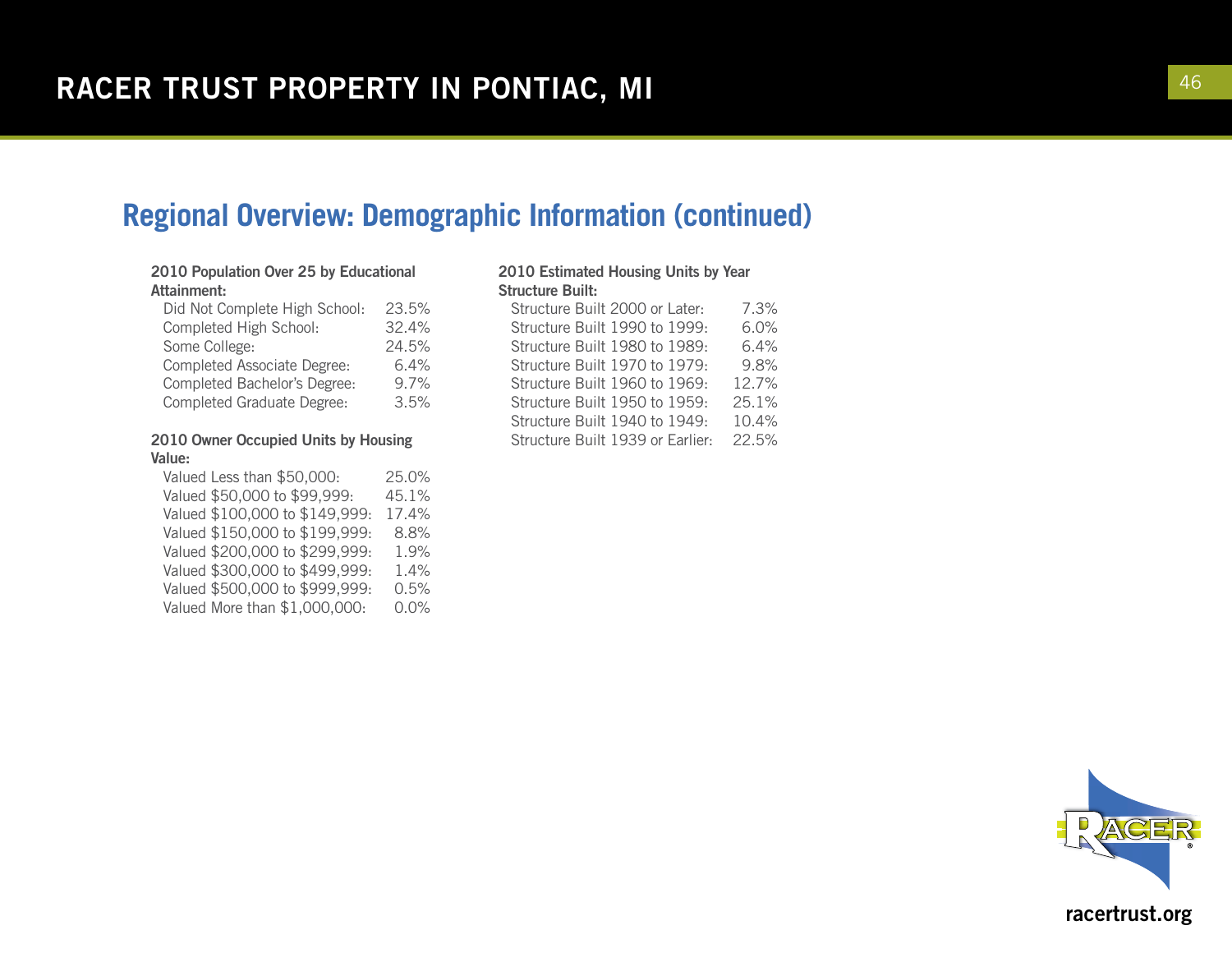



Elliott P. Laws trustee@racertrust.org

## **Who is RACER and What Do We Do**

The RACER Trust was created in March 2011 by the U.S. Bankruptcy Court to clean up and position for redevelopment 89 properties and other facilities owned by the former General Motors Corp. before its 2009 bankruptcy.

Offers for purchase must be evaluated by RACER against six criteria required by a Settlement Agreement that, with the Court's approval, created the Trust. You may view the Settlement Agreement at www.racertrust.org/About\_RACER/Settlement\_Agreement. While purchase price is a factor, RACER also must consider each proposal's ability to create jobs and generate new economic opportunity in the communities hurt by the GM bankruptcy. RACER will require prospective buyers to furnish detailed information to demonstrate that its offer satisfies each of the six criteria described in the Settlement Agreement.

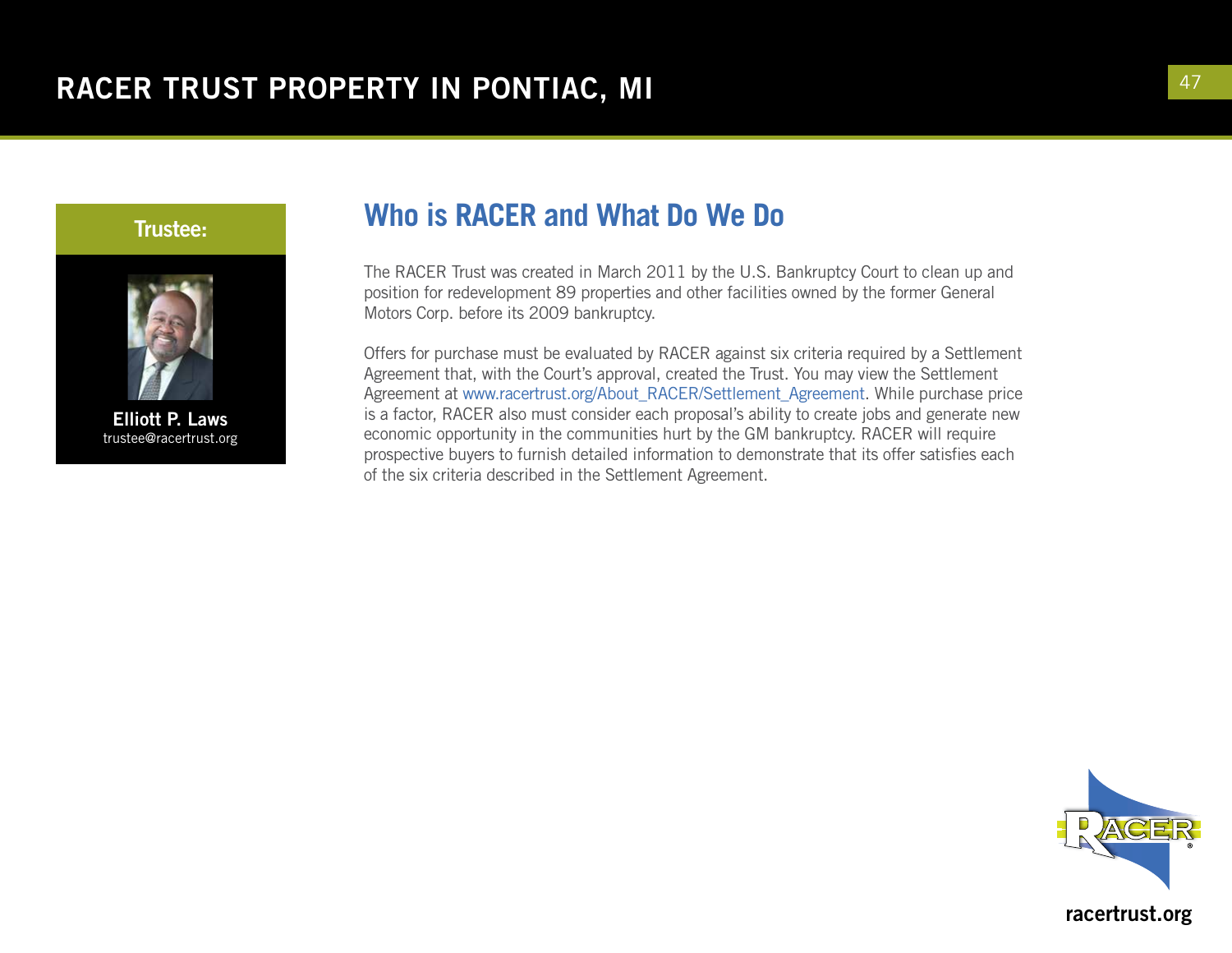#### The RACER Trust Redevelopment Team:



Bruce Rasher Redevelopment Manager brasher@racertrust.org



Patricia Spitzley Deputy Redevelopment Manager pspitzley@racertrust.org



Steven Black Transaction Manager sblack@racertrust.org

#### **Conditions**

The material contained in this brochure is for the purpose of considering the purchase of the Property (the "Property") described herein.

The information contained in this brochure was prepared on February 29, 2012 and last updated on December 7, 2017 by the Revitalizing Auto Communities Environmental Response Trust ("RACER" or "Trust"), which owns the Property. It is intended to be used by prospective buyers in evaluating this Property for sale. Neither RACER, nor its respective officers, employees or agents, makes any representation or warranty, express or implied, as to the completeness or the accuracy of the material contained herein or any of its contents, and no legal commitments or obligations shall arise based upon this brochure or any of its contents.

Prospective buyers are advised (i) that changes may have occurred in the Property or property value described herein, as well as the condition of the Property since the time this brochure was issued and that (ii) all information is provided for general reference purposes only in that they are based on assumptions relating to the general economy, competition, and other factors beyond the control of RACER and, therefore, are subject to material variation. Prospective buyers are advised and encouraged to conduct their own comprehensive review and analysis of the information contained herein.

#### **Contact Us by Mail**

To send correspondence to RACER Trust staff:

RACER Trust 500 Woodward Avenue, Suite 2650 Detroit, MI 48226

This brochure is a solicitation of interest only and is not an offer to sell the Property. RACER expressly reserves the right, at its sole discretion, to reject any or all expressions of interest or offers to purchase the Property, and expressly reserves the right, at its sole discretion, to terminate discussions with any entity at any time with or without notice.

RACER has no legal commitment or obligation to any entity reviewing this brochure or making an offer to purchase the Property unless and until a written agreement satisfactory to RACER has been fully executed, delivered and approved by RACER and any conditions to RACER thereunder have been satisfied or waived.

By accepting this brochure, you agree that the information contained herein (i) will be used solely for the purpose for which it is intended; (ii) will remain the property of RACER and; (iii) will not be used by you for your own purpose except in connection with a potential agreement with RACER.

The terms and conditions stated in this section relate to all sections of this brochure as if stated independently therein. If, after reviewing this brochure, you have no further interest in purchasing the Property at this time, kindly destroy any downloaded due diligence at your earliest possible convenience.

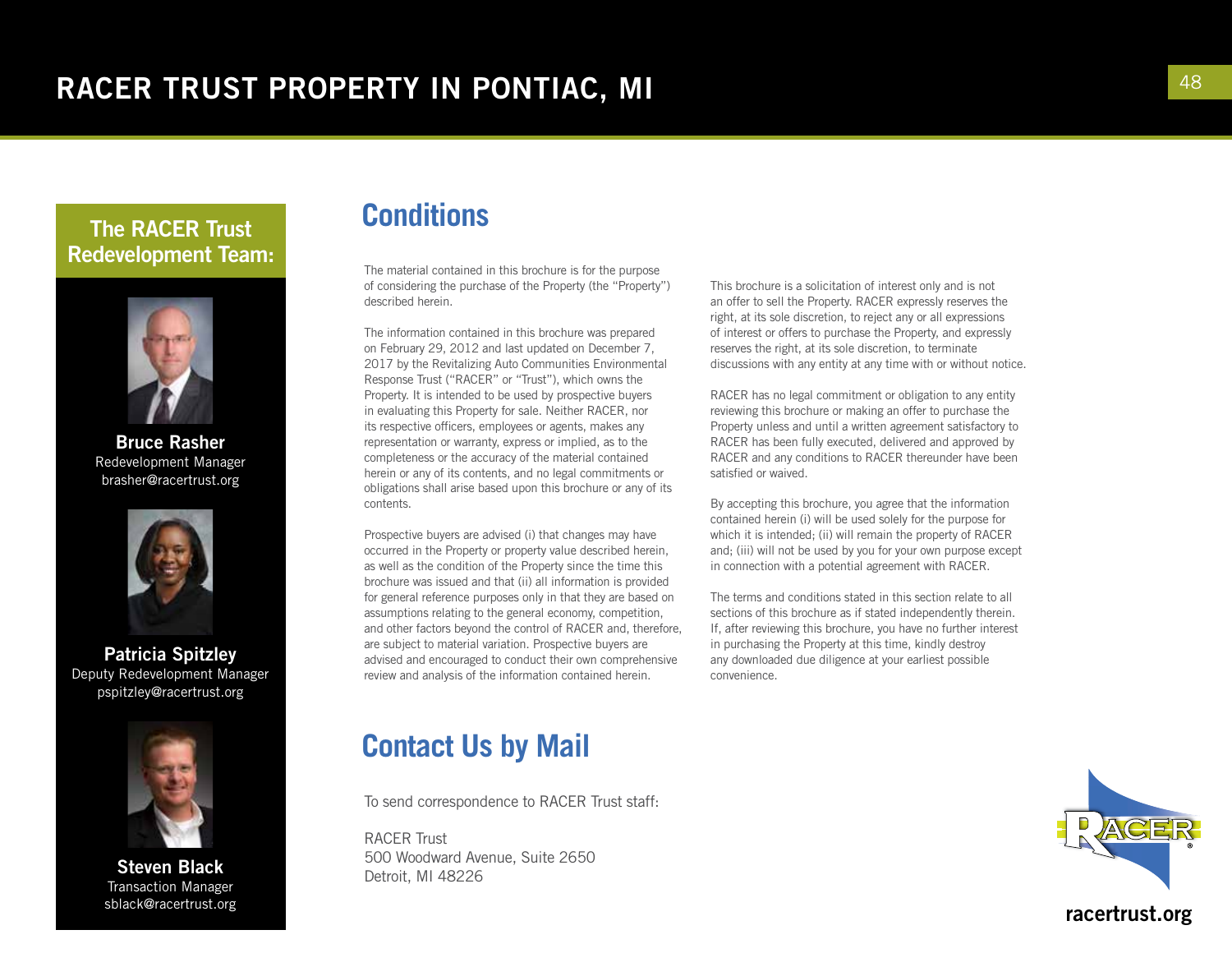#### **Transaction Guidelines/Offer Instructions**

Prospective buyers interested in making an offer on the Property described herein must first execute a Confidentiality Agreement, schedule a Property inspection through RACER's Redevelopment office and then submit a Letter of Intent form. A Confidentiality Agreement and Letter of Intent form are available for download at RACER's website: www.racertrust.org.

RACER will evaluate all Letters of Intent for the Property against six criteria (the "Sales Criteria") required by the Settlement Agreement that established the Trust. These Sales Criteria are described in detail on RACER's website and generally include:

- i. whether the monetary value of the purchase price is sufficient in light of the projected budget for the sale of the Property, taking into account any surplus from past Properties sold or projected shortfall on the sale of the remaining Properties;
- ii. the potential for the proposed reuse to create jobs in the State and the affected community;
- iii. other benefits to the State and affected communities (such as increasing tax revenue, reducing blight, and providing a sense of renewal);
- iv. avoiding a material increase in the cost of or interference with the Environmental Action;
- v. the views of the State and affected communities; and
- vi. the reputation and credibility of the prospective buyer.

The Letter of Intent will not constitute a binding offer by prospective buyers to purchase the Property for the price submitted. Letters of Intent must include a detailed proposal for the redevelopment of the Property and a detailed explanation with supporting information for how the proposal would satisfy all of the Settlement Agreement Sales Criteria.

RACER will evaluate the Letters of Intent received for the Property and may, in its sole discretion, select one or more for further due diligence and may request submission of final proposals for sale. If RACER approves a Letter of Intent, RACER is not obligated to sell the Property. RACER reserves the right to accept or reject any or all proposals, regardless of purchase price, or to withdraw the assets from the sale, in its sole discretion, for any or no reason. Approval or consent by any community or stakeholder is not needed for RACER to move forward with a particular project.

Prospective purchasers may be asked to participate in the negotiation of a Purchase and Sale Agreement, which will be available for download on RACER's website. Purchase and Sale Agreements for the Property will be evaluated against the Settlement Agreement Sales Criteria generally described above and more fully described on RACER's website.

Each transaction involving Trust property will have unique circumstances, which may require RACER to consider additional factors, and balance their relative merits and weight differently, after analyzing the requisite due diligence, including a careful review of objective information, consultations with community officials and local community investment in the subject project, with due consideration given to any intangible benefits of the offer. The Trust will strive to balance all of these factors, with the ultimate goal of achieving the optimum outcome for stakeholders in every case, but the Trust retains the ultimate discretion on how best to weight these factors and which offer or project, if any, best satisfies the Sales Criteria and the Trust's other requirements.

As Purchase and Sales Agreements are evaluated, RACER also will encourage local community officials to execute a development agreement with prospective buyers describing, among other things, the level of investment, schedule for the project and specific job creation goals.

The Property will be sold for cash, due at closing, based upon the terms and provisions described in the Purchase and Sales Agreement. RACER will not pay a seller's commission to brokers, unless approved in advance by RACER in writing.

#### File Review:

Prospective buyers are encouraged to review the information contained in this Brochure and on RACER's website prior to submission of a Letter of Intent.